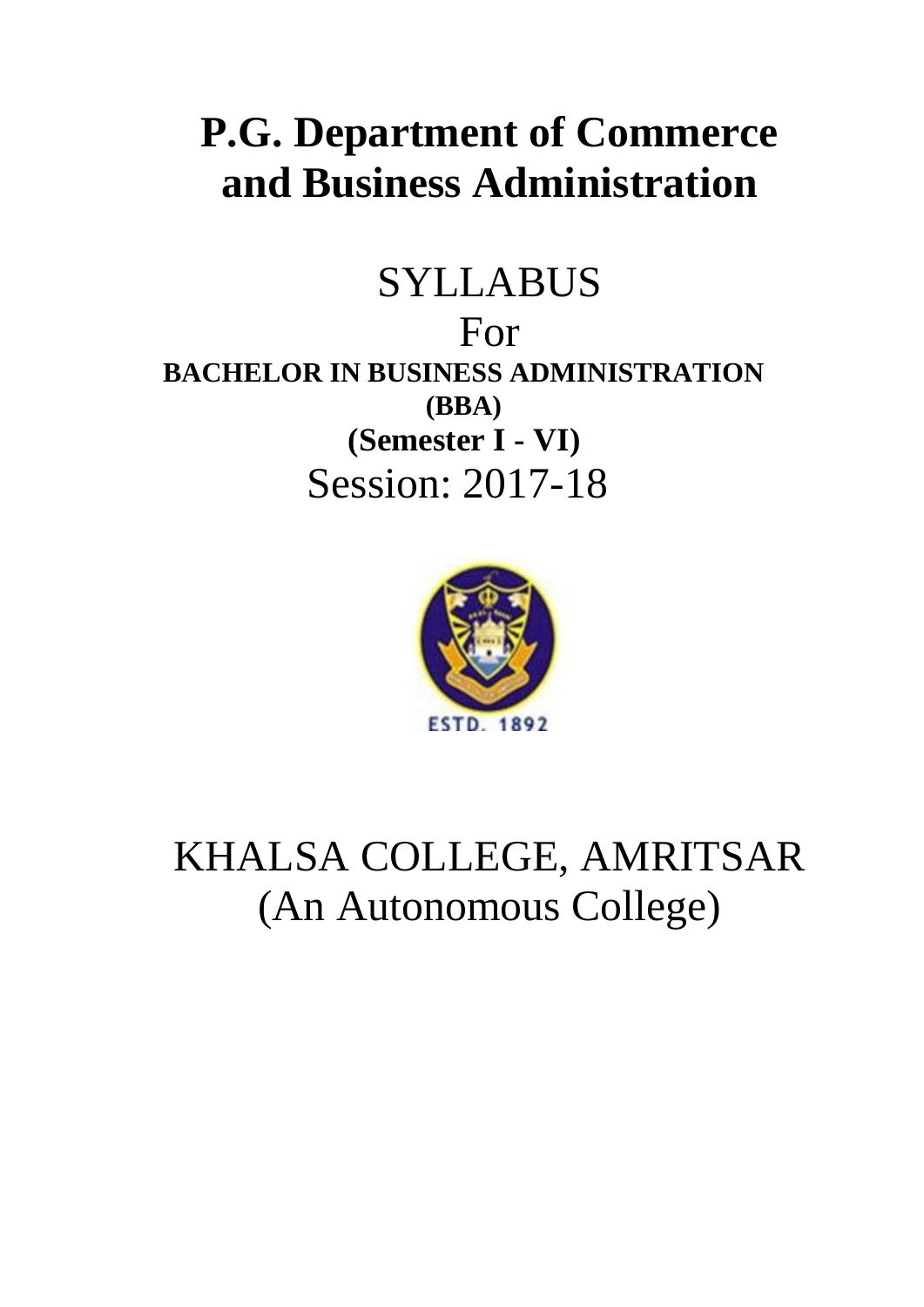# **SCHEME OF COURSES**

# **2017-18**

# **SEMESTER – I**

| <b>COURSE</b>    | <b>COURSE TITLE</b>     | <b>Theory</b> | <b>Internal</b> | <b>Practical</b> | <b>Total</b> | Page | <b>Tutorial</b> |
|------------------|-------------------------|---------------|-----------------|------------------|--------------|------|-----------------|
| NO.              |                         |               | assessment      |                  | marks        | No.  | per week        |
| <b>BBA</b> - 101 | English                 | 40            | 10              |                  | 50           |      |                 |
|                  | (Compulsory)            |               |                 |                  |              |      |                 |
| <b>BBA</b> - 102 | Punjabi                 | 40            | 10              |                  | 50           |      |                 |
|                  | Compulsory/Basic        |               |                 |                  |              |      |                 |
|                  | Punjabi                 |               |                 |                  |              |      |                 |
| <b>BBA</b> - 103 | <b>Basic Accounting</b> | 40            | 10              |                  | 50           |      | $\overline{2}$  |
|                  |                         |               |                 |                  |              |      |                 |
| <b>BBA</b> - 104 | <b>Business</b>         | 40            | 10              |                  | 50           |      |                 |
|                  | Organization and        |               |                 |                  |              |      |                 |
|                  | <b>Systems</b>          |               |                 |                  |              |      |                 |
| <b>BBA</b> - 105 | Managerial              | 40            | 10              |                  | 50           |      |                 |
|                  | Economics - I           |               |                 |                  |              |      |                 |
| <b>BBA</b> - 106 | Computer                | 28            | 10              | 12               | 50           |      |                 |
|                  | <b>Applications For</b> |               |                 | (External)       |              |      |                 |
|                  | <b>Business -I</b>      |               |                 |                  |              |      |                 |
| <b>BBA</b> - 107 | <b>Business</b>         | 40            | 10              |                  | 50           |      |                 |
|                  | Communication           |               |                 |                  |              |      |                 |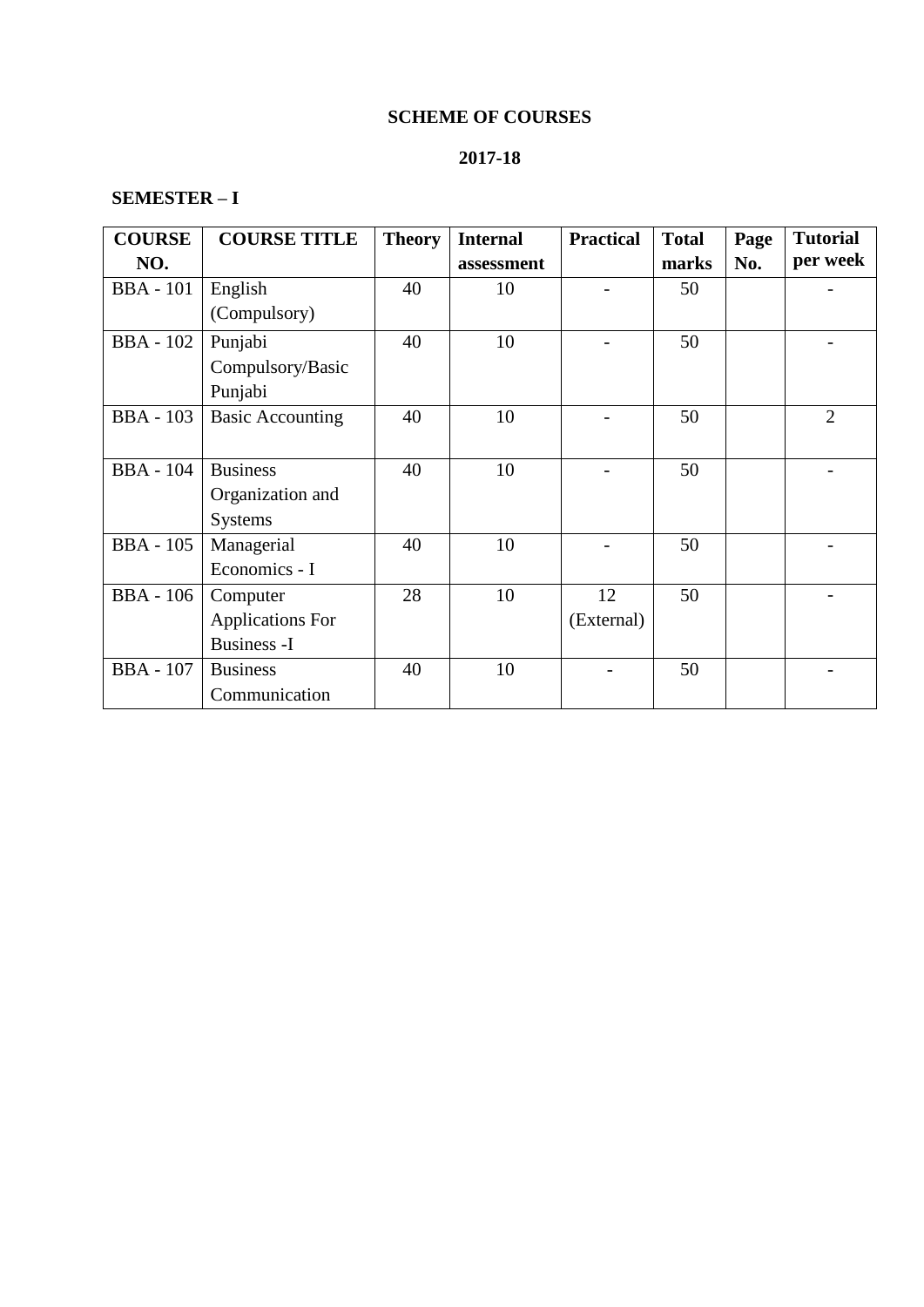# **SEMESTER – II**

| <b>COURSE</b>    | <b>COURSE TITLE</b>       | <b>Theory</b> | <b>Internal</b> | <b>Practical</b> | <b>Total</b> | Page | <b>Tutorial</b> |
|------------------|---------------------------|---------------|-----------------|------------------|--------------|------|-----------------|
| NO.              |                           |               | assessment      |                  | marks        | No.  | per week        |
| <b>BBA</b> - 201 | English                   | 40            | 10              |                  | 50           |      |                 |
|                  | (Compulsory)              |               |                 |                  |              |      |                 |
| <b>BBA</b> - 202 | Punjabi                   | 40            | 10              |                  | 50           |      |                 |
|                  | Compulsory/Basic          |               |                 |                  |              |      |                 |
|                  | Punjabi                   |               |                 |                  |              |      |                 |
| <b>BBA</b> - 203 | <b>Business Laws</b>      | 40            | 10              |                  | 50           |      |                 |
|                  |                           |               |                 |                  |              |      |                 |
| <b>BBA</b> - 204 | Principles of             | 40            | 10              |                  | 50           |      |                 |
|                  | Management                |               |                 |                  |              |      |                 |
| $BBA -$          | Managerial                | 40            | 10              |                  | 50           |      |                 |
| 205              | Economics - II            |               |                 |                  |              |      |                 |
| <b>BBA</b> - 206 | <b>Computer Based</b>     | 40            | 10              | 12               | 50           |      |                 |
|                  | <b>Accounting Systems</b> |               |                 | (External)       |              |      |                 |
| <b>BBA</b> - 207 | Fundamentals of           | 40            | 10              |                  | 50           |      |                 |
|                  | Banking                   |               |                 |                  |              |      |                 |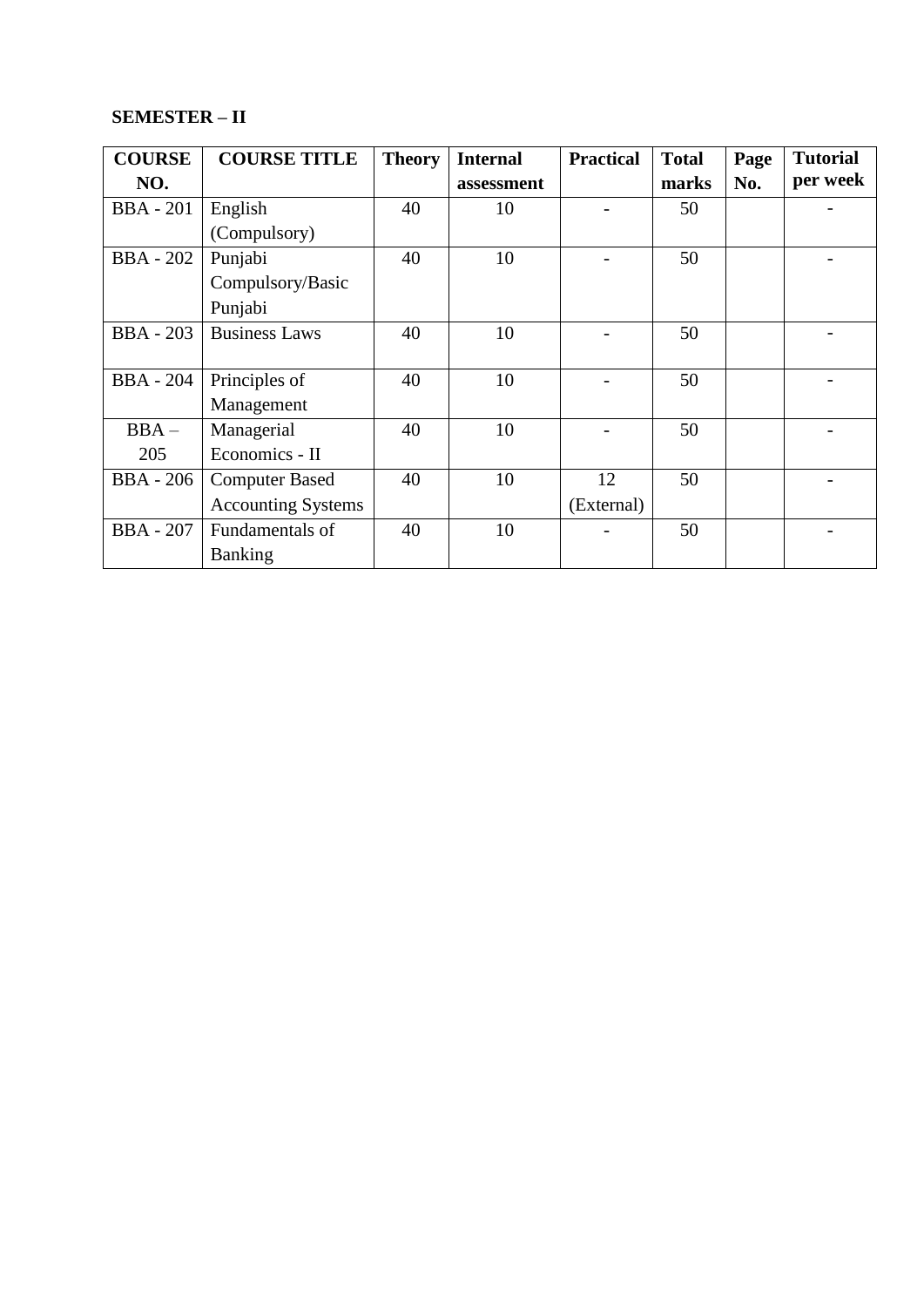# **SEMESTER – III**

| <b>COURSE</b>    | <b>COURSE TITLE</b>     | <b>Theory</b> | <b>Internal</b> | <b>Practical</b> | <b>Total</b> | Page | <b>Tutorial</b> |
|------------------|-------------------------|---------------|-----------------|------------------|--------------|------|-----------------|
| NO.              |                         |               | assessment      |                  | marks        | No.  | per             |
|                  |                         |               |                 |                  |              |      | week            |
| BBA-             | English (Compulsory)    | 40            | 10              |                  | 50           |      |                 |
| 301              |                         |               |                 |                  |              |      |                 |
| BBA-             | Punjabi                 | 40            | 10              |                  | 50           |      |                 |
| 302              | Compulsory/Basic        |               |                 |                  |              |      |                 |
|                  | Punjabi                 |               |                 |                  |              |      |                 |
| BBA-             | <b>Statistics For</b>   | 40            | 10              |                  | 50           |      |                 |
| 303              | <b>Business</b>         |               |                 |                  |              |      |                 |
| BBA-             | Fundamentals of         | 40            | 10              |                  | 50           |      |                 |
| 304              | Human Resource          |               |                 |                  |              |      |                 |
|                  | Management              |               |                 |                  |              |      |                 |
| BBA-             | Fundamentals of         | 40            | 10              |                  | 50           |      |                 |
| 305              | Marketing               |               |                 |                  |              |      |                 |
|                  | Management              |               |                 |                  |              |      |                 |
| BBA-             | <b>Indian Financial</b> | 40            | 10              |                  | 50           |      |                 |
| 306              | System                  |               |                 |                  |              |      |                 |
| BBA-             | Management              | 40            | 10              |                  | 50           |      | $\overline{2}$  |
| 307              | Accounting              |               |                 |                  |              |      |                 |
| <b>ESL</b> - 221 | Environmental           |               |                 |                  | 50           |      |                 |
|                  | Studies - I             |               |                 |                  | (Qualifying) |      |                 |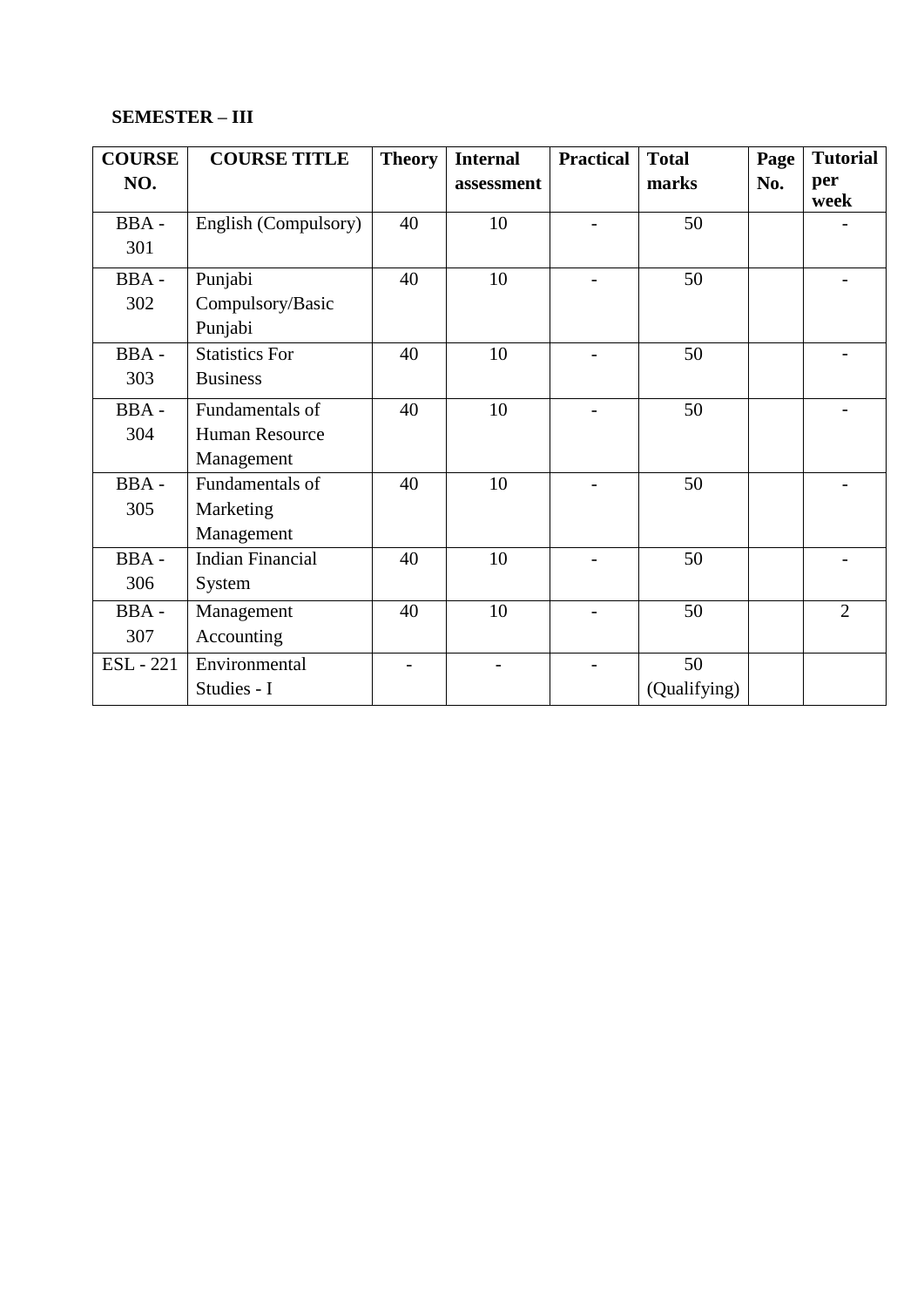# **SEMESTER – IV**

| <b>COURSE</b>    | <b>COURSE TITLE</b> | <b>Theory</b> | <b>Internal</b>   | <b>Practical</b> | <b>Total</b> | Page | <b>Tutorial</b> |
|------------------|---------------------|---------------|-------------------|------------------|--------------|------|-----------------|
| NO.              |                     |               | <b>Assessment</b> |                  | <b>Marks</b> | No.  | per<br>week     |
| BBA-             | English             | 40            | 10                |                  | 50           |      |                 |
| 401              | (Compulsory)        |               |                   |                  |              |      |                 |
| BBA-             | Punjabi             | 40            | 10                |                  | 50           |      |                 |
| 402              | Compulsory/Basic    |               |                   |                  |              |      |                 |
|                  | Punjabi             |               |                   |                  |              |      |                 |
| BBA-             | Financial           | 40            | 10                |                  | 50           |      | $\overline{2}$  |
| 403              | Management          |               |                   |                  |              |      |                 |
| BBA-             | Production and      | 40            | 10                |                  | 50           |      |                 |
| 404              | Operations          |               |                   |                  |              |      |                 |
|                  | Management          |               |                   |                  |              |      |                 |
| BBA-             | <b>Business</b>     | 40            | 10                |                  | 50           |      |                 |
| 405              | Environment         |               |                   |                  |              |      |                 |
| BBA-             | Operations          | 40            | 10                |                  | 50           |      | $\overline{2}$  |
| 406              | Research            |               |                   |                  |              |      |                 |
| BBA-             | Fundamentals of     | 40            | 10                |                  | 50           |      |                 |
| 407              | Insurance           |               |                   |                  |              |      |                 |
| BBA-             | Seminar             |               |                   |                  | 50           |      |                 |
| 408              |                     |               |                   |                  |              |      |                 |
| <b>ESL</b> - 222 | Environmental       |               |                   |                  | 50           |      |                 |
|                  | Studies - II        |               |                   |                  | (Qualifying) |      |                 |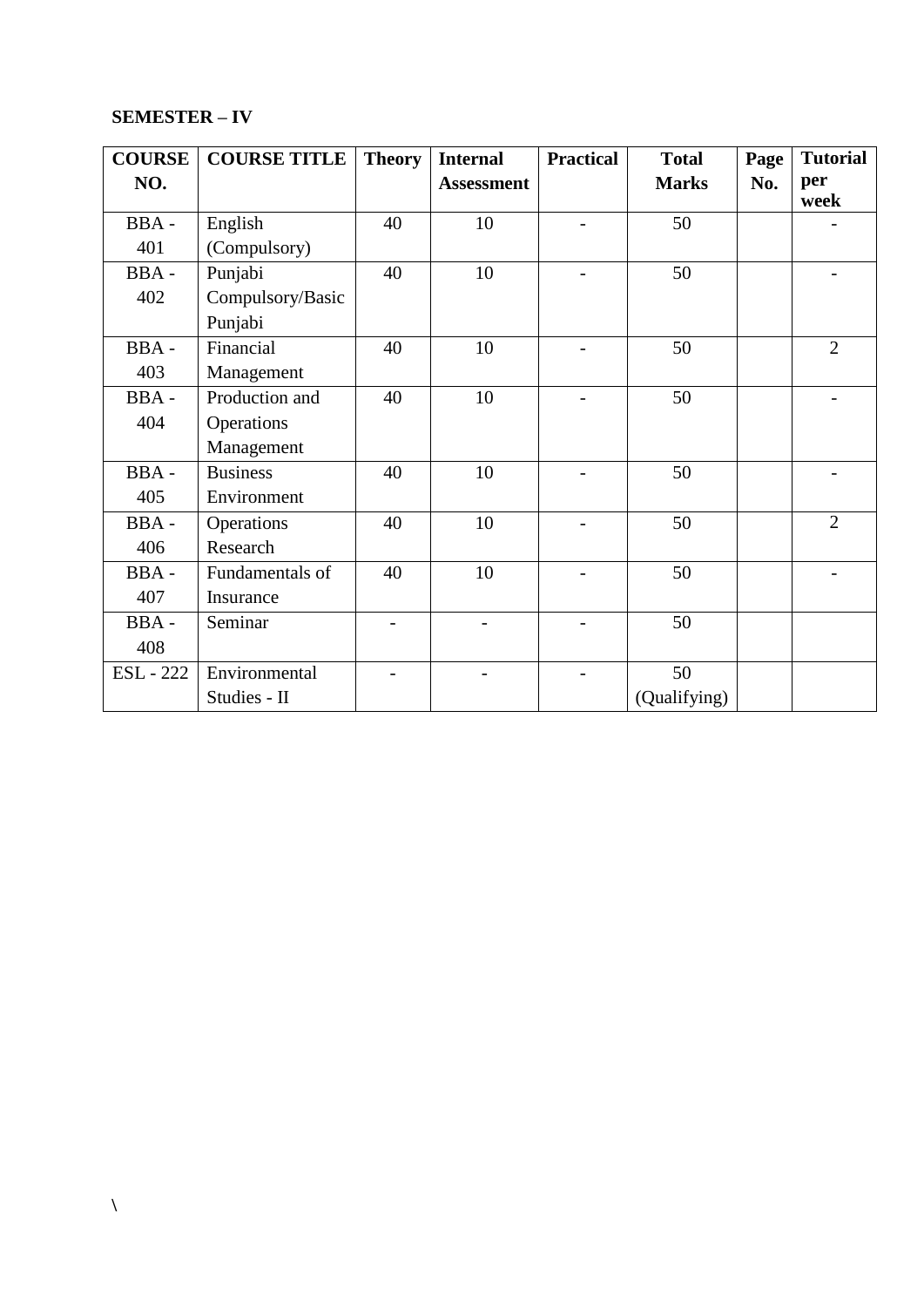# **SEMESTER – V**

| <b>COURSE</b>  | <b>COURSE TITLE</b>                                     | <b>Theory</b> | <b>Internal</b> | <b>Practical</b>         | <b>Total</b> | Page | <b>Tutorial</b> |
|----------------|---------------------------------------------------------|---------------|-----------------|--------------------------|--------------|------|-----------------|
| NO.            |                                                         |               | assessment      |                          | marks        | No.  | per week        |
| BBA-           | English                                                 | 40            | 10              |                          | 50           |      |                 |
| 501            | (Compulsory)                                            |               |                 |                          |              |      |                 |
| BBA-           | Punjabi                                                 | 40            | 10              |                          | 50           |      |                 |
| 502            | Compulsory/Basic                                        |               |                 |                          |              |      |                 |
|                | Punjabi                                                 |               |                 |                          |              |      |                 |
| BBA-           | Company Law                                             | 40            | 10              | $\overline{\phantom{0}}$ | 50           |      |                 |
| 503            |                                                         |               |                 |                          |              |      |                 |
| BBA-           | Entrepreneurship and                                    | 40            | 10              |                          | 50           |      |                 |
| 504            | <b>Small Business</b>                                   |               |                 |                          |              |      |                 |
| BBA-           | <b>Cost Accounting</b>                                  | 40            | 10              |                          | 50           |      | $\overline{2}$  |
| 505            |                                                         |               |                 |                          |              |      |                 |
|                | Any ONE of the following Groups each having two papers- |               |                 |                          |              |      |                 |
|                | <b>GROUP A:</b>                                         |               |                 |                          |              |      |                 |
| BBA-           | <b>Consumer Behaviour</b>                               | 40            | 10              |                          | 50           |      |                 |
| 511            |                                                         |               |                 |                          |              |      |                 |
| BBA-           | Advertising and Sales                                   | 40            | 10              |                          | 50           |      |                 |
| 512            | Management                                              |               |                 |                          |              |      |                 |
|                |                                                         |               |                 |                          |              |      |                 |
|                | <b>GROUP B:</b>                                         |               |                 |                          |              |      |                 |
| BBA-           | <b>Industrial Relations</b>                             | 40            | 10              |                          | 50           |      |                 |
| 521            | & Labour                                                |               |                 |                          |              |      |                 |
|                | Legislations                                            |               |                 |                          |              |      |                 |
| BBA-           | <b>Organisation Change</b>                              | 40            | 10              |                          | 50           |      |                 |
| 522            | & Development                                           |               |                 |                          |              |      |                 |
|                | <b>GROUP C:</b>                                         |               |                 |                          |              |      |                 |
| BBA-           | Management Of                                           | 40            | 10              |                          | 50           |      |                 |
| 531            | <b>Banking Operations</b>                               |               |                 |                          |              |      |                 |
| BBA-           | Insurance & Risk                                        | 40            | 10              |                          | 50           |      |                 |
| 532            | Management                                              |               |                 |                          |              |      |                 |
|                | <b>GROUP D:</b>                                         |               |                 |                          |              |      |                 |
| <b>BBA-541</b> | International                                           | 40            | 10              |                          | 50           |      |                 |
|                | <b>Business</b>                                         |               |                 |                          |              |      |                 |
|                | Environment                                             |               |                 |                          |              |      |                 |
| <b>BBA-542</b> | Management Of                                           | 40            | 10              |                          | 50           |      |                 |
|                | International                                           |               |                 |                          |              |      |                 |
|                | <b>Business</b>                                         |               |                 |                          |              |      |                 |
|                | Organisation                                            |               |                 |                          |              |      |                 |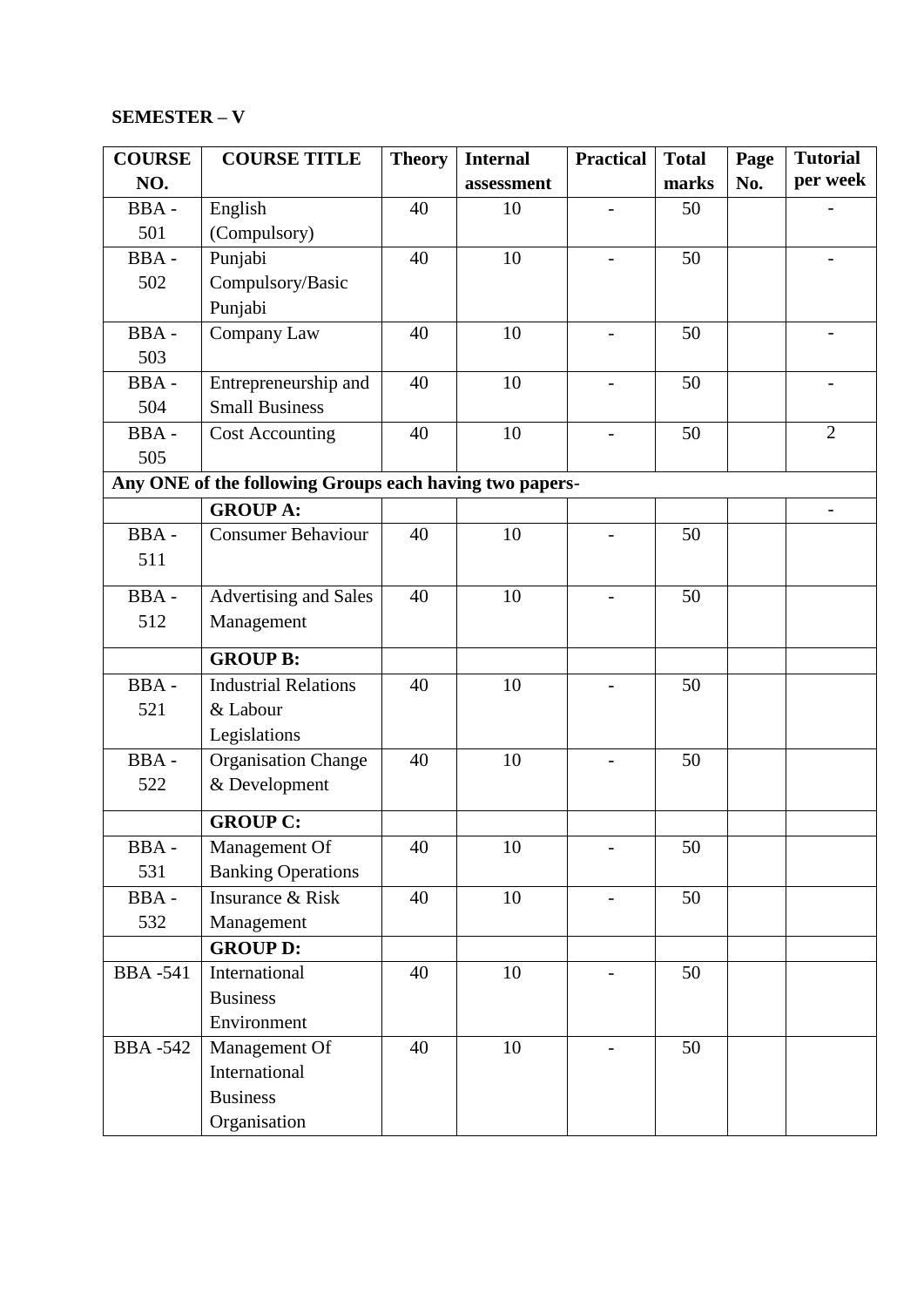# **SEMESTER – VI**

| <b>COURSE</b> | <b>COURSE TITLE</b>                                    | <b>Theory</b> | <b>Internal</b> | <b>Practical</b>         | <b>Total</b> | Page | <b>Tutorial</b> |
|---------------|--------------------------------------------------------|---------------|-----------------|--------------------------|--------------|------|-----------------|
| NO.           |                                                        |               | assessment      |                          | marks        | No.  | per week        |
| BBA-          | English                                                | 40            | 10              |                          | 50           |      |                 |
| 601           | (Compulsory)                                           |               |                 |                          |              |      |                 |
| $BBA -$       | Punjabi                                                | 40            | 10              |                          | 50           |      |                 |
| 602           | Compulsory/Basic                                       |               |                 |                          |              |      |                 |
|               | Punjabi                                                |               |                 |                          |              |      |                 |
| BBA-          | <b>Income Tax</b>                                      | 40            | 10              | $\qquad \qquad -$        | 50           |      | $\overline{2}$  |
| 603           |                                                        |               |                 |                          |              |      |                 |
| BBA-          | Fundamentals of                                        | 40            | 10              |                          | 50           |      |                 |
| 604           | Capital Market                                         |               |                 |                          |              |      |                 |
|               |                                                        |               |                 |                          |              |      |                 |
| BBA-          | Viva - Voce                                            |               | $\overline{a}$  |                          | 50           |      |                 |
| 605           |                                                        |               |                 |                          |              |      |                 |
|               | Any ONE of the following Groups each having two papers |               |                 |                          |              |      |                 |
|               | <b>GROUP A:</b>                                        |               |                 |                          |              |      |                 |
| BBA-          | <b>Services Marketing</b>                              | 40            | 10              | $\overline{a}$           | 50           |      |                 |
| 611           |                                                        |               |                 |                          |              |      |                 |
| $BBA -$       | E-Marketing                                            | 40            | 10              |                          | 50           |      |                 |
| 612           |                                                        |               |                 |                          |              |      |                 |
|               | <b>GROUP B:</b>                                        |               |                 |                          |              |      |                 |
| BBA-          | Training &                                             | 40            | 10              |                          | 50           |      |                 |
| 621           | Development                                            |               |                 |                          |              |      |                 |
| BBA-          | Contemporary Issues                                    | 40            | 10              |                          | 50           |      |                 |
| 622           | in Human Resource                                      |               |                 |                          |              |      |                 |
|               | Management                                             |               |                 |                          |              |      |                 |
|               | <b>GROUP C:</b>                                        |               |                 |                          |              |      |                 |
| BBA-          | Security Analysis and                                  | 40            | 10              |                          | 50           |      |                 |
| 631           | Portfolio                                              |               |                 |                          |              |      |                 |
|               | Management                                             |               |                 |                          |              |      |                 |
| BBA-          | <b>Contemporary Issues</b>                             | 40            | 10              | $\overline{\phantom{0}}$ | 50           |      |                 |
| 632           | in Accounting                                          |               |                 |                          |              |      |                 |
|               | <b>GROUP D:</b>                                        |               |                 |                          |              |      |                 |
| BBA-          | Export-Import                                          | 40            | 10              |                          | 50           |      |                 |
| 641           | Management and                                         |               |                 |                          |              |      |                 |
|               | Documentation                                          |               |                 |                          |              |      |                 |
| BBA-          | Global Strategic                                       | 40            | 10              | $\overline{a}$           | 50           |      |                 |
| 642           | Management                                             |               |                 |                          |              |      |                 |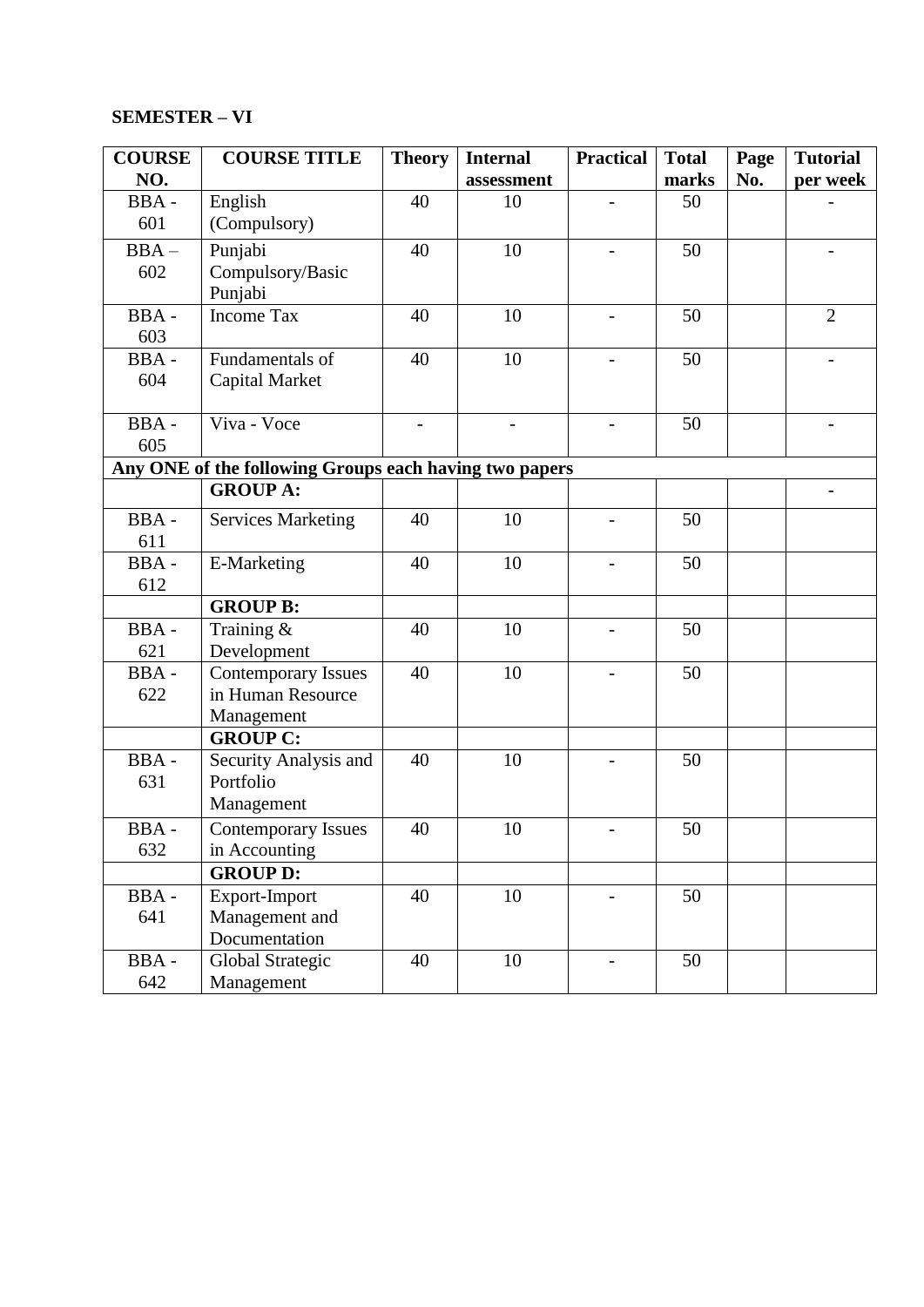# **BBA-103 BASIC ACCOUNTING**

**Time: 3 Hours M. Marks: 50**

 **Theory: 40 Internal Assessment: 10**

# **Note: 1.The question paper covering the entire course shall be divided into three sections.**

#### **2. The candidates are allowed to use [Non-Scientific)] calculator.**

**Section–A**: It will have question No.1 consisting of 10 very short answer questions from the entire syllabus with answer to each question up to five lines in length. Students will attempt 8 questions. Each question will carry one mark; the total weightage being 8 marks.

**Section–B**: It will consist of essay type/numerical questions up to five pages (essay type questions) in length. Four questions numbering 2, 3, 4 and 5 will be set by the examiner from Part-I of the syllabus. The candidates will be required to attempt any two questions. Each question will carry 8 marks. The total weightage of this section shall be 16 marks.

**Section–C**: It will consist of essay type/numerical questions with answer to each question up to five pages (essay type questions) in length. Four questions numbering 6, 7, 8 and 9 will be set by the examiner from Part-II of the syllabus. The candidates will be required to attempt any two questions. Each question will carry 8 marks. The total weightage of the section shall be 16 marks.

#### **Part-I**

**Introduction:** Financial Accounting- Definition and Scope, Objectives of Financial Accounting, Accounting v/s Book Keeping Terms used in accounting, Users of Accounting Information and limitations of Financial Accounting.

**Conceptual Frame work:** Accounting Concepts, Principles and Conventions, Accounting Standards- Concept, Objectives, Benefits, Brief Review of Accounting Standards in India, Accounting Policies, Accounting as a measurement discipline, Valuation Principles, Accounting estimates.

**Recording of Transactions:** Voucher System:- Accounting Process, Journal, Subsidiary Books, Ledger, Cash Book, Bank Reconciliation Statement, Trial Balance.

#### **Part-II**

**Depreciation:** Meaning, Need & Importance of Depreciation, Methods of Charging Depreciation (WDV & SLM).

**Preparation of Final Accounts:** Preparation of Trading and Profit & Loss Account and Balance Sheet of Sole Proprietary Business

**Introduction to Company Final Accounts:** Important provisions of Companies Act, 2013 in respect of preparation of Final Accounts of a Company, Understanding Annual Report of a Company.

**Computerized Accounting: C**omputers and its Application in Accounting. Accounting Software Package (Tally)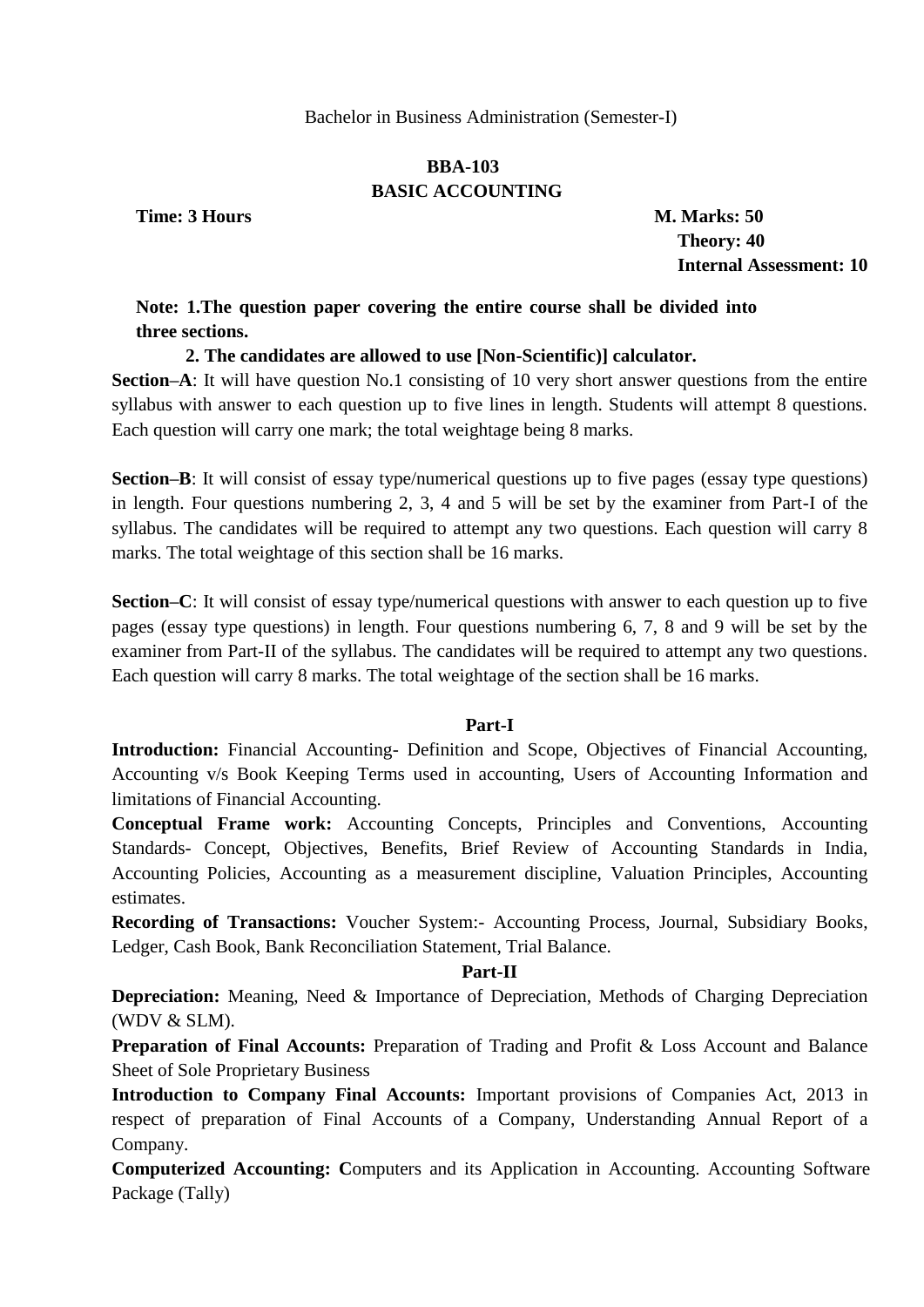#### **Suggested Readings:**

1. Gupta, Ambrish, "Financial Accounting for Management: An Analytical Perspective", Pearson Education, New Delhi.

2. Khatri, Dhanesh, "Financial Accounting" Tata McGraw-Hill, New Delhi.

3. Horngren, Charles T., Sundem, Gart 1, Elliot, John A. Philbrick, Donna R., "Introduction to Financial Accounting", Prentice Hall, New Delhi.

4. Ramachandran, N and Kakani, Ram, "Financial Accounting for Management",Tata McGraw-Hill, New Delhi.

5. Shukla, M.C., Grewal T.S. and Gupta, S.C., "Advance Accounts", Sultan Chand & Sons, New Delhi.

6. Juneja, CM, Arora J.S, Navdeep Kaur; "Basic Accounting", Kalyani Publishers, Ludhiana.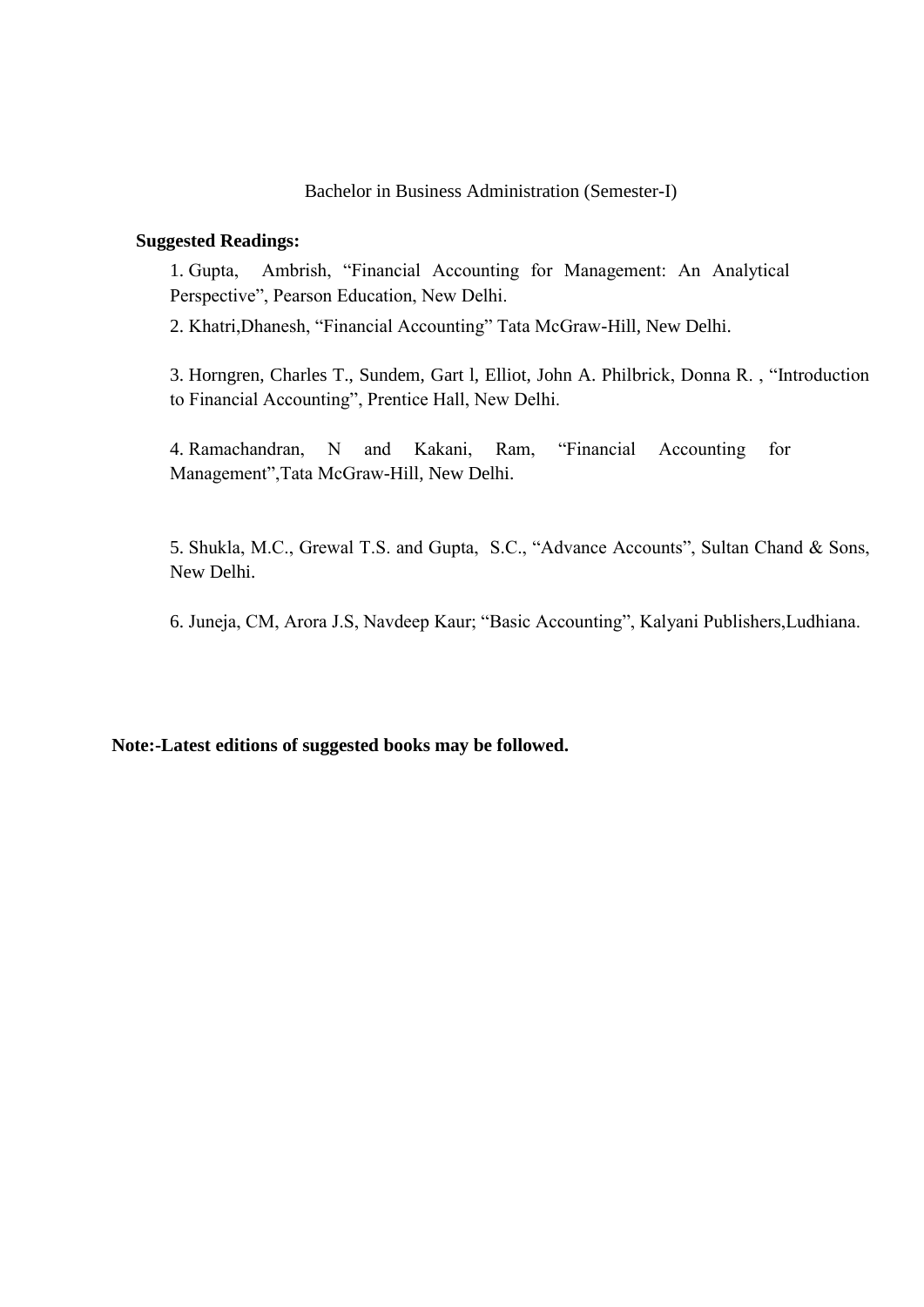#### **BBA-104**

# **BUSINESS ORGANISATION & SYSTEMS**

# **Time: 3 Hours M. Marks: 50 Theory: 40 Internal Assessment:10**

# **Note: The question paper covering the entire course shall be divided into three sections.**

**Section–A**: It will have question No.1 consisting of 10 very short answer questions from the entire syllabus with answer to each question up to five lines in length. Students will attempt 8 questions. Each question will carry one mark; the total weightage being 8 marks.

**Section–B**: It will consist of essay type/numerical questions up to five pages(essay type questions) in length. Four questions numbering 2, 3, 4 and 5 will be set by the examiner from Part-I of the syllabus. The candidates will be required to attempt any two questions. Each question will carry 8 marks. The total weightage of this section shall be 16 marks.

**Section–C**: It will consist of essay type/numerical questions with answer to each question up to five pages(essay type questions) in length. Four questions numbering 6, 7, 8 and 9 will be set by the examiner from Part-II of the syllabus. The candidates will be required to attempt any two questions. Each question will carry 8 marks. The total weightage of the section shall be 16 marks.

**Objectives:** To Understand the basic concepts in commerce, trade and industry and have an exposure to modern business world. To know modern business practices, forms, procedures and functioning of various business organizations.

# **Part-I**

**Introduction to Business and Commerce:** Meaning and definition of business, Objectives of business, Essentials of a successful business, Scope of business, Business as an economic system, Trade and aids to trade, Meaning, scope, functions and evolution of commerce & industry, Industrial Revolution-its effects. Industrialization in India.

**Forms of Business Organization:** Sole-proprietorship, Partnership, Joint stock Company, Cooperative Society, Public Utilities, Selection of a suitable form of organization, Classification based on Business Unit.

**Setting up a New Enterprise:** Promotion of a business. Decisions in setting up an Enterprise – opportunity and idea generation, Role of creativity and innovation, Feasibility study and Business Plan, Business size and location decisions, various factors to be considered for starting a new unit, Problems in starting a new business.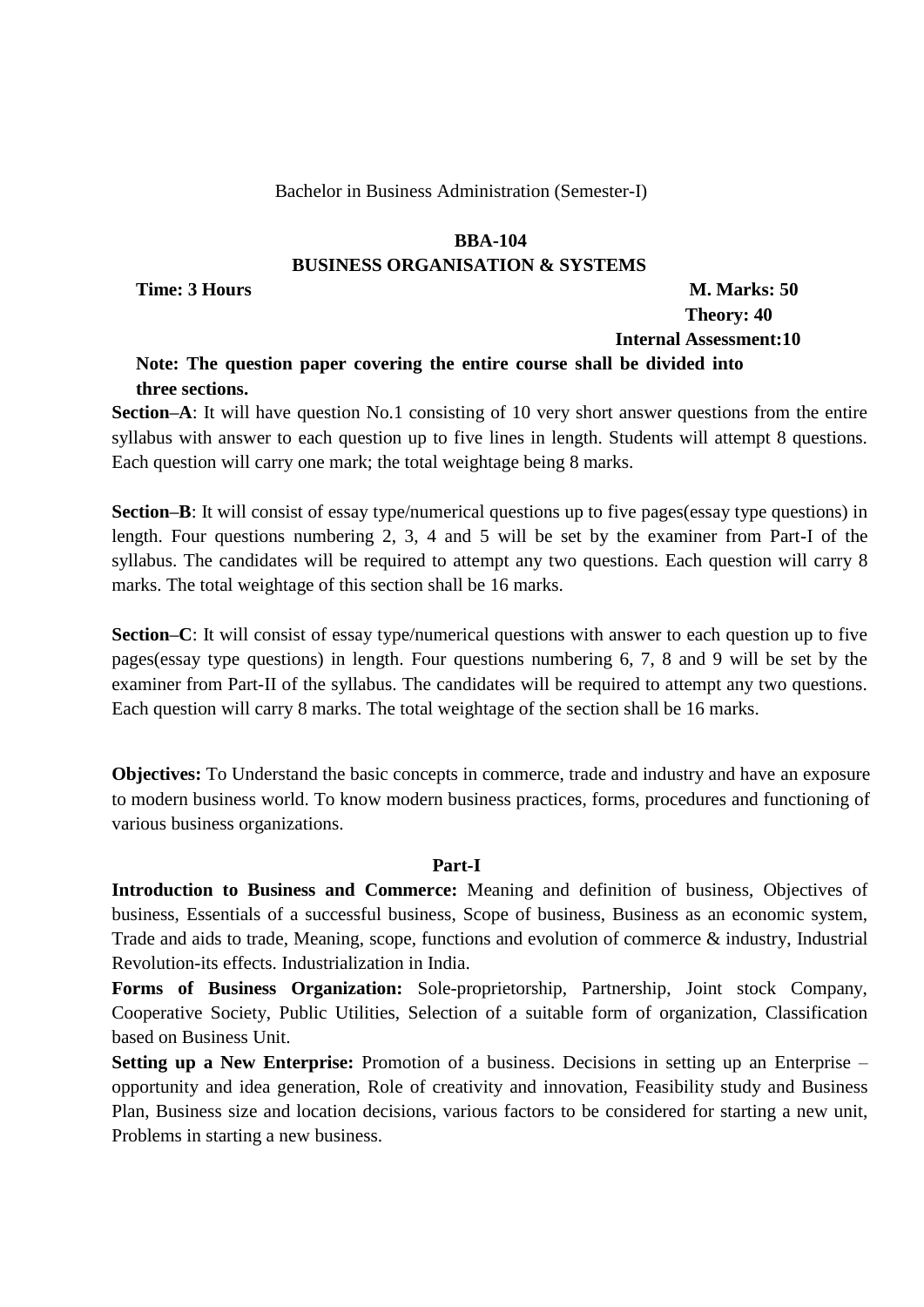#### **Part-II**

**Business and Society:** Changing Concepts and Objectives of Business, Professionalization, Business ethics, Business and culture, Technological Development and Social Change, Social responsibilities of business, Social Audit, Manager and his environment: external and internal.

**Domestic & Foreign Trade:** Organization of wholesale & retail trade - recent trends in wholesale & retailing. Malls and Super Markets – their effect on economy. Import export trade procedure & their organization.

**Stock Exchange and Produce Exchange:** Definition and Meaning, Importance,Functions, Listing, Dealers.

# **Suggested Readings:**

1. Kaul, Vijay Kumar "Business Organisation and Management: Text and Cases", Pearson Education,New Delhi.

2. Singla, R.K., "Business Organisation and Management", V.K. (India) Enterprises, New Delhi.

3. Daft, Richard L., Daft, J., Murphy, H., & Willmott, "Organisation Theory and Design", Cengage Learning EMEA, New Delhi.

4. Fernando, A.C., "Business Environment" Pearson Education, New Delhi.

5. Archie B. Carroll,Ann K. Buchholtz, "Business & Society: Ethics, Sustainability and Stakeholder Mnagement", Cengage Learning, New Delhi.

6. Tulsian P.C., Pandey V, "Business Organisation &Management", 2007, Pearson Education.

7. Bhusan Y.K., "Fundamentals of Business Organisation & Management", Pearson Education, New Delhi, 2009.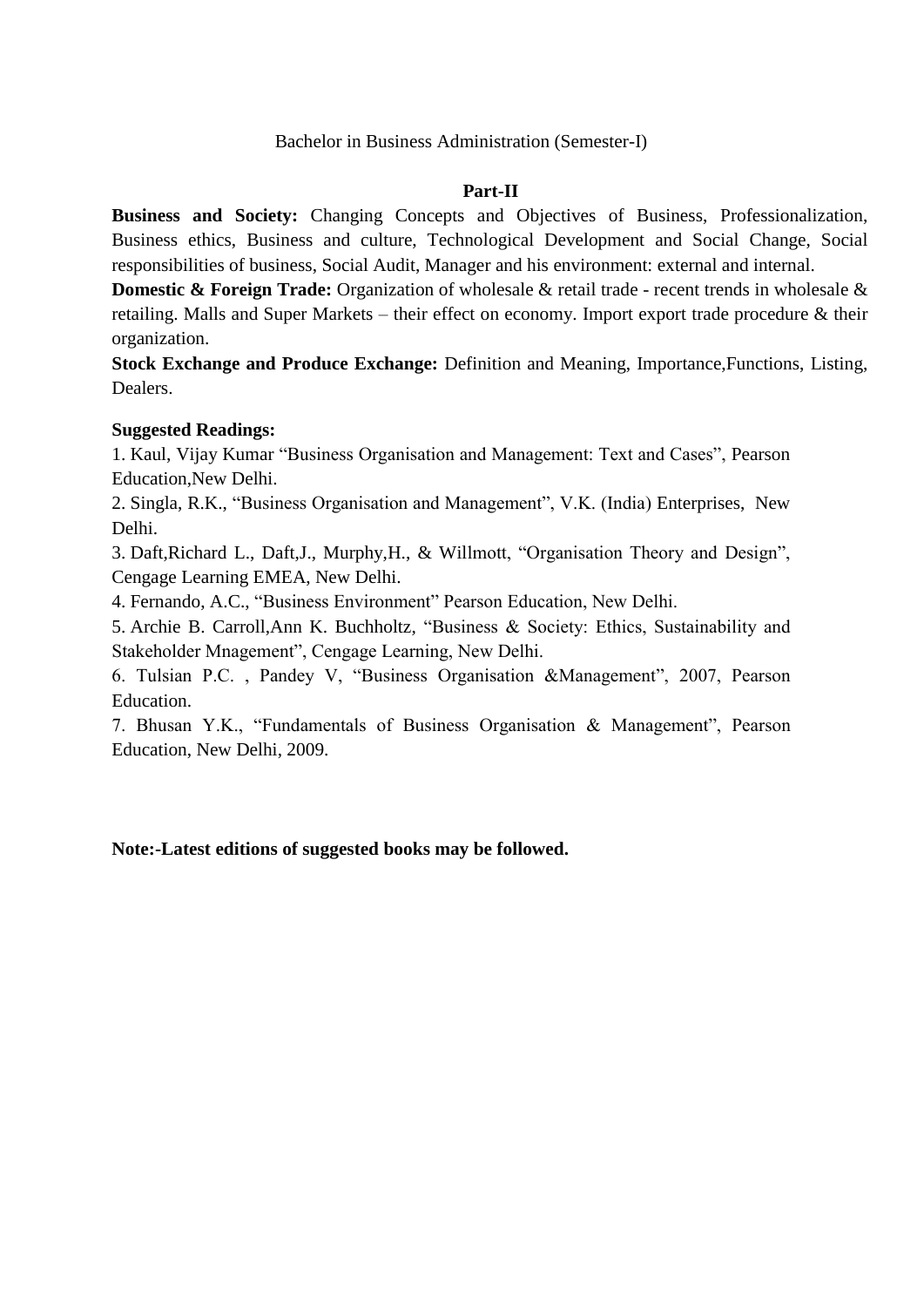# **BBA-105**

# **MANAGERIAL ECONOMICS- I**

**10**

**Time: 3 Hours M. Marks: 50 Theory: 40 Internal assessment:**

# **Note: The question paper covering the entire course shall be divided into three sections.**

- **Section A:** It will have question No.1 consisting of 10 very short answer questions from the entire syllabus with answer to each question up to five lines in length. Students will attempt 8 questions. Each question will carry one mark; the total weightage being **8 marks**.
- **Section B**: It will consist of essay type/numerical questions up to five pages (essay type)in length. Four questions numbering 2, 3, 4 and 5 will be set by the examiner from Part-I of the syllabus. The candidates will be required to attempt any two questions. Each question will carry 8 marks. The total weightage of this section shall be 16 marks.
- **Section C:** It will consist of essay type/numerical questions with answer to each question up to five pages (essay type) in length. Four questions numbering 6,7,8 and 9 will be set by the examiner from part-II of the syllabus. The candidates will be required to attempt any two questions. Each question will carry 8 marks. The total weightage of the section shall be **16marks.**

**Objectives:** To give the basic idea about fundamentals of economic theories, particularly micro Emphasis is on topic important for students of Business of Administration.

# **Part – I**

**Theory of Demand:** Meaning of demand and its types, Law of demand. Price elasticity of demand and its measurement.

**Consumer's Behaviour:** Utility approach: Brief outline of law of diminishing marginal utility and law of equi-marginal utility.

**Indifference Curve Approach:** Consumer equilibrium; Income, Price and Substitution effect, Revealed Preference Approach.

**Theory of Supply:** Concept and law of supply, factors affecting supply.Bachelor in Business Administration (Semester – I)

# **Part – II**

**Theory of Production:** Law of variable proportion: total, average and marginal physical product, Law of Returns to scale, Economies and diseconomies of scale.

**Theory of Cost:** Short and Long period costs, Concept of total cost, Marginal and Average cost; Theory of cost in short-run and long-run. Concept of revenue: Total Revenue; Average Revenue; Relationship between Average and Marginal Revenue and Price elasticity of demand.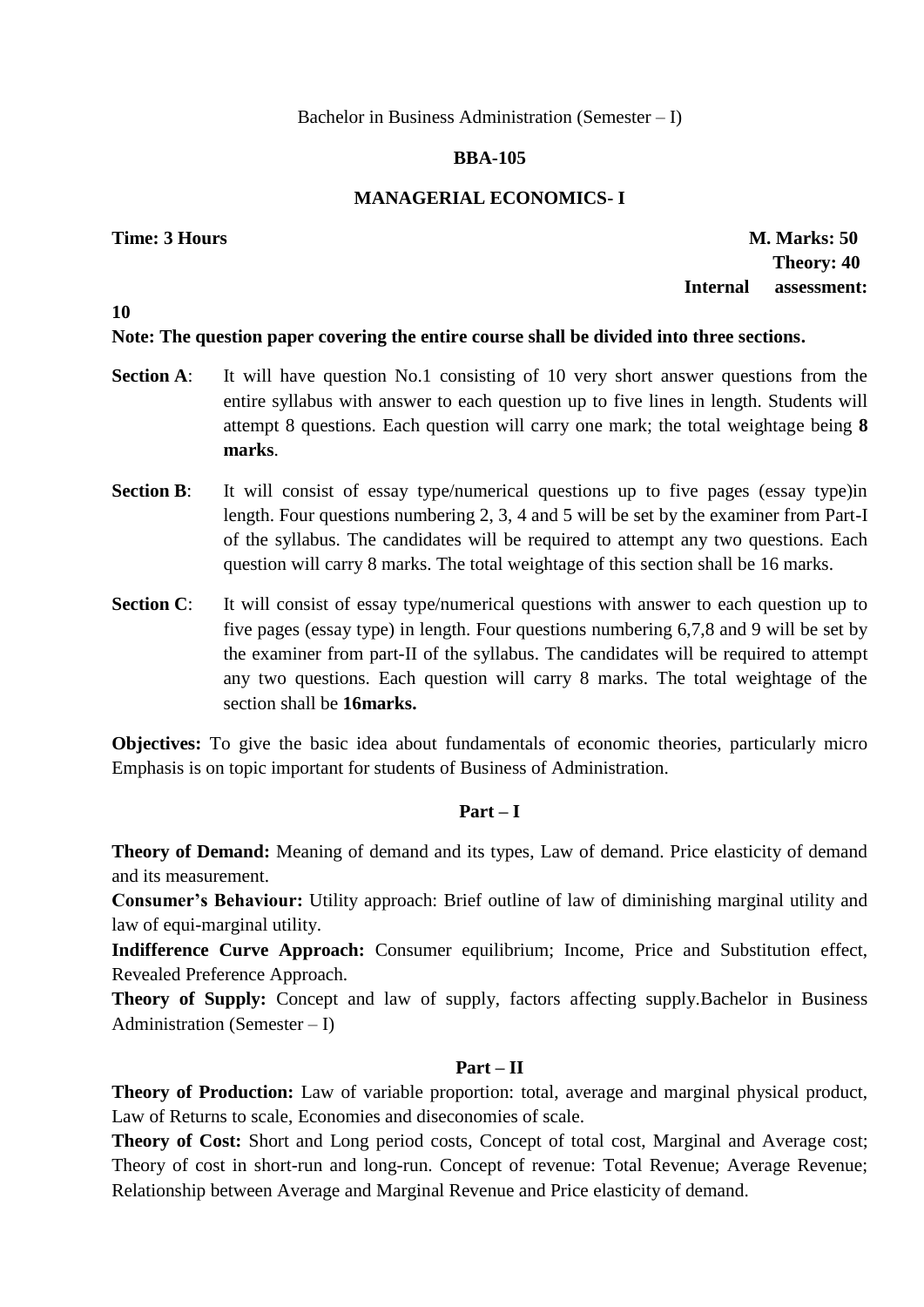Pricing Under Various Market Conditions: Perfect Competition - Equilibrium of Firm and Industry under Perfect Competition, Monopoly - Price determination under Monopoly, Monopolistic Competition - Price and Output, determination under Monopolistic Competition.

# **Suggested Readings:**

- 1. Koutosoyiannis, A., "Modern Micro Economics", Palgrave Macmillan.
- 2. Dwivedi, D.N., "Microeconomics: Theory and Applications", Pearson Education, New Delhi.
- 3. Gravelle H., and Rees, R., "Microeconomics", Pearson Education, New Delhi.
- 4. Ahuja, H.L., "Advanced Economic theory; Microeconomic Analysis",
- S. Chand & Company Ltd. New Delhi.
- 5. Mithani, D.M., "Managerial Economics", Himalaya Publishing House, New Delhi.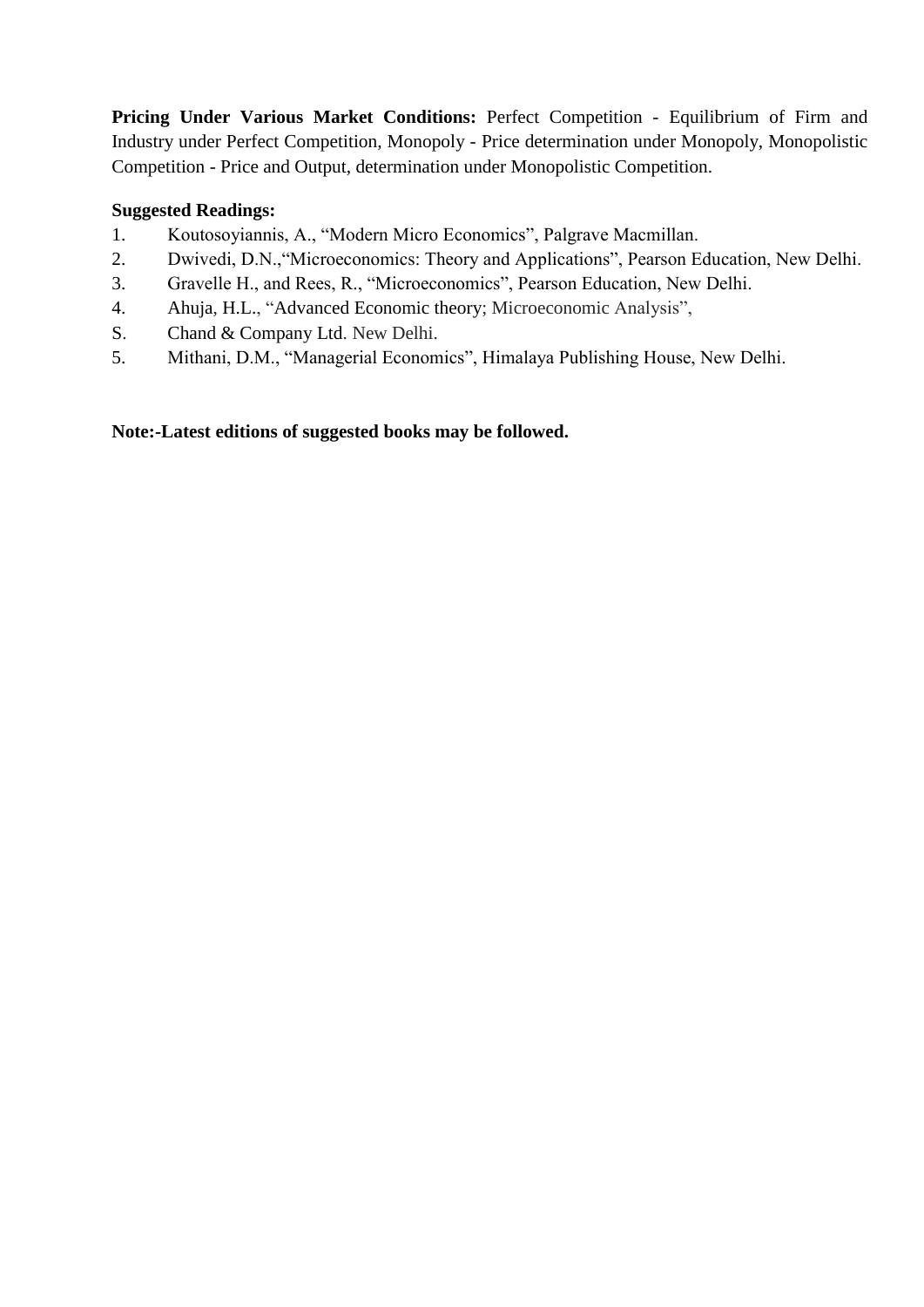# **BBA-106: COMPUTER APPLICATIONS FOR BUSINESS- I**

**Time: 3 Hours Total Marks: 50 Theory: 28 Internal Assessment: Theory 07 Practical 03 Practical (External) 12**

# **Note: 1. The question paper covering the entire course shall be divided into three sections. 2. 40 hours of practical session of one hour each duration for every student.**

**Section-A:** It will have question No. 1 consisting of 6 very short answer questions from the entire syllabus with answer to each question upto five lines in length. Students will attempt 4 questions. Each question will carry one mark; the total weightage being 04 marks.

**Section B:** It will consist of essay type / numerical questions with answer to each question upto five pages (essay type) in length. Four questions numbering 2, 3, 4 and 5 will be set by the examiner from Part-I of the syllabus. Each question will carry 06 marks. The total weightage of this section shall be 12 marks.

**Section C:** It will consist of essay type / numerical questions with answer to each question up to five pages (essay type) in length. Four questions numbering 6, 7, 8 and 9 will be set by the examiner from Part-II of the syllabus. Each question will carry 06 marks. The total weightage of this section shall be 12 marks.

# **Unit – I**

**Computer Fundamentals:** Definition of computer, Components of a computer system, Brief History or evolution of computers, Generation of computers.

**Internal and External Memory Storage:** RAM, ROM, PROM, EPROM. Commonly used

Input/Output/Memory storage devices. Difference between Hardware & Software, Types of software, System software, Application software and Utility Software, Translator (Compiler, Interpreter and Assembler).

**Operating System:** Basic Functions and Types of Operating System. Basics of Window (Desktop, Taskbar, Start Menu, Folder and Sub-Folder (Creation, rename and delete), Shortcut, Recycle bin, Control Panel, Window Explorer, To add and delete Applications and Printer, Accessories.

# **Unit – II**

**MS-Word -2010:** Overview, Creating, Saving, Opening, Importing, Exporting & Inserting files. Formatting pages, paragraphs and sections. Indents and outdants. Creating lists and numbering. Heading Styles, Fonts and size editing, positioning & viewing text. Finding & replacing text, inserting page breaks, page numbers, book marks, symbols & dates. Using tabs and tables, Header and Footer, Printings.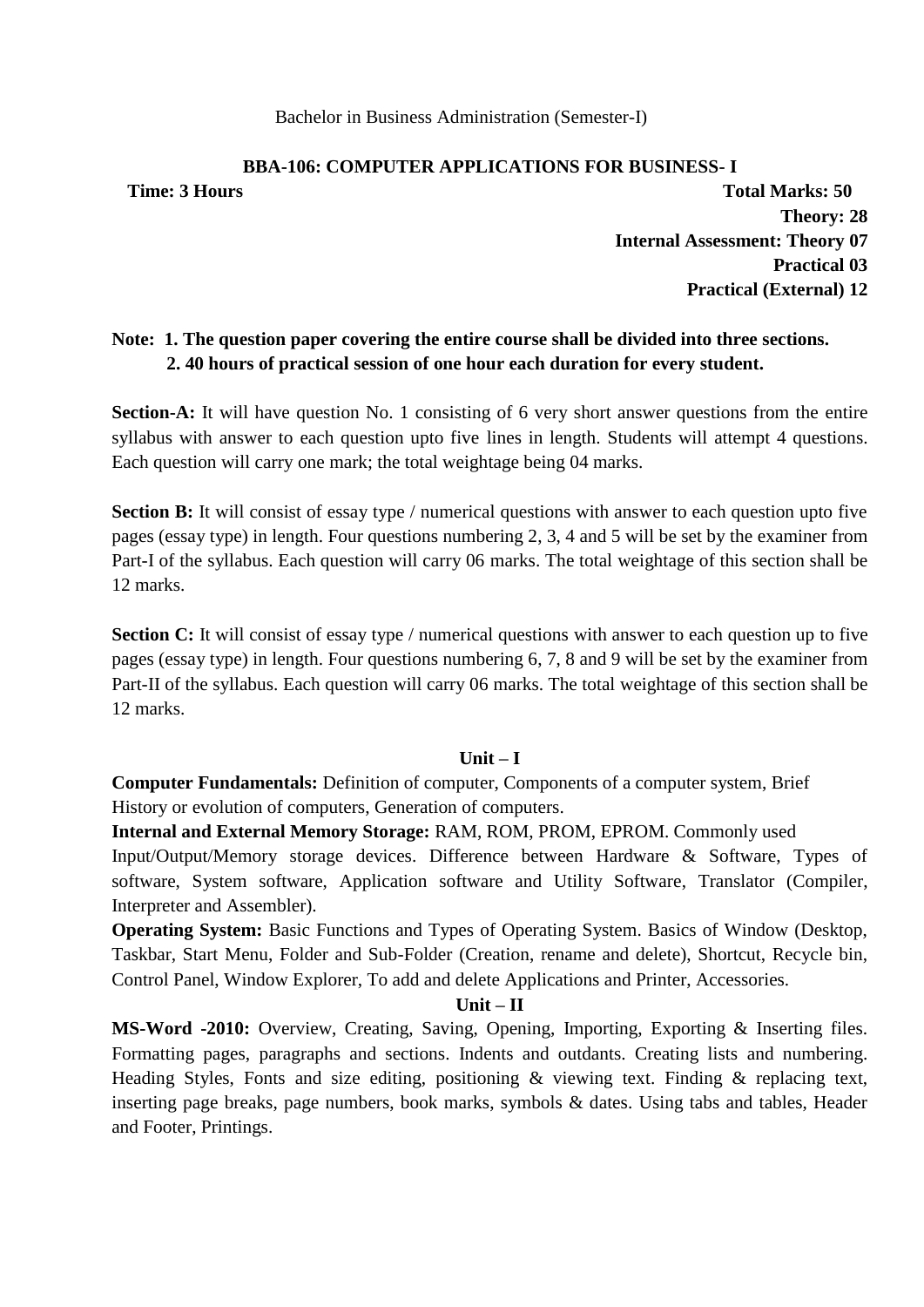**MS-Excel -2010:** Worksheet overview. Entering information. Worksheet creating. Opening and saving workbook. Formatting number and texts. Protecting cells. Creating and Printing Chart and Graphs.

**MS-Power Point -2010:** Presentation Basics, Menus and Toolbars. Creating, Opening, Saving, Printing and existing presentation, Creating and Saving a presentation using auto content wizard. Design Templates. Different Views of Presentation, Insert slides from another presentation. Inserting pictures and graphics. Slide show.

# **Suggested Readings:**

- 1. Peter Norton (2010), "Introduction to Computers", 7th Edition, McGraw-Hill, New Delhi.
- 2. Sanjay Sexana, (2003) "A First Course in Computers", Vikas Publishing House, New Delhi.
- 3. Rajaraman, V. (2006), "Fundamental of Computers", 4th Edition, Prentice Hall India, New Delhi.
- 4. Srivastava, S.S. (2008), "MS-Office", Firewall Media, New Delhi.
- 5. Alexis Loeon and Matheus Leon (2001), "Introduction to Computers with MS-Office 2000", 1st Edition, Tata McGraw-Hill, New Delhi.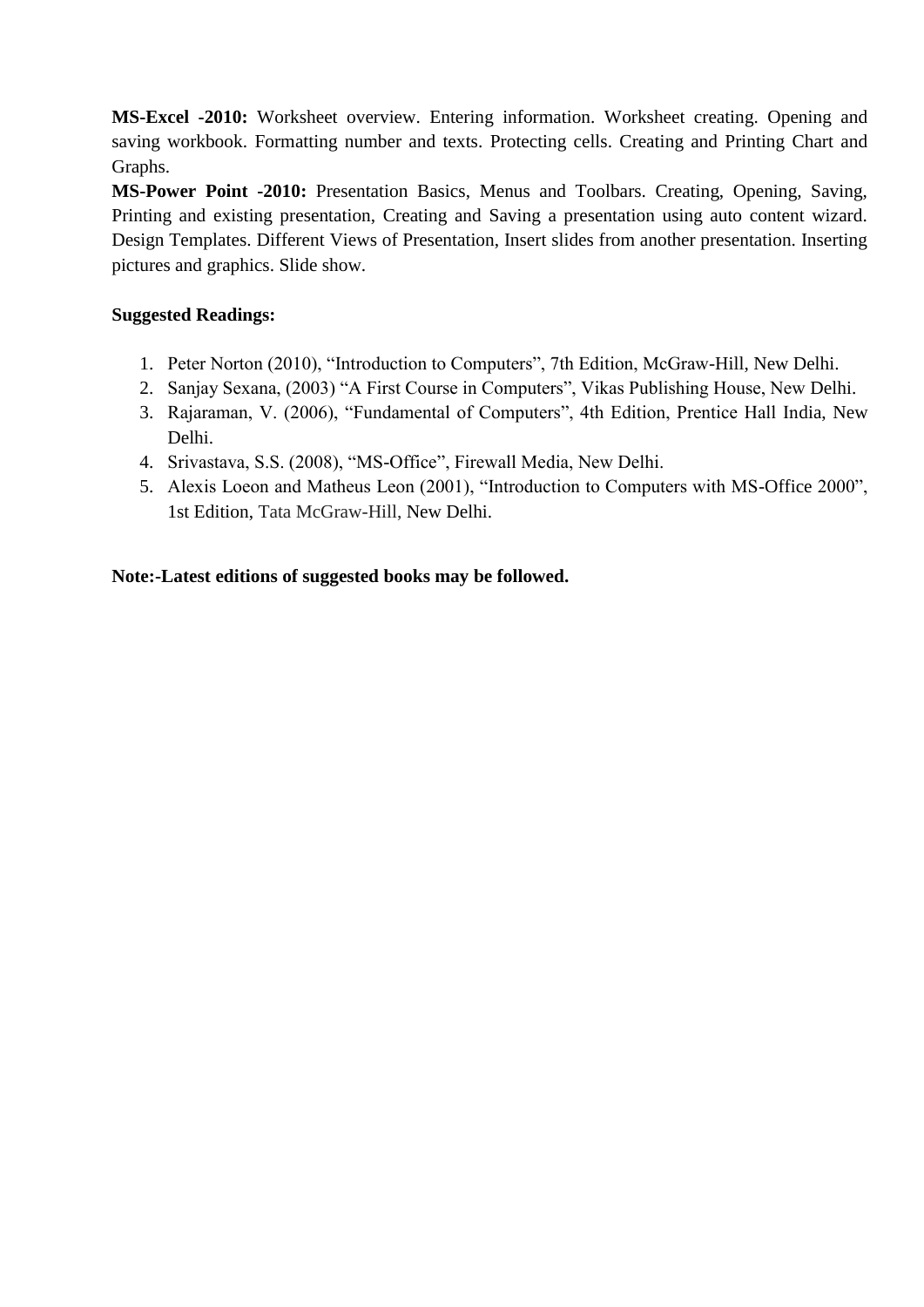# **BBA-107 BUSINESS COMMUNICATION**

**Time: 3 Hours M. Marks: 50** 

 **Theory:40 Internal Assessment: 10**

#### **Note: The question paper covering the entire course shall be divided into three sections.**

**Section–A**: It will have question No.1 consisting of 10 very short answer questions from the entire syllabus with answer to each question up to five lines in length. Students will attempt 8 questions. Each question will carry one mark; the total weightage being 8 marks.

**Section–B**: It will consist of essay type/numerical questions up to five pages (essay type questions) in length. Four questions numbering 2, 3, 4 and 5 will be set by the examiner from Part-I of the syllabus. The candidates will be required to attempt any two questions. Each question will carry 8 marks. The total weightage of this section shall be 16 marks.

**Section–C**: It will consist of essay type/numerical questions with answer to each question up to five pages(essay type questions) in length. Four questions numbering 6, 7, 8 and 9 will be set by the examiner from Part-II of the syllabus. The candidates will be required to attempt any two questions. Each question will carry 8 marks. The total weightage of the section shall be 16 marks.

# **Part-I**

**Business Communication** – Meaning & Importance, Communication purpose, process, elements, barriers to communication and conditions for successful communication. Forms of Communication, basic models of communication, 7C's of effective business communication.

**Organizational Communication**: Importance of Communication in Management, Formal and Informal Communication, Internal and external communication Presentation Skills: Presentation on any chosen topic, Oral presentations, Principles of oral presentations, factors affecting presentations. **Business Etiquette**: Understanding etiquette, Cross-cultural etiquette, Business manners.Business to business etiquette.

#### **Part-II**

**Internal Correspondence:** -Memos, Circulars, Notices, Office orders

**Correspondence with banks-** Regarding overdrafts, cash credits, loans; Drafting of sales letters, circulars, preparation of sales reports,

**Customers' correspondence: -** Complaints, Regarding dues, follow up letters

**Secretarial Correspondence:** -Correspondence with shareholders, debenture holders regarding dividend, interest, transfer-transmission. Communicating with statutory authorities and bodies like Stock exchange, RBI, SEBI. Preparation of resume, Job application, Drafting of interview letters, call letters, final appointment orders.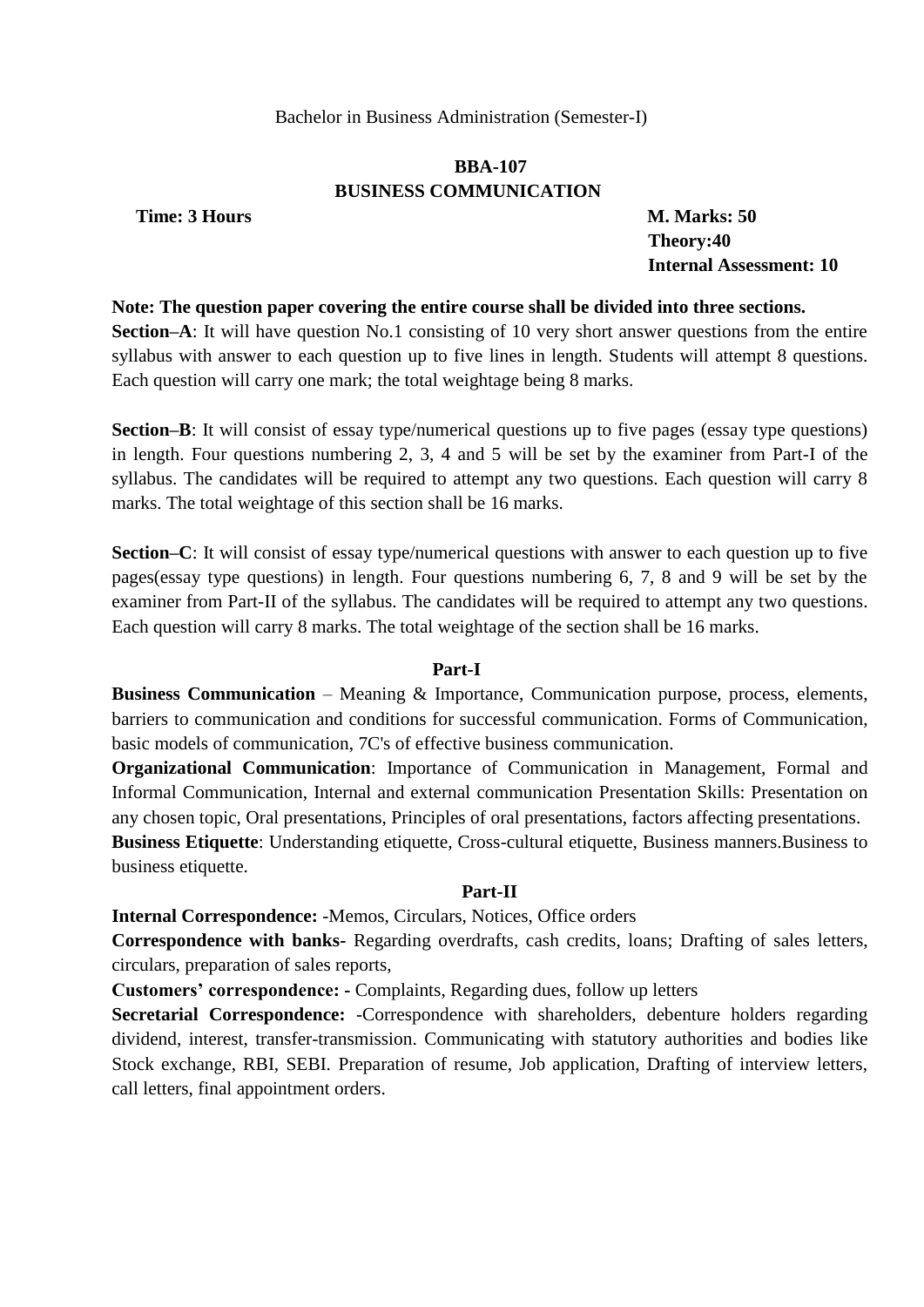#### **Suggested Readings:**

1. Taylor, S. and Chandra, V., "Communication for Business: A Practical Approach", Fourth Edition, 2011, Pearson Education.

2. Bovee, C. and Thill, J., "Business Communication Today", 2011, Prentice Hall.

3. Sethi, A and Adhikari, B. "Business Communication", 2009, McGraw Hill Education. Education.

4. Kaul, A., "Business Communication", 2004, Prentice Hall of India, New Delhi.

5. Dulek, R. and Fielden, J., "Principles of Business Communication", 1990, Macmillan Publishing Co., New York.

6. Rodriques M.V., (2003), "Effective Business Communication",  $13<sup>th</sup>$  Edition.

7. Doshi S.R., (2008), "Business Communication & Management-Methods & Technique".

8. Herata. A. Murphy, Charles E. Peck, (1981), 3rd Edition, "Effective Business Communication", Tata McGraw Hill Publishing Co. Ltd.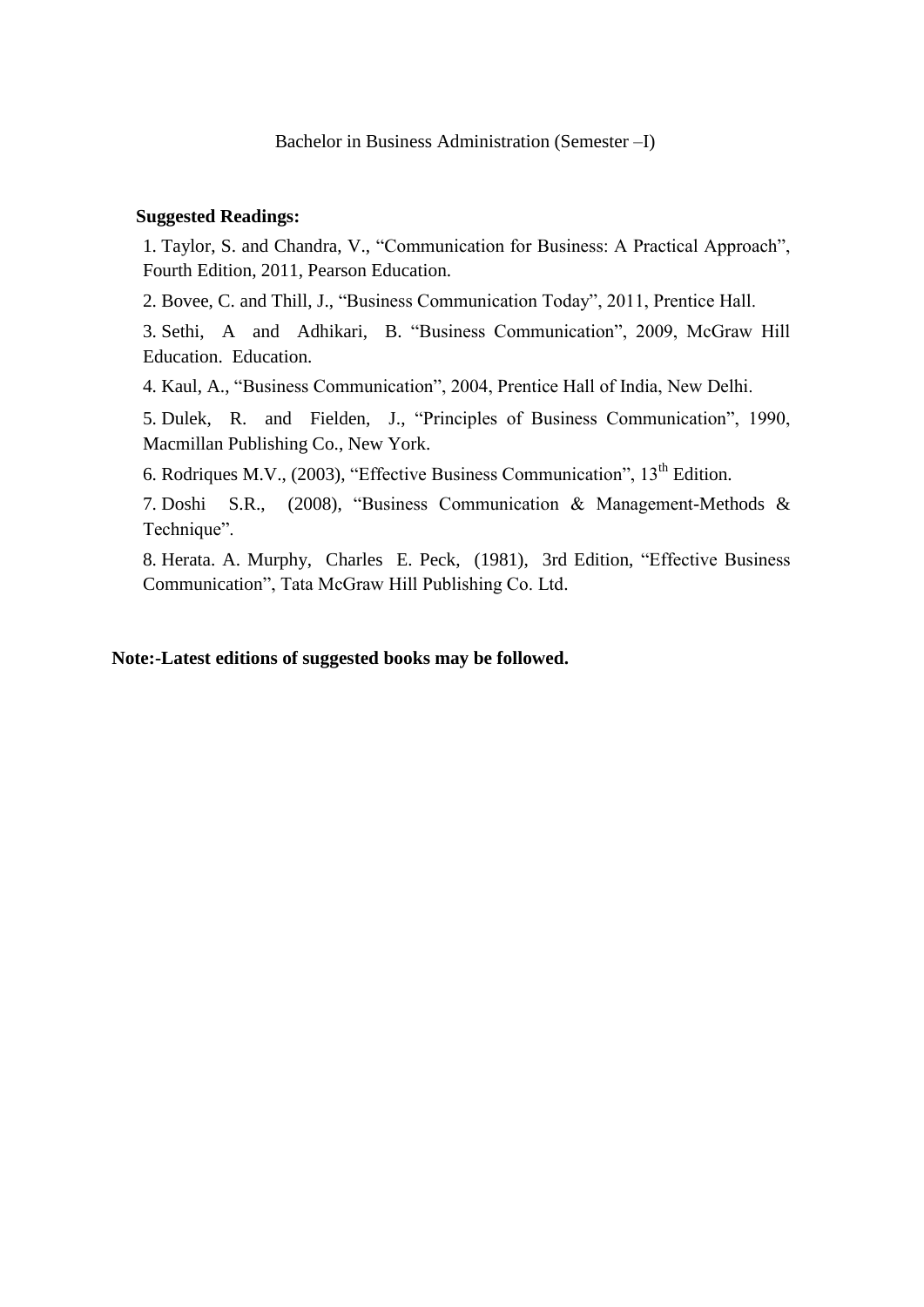# **BBA-203**

# **BUSINESS LAWS**

**Time: 3 Hours M. Marks: 50** 

 **Internal Assessment: 10 Theory: 40**

#### **Note: The question paper covering the entire course shall be divided into three sections.**

**Section–A**: It will have question No.1 consisting of 10 very short answer questions from the entire syllabus with answer to each question up to five lines in length. Students will attempt 8 questions. Each question will carry one mark; the total weightage being 8 marks.

**Section–B**: It will consist of essay type/numerical questions up to five pages (essay type questions) in length. Four questions numbering 2, 3, 4 and 5 will be set by the examiner from Part-I of the syllabus. The candidates will be required to attempt any two questions. Each question will carry 8 marks. The total weightage of this section shall be 16 marks.

**Section–C**: It will consist of essay type/numerical questions with answer to each question up to five pages(essay type questions) in length. Four questions numbering 6, 7, 8 and 9 will be set by the examiner from Part-II of the syllabus. The candidates will be required to attempt any two questions. Each question will carry 8 marks. The total weightage of the section shall be 16 marks.

# **Part-I**

Law of Contract (1872): Nature of contract, Classification, Offer and acceptance, Capacity of parties to contract, Free consent; Consideration, Legality of object, Agreement declared void, Performance of contract: Discharge of contract, Remedies for contract of contract.

**Sales of Goods Act (1930):** Formation of contracts of sale; Goods and their classification, price; conditions and warranties, Transfer of property in goods; Performance of the contact of sales; Unpaid seller and his rights, sale by auction; Hire purchase agreement.

# **Part-II**

**Negotiable Instruments Act (1881)**: Definition of negotiable instruments, Features; Promissory note, Bill of Exchange, Cheque, Holder and holder in the due course, Crossing of a cheque, Types of crossing. Negotiation, Dishonor and discharge of negotiable instrument.

**The Consumer Protection Act (1886):** Definition of consumer, Features, Grievance regressed machinery.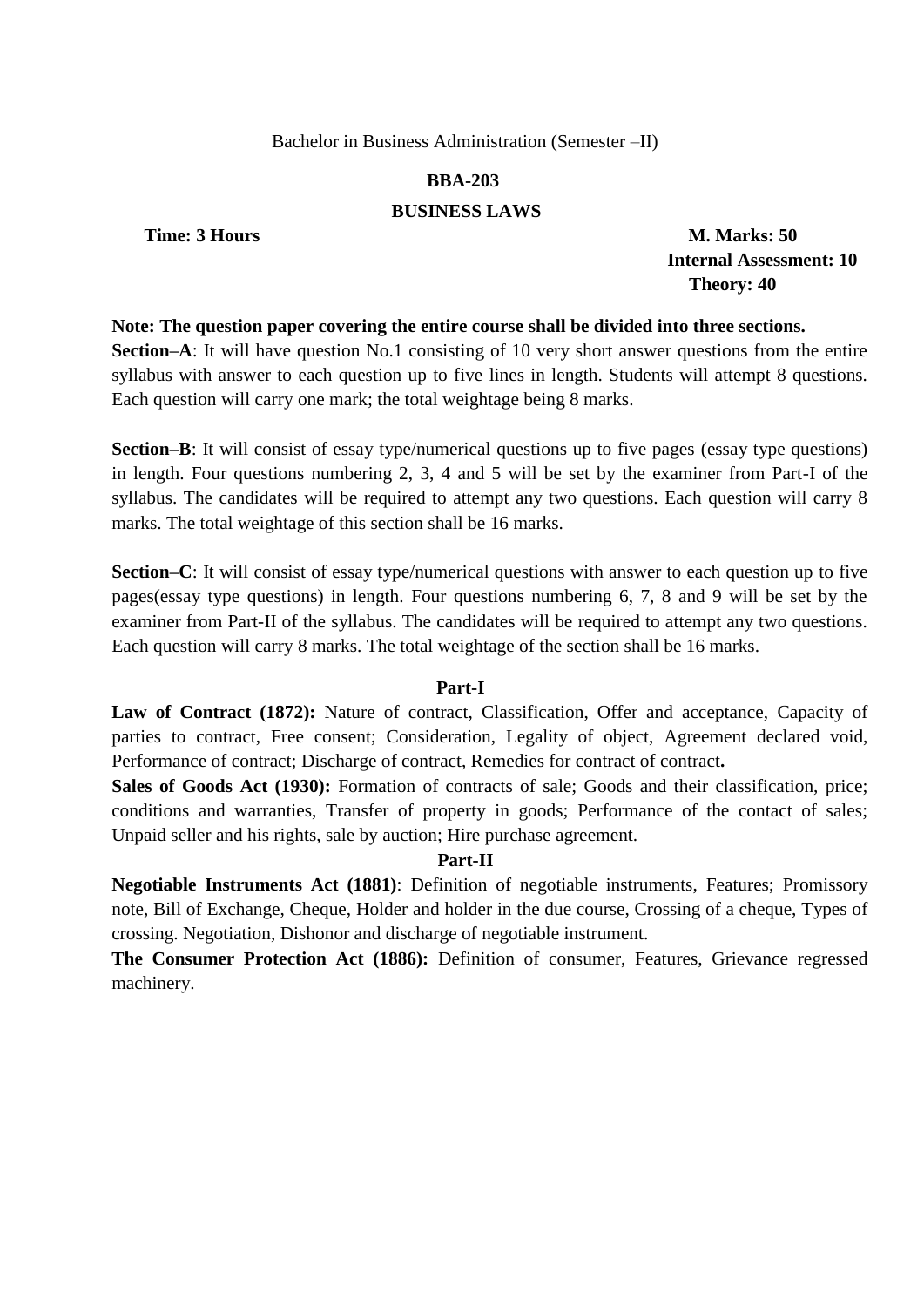#### **Suggested Readings:**

1. Singh, Avtar, "The Principles of Mercantile Law", Eastern Book Company, Lucknow.

2. Kapoor, N.D., "Business Law", Sultan Chand & Sons, New Delhi.

3. Tulsian, P.C., "Business Law", Tata McGraw Hill, New Delhi.

4. Usa, "Indian Business Law", International Business Publications, USA.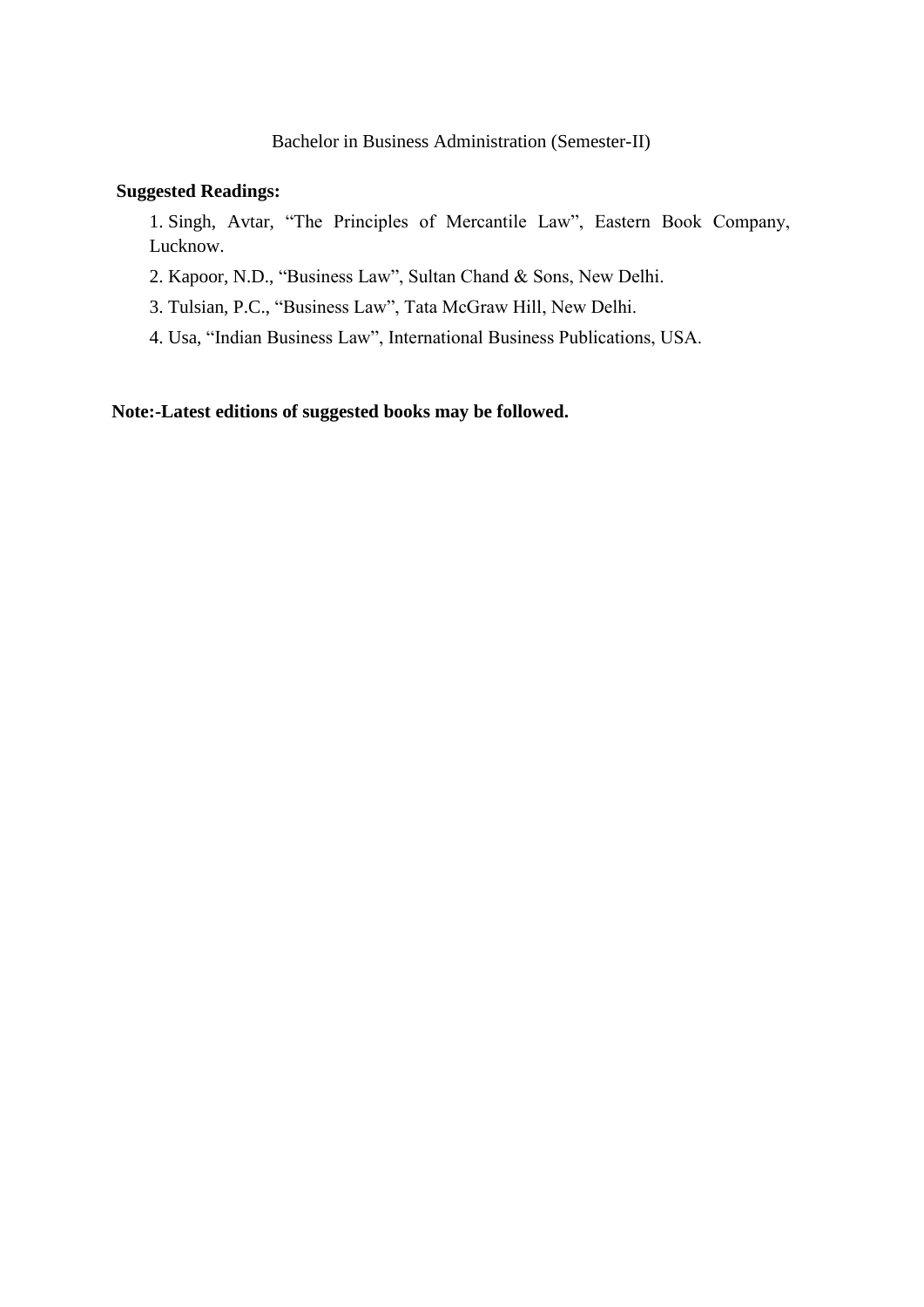# **BBA-204 PRINCIPLES OF MANAGEMENT**

**Time: 3 Hours M. Marks: 50** 

 **Internal Assessment: 10 Theory : 40**

# **Note: The question paper covering the entire course shall be divided into three sections.**

**Section–A**: It will have question No.1 consisting of 10 very short answer questions from the entire syllabus with answer to each question up to five lines in length. Students will attempt 8 questions. Each question will carry one mark; the total weightage being 8 marks.

**Section–B**: It will consist of essay type/numerical questions up to five pages(essay type questions) in length. Four questions numbering 2, 3, 4 and 5 will be set by the examiner from Part-I of the syllabus. The candidates will be required to attempt any two questions. Each question will carry 8 marks. The total weightage of this section shall be 16 marks.

**Section–C**: It will consist of essay type/numerical questions with answer to each question up to five pages(essay type questions) in length. Four questions numbering 6, 7, 8 and 9 will be set by the examiner from Part-II of the syllabus. The candidates will be required to attempt any two questions. Each question will carry 8 marks. The total weightage of the section shall be 16 marks.

**Objective:** To provide a basis of understanding to the students with reference to working of business organization through the process of management.

#### **Part-I**

**Management:** Meaning and definition, nature, purpose, scope, importance and functions, Management as art, science and profession, Management as a social system, Concept of management, administration and organization Principles of management, Scientific Management.

**Evolution of Management Thought:** Contribution of F.W. Taylor, Henri Fayol, Elton Mayo, Chester Barnard & Peter Drucker to the management thought. Various approaches to management (i.e. Schools of Management Thought), Indian management thought.

**Management Techniques:** Management by Objective: Meaning, Process, Benefits, Weakneses.

**Planning:** Meaning, Significance, Types of plans, Nature, Elements: Objectives, Policies, Rules, Procedure, Strategy, Decision Making.

**Organizing:** Meaning, Nature and Purpose of organization, Theories of organization, principles of organization, Forms of organization: Line, Functional and Line and Staff, Formal and informal organization, Delegation, Span of Management: Factors determining effective span.

**Departmentation:** Definition, Departmentation by function, Territory, Product/service, Customer group and matrix organization, Decentralisation and Departmentation.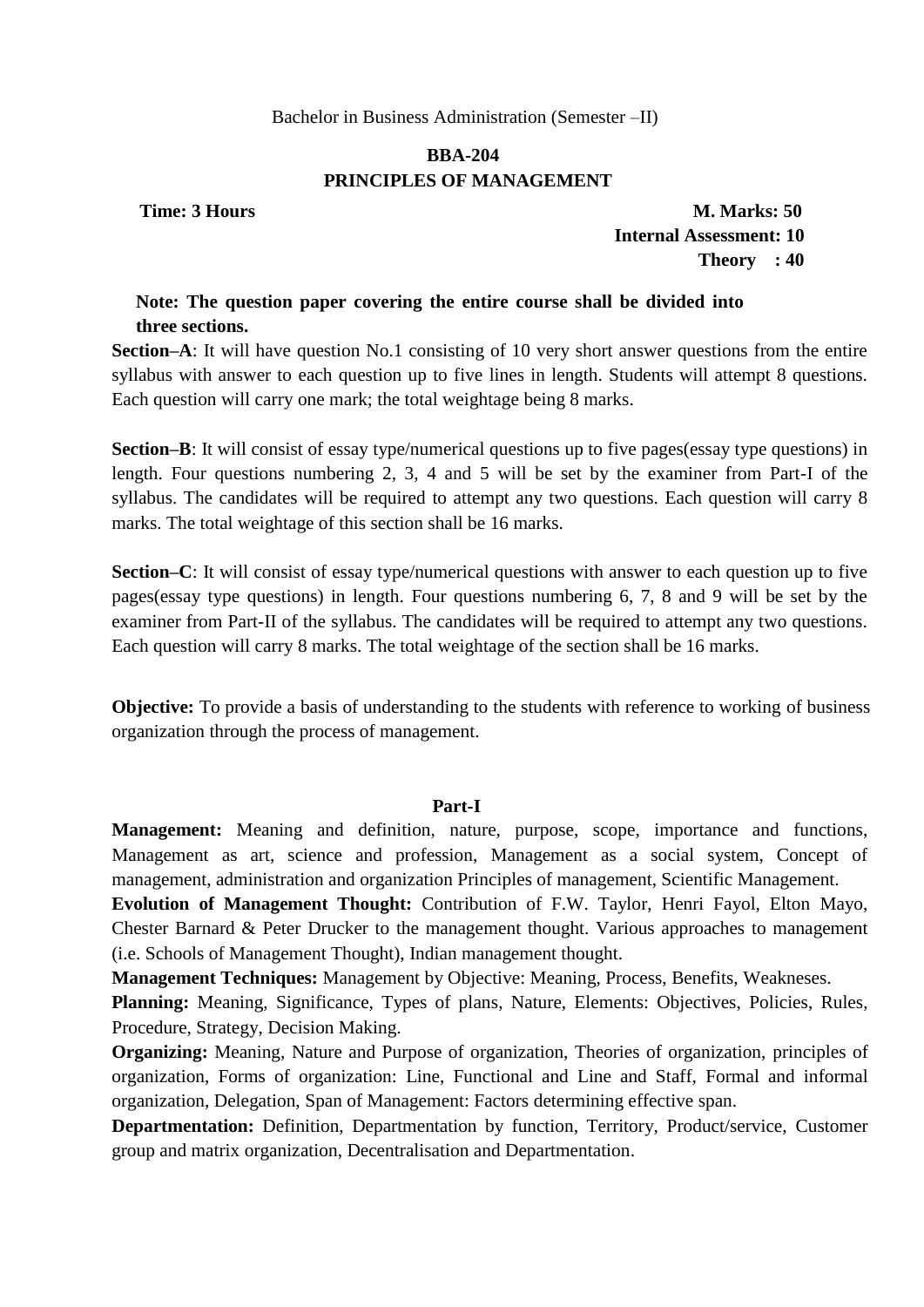#### **Part-II**

**Authority:** Definition, types, responsibility and accountability, delegation; definition, steps in delegation, obstacles to delegation and their elimination, decentralization vs centralization, determinants of effective decentralization

**Staffing:** Meaning, nature and functions of HRM, Manpower management, factors affecting staffing, Recruitment, Selection, Training and Development, Performance appraisal: need and process.

**Directing:** Motivation: Meaning, Nature, Importance, Types, Theories of Motivation: Mc. Gregor's, Maslow and Herzberg. Leadership: Meaning, Nature, Styles, Managerial grid, Likert system, Theories: Trait, Behavioural, Situational and Followers.

**Coordination:** Principles and Techniques, Difference between coordination and cooperation.

**Controlling:** Meaning, nature, importance, scope, principles, prerequisites, steps, limitations and techniques.

# **Suggested Readings:**

1. Robbins, S.P., & Coulter, M.K., "Mnagement", Pearson Education Inc., New Delhi.

2. Gupta, Meenakshi, "Principles of Mnagement", PHI Learning Pvt. Ltd., New Delhi.

3. Koontz, H., Weihrich, H., & Aryasri, A.R., "Essentials of Mnagement", Tata McGraw-Hill, New Delhi.

4. Aswathapa, K. "Essential of Business Administration", Himalaya Publishing House, Mumbai.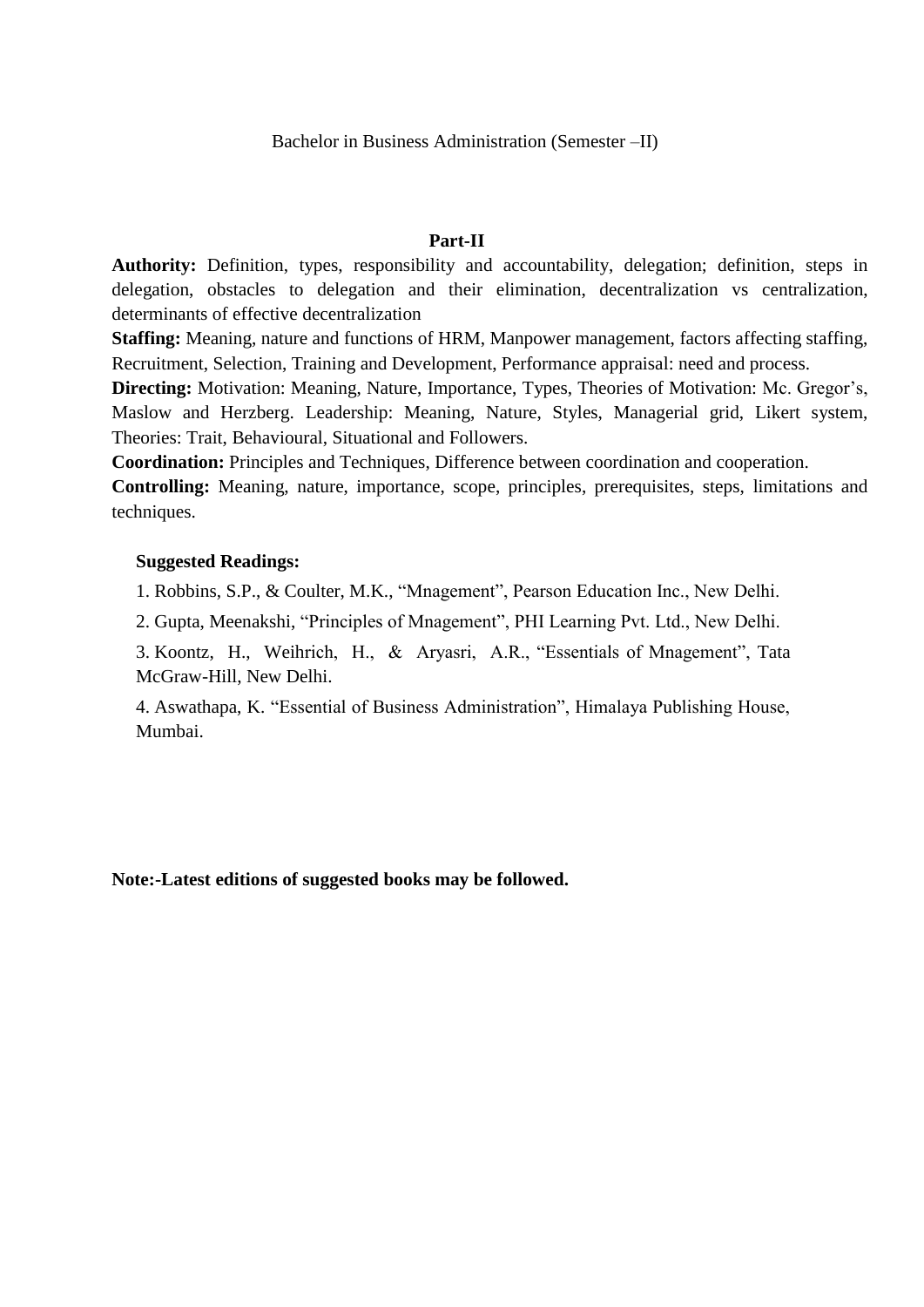# **BBA-205**

# **MANAGERIAL ECONOMICS-II**

**Time: 3 Hours M. Marks: 50 Theory : 40 Internal Assessment : 10** 

#### **Note: The question paper covering the entire course shall be divided into three sections.**

- **Section A:** It will have question No.1 consisting of 10 very short answer questions from the entire syllabus with answer to each question up to five lines in length. Students will attempt 8 questions. Each question will carry one mark; the total weightage being 8 marks.
- **Section B**: It will consist of essay type/numerical questions up to five pages in length. Four questions numbering 2, 3, 4 and 5 will be set by the examiner from Part-I of the syllabus. The candidates will be required to attempt any two questions. Each question will carry 8 marks. The total weightage of this section shall be 16 marks.
- **Section C:** It will consist of essay type/numerical questions with answer to each question up to five pages in length. Four questions numbering 6,7,8 and 9 will be set by the examiner from part-II of the syllabus. The candidates will be required to attempt any two questions. Each question will carry 8 marks. The total weightage of the section shall be 16 marks.

**Objective:** To provide a basis of understanding macroeconomics concepts.

# **Part – I**

**Macroeconomics:** Meaning, nature and scope. Basic concepts used: Stock and flow variables, static, comparative static and dynamic analysis.

**National Income:** Definition and Importance of National Income. Gross and Net Domestic Product; Personal Income and Disposable Income. Measurement of National Income: Income, Output and Expenditure Method, Problems in Measurement of National Income.

**Consumption:** Meaning, determinants (subjective and objective) and importance. Keynes psychological law of consumption.

# **Part – II**

**Investment:** Types of investment, determinants of investment, marginal efficiency of capital, net present value, internal rate of return, interest rate determination, classical, neoclassical and Keynesian theories.

**Multiplier:** Static and Dynamic Analysis. Accelerator and super multiplier.

**Inflation:** Meaning, types and theories.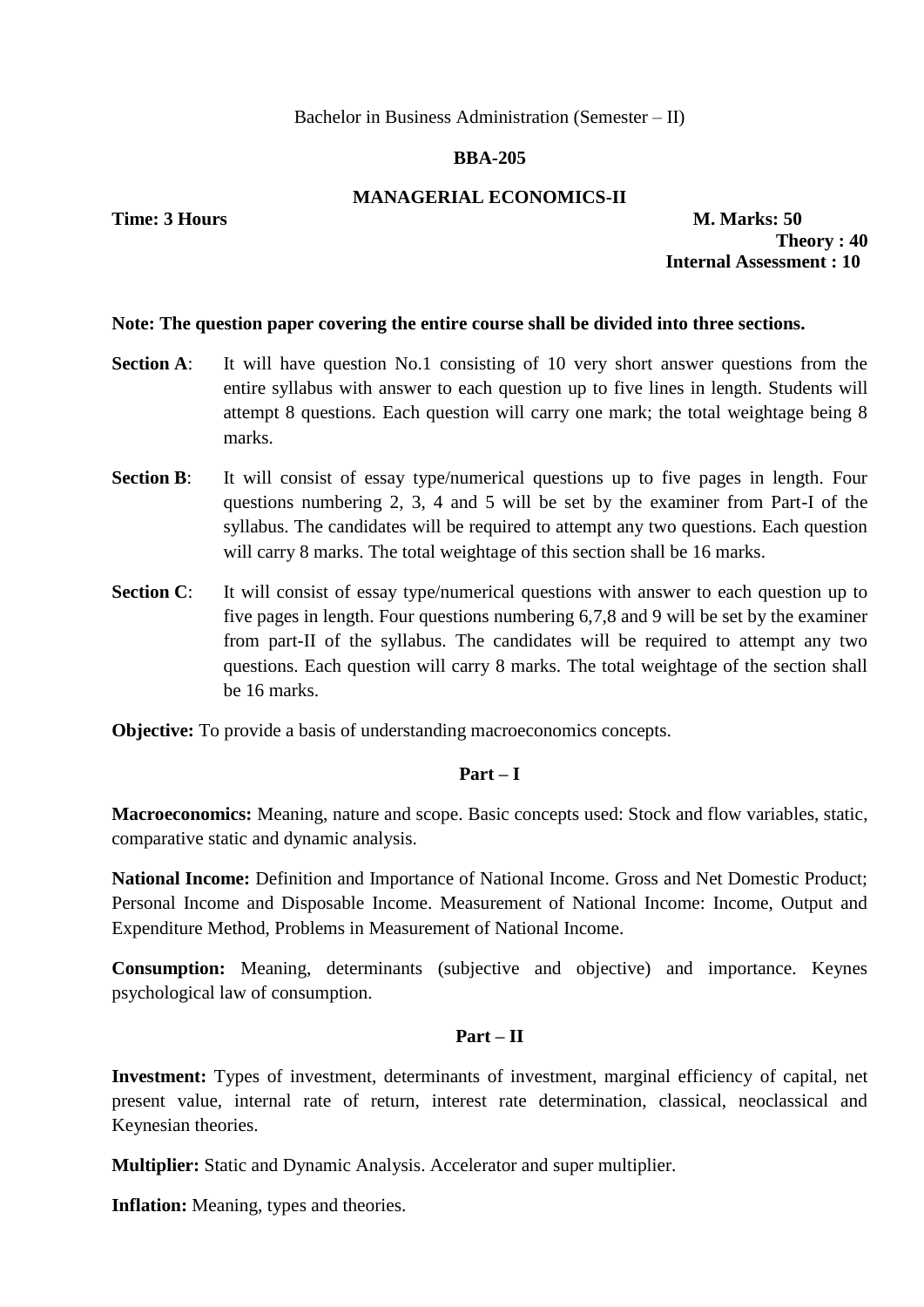# **Suggested Readings:**

- 1. Ackley, G., "Macroeconomics: Theory and Policy", Macmillan, New York.
- 2. Shapiro, E., "Macroeconomic Analysis", Galgotia Publication, New Delhi.
- 3. Gppdwin Neva, J. A. Nelson & J. Harris, "Macroeconomics in Context", PHI Learining Pvt. Ltd, New Delhi.
- 4. Dornbusch R., S. Ficher & R. Startz, "Macro Economics", Tata McGraw Hill Publishing Company Ltd., New Delhi.
- 5. Agarwal, Vanita, "Macroeconomics: Theory and Policy", Pearson Education, New Delhi.

*Note: The latest editions of the books should be followed.*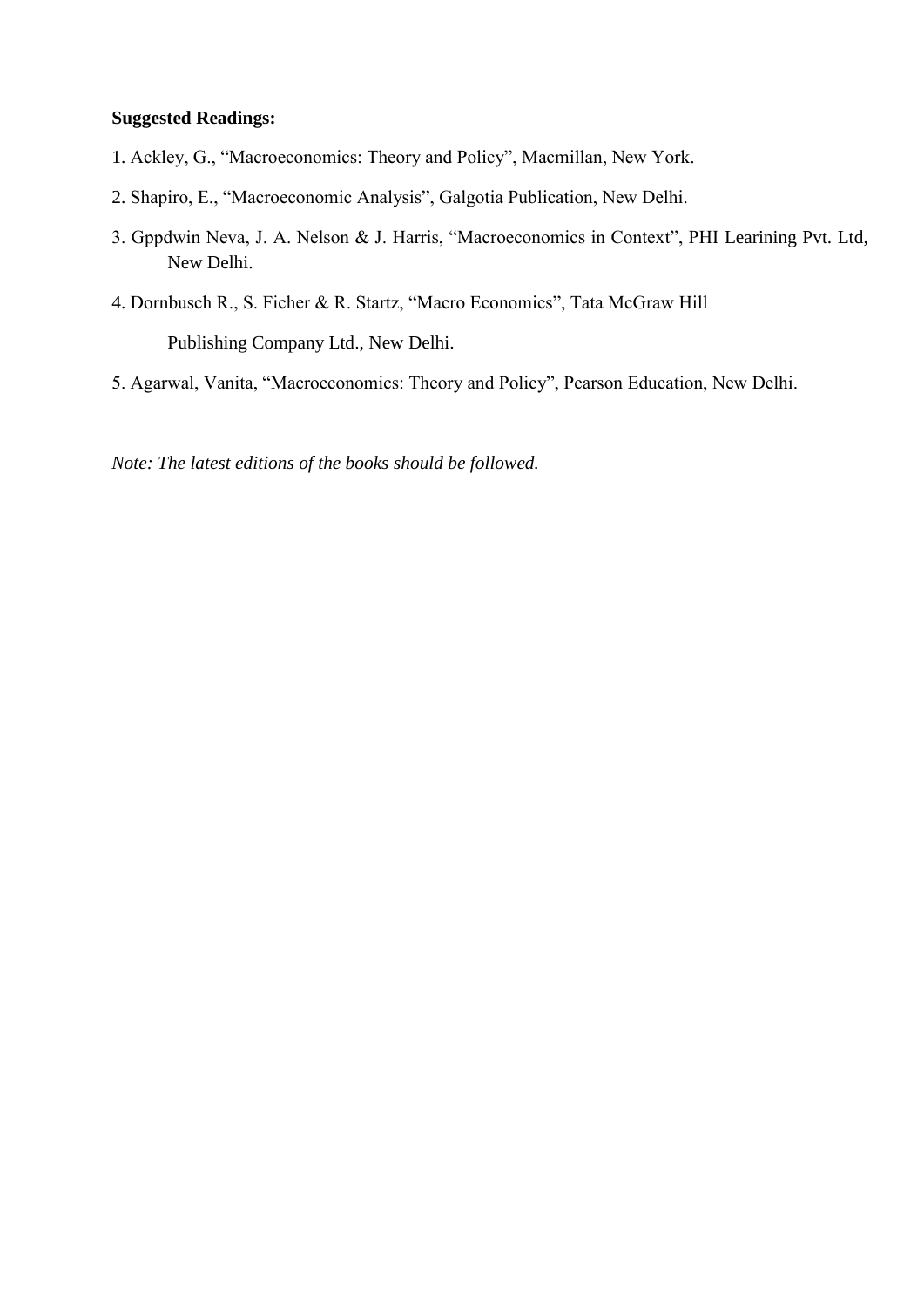# **BBA- 206**

# **COMPUTER BASED ACCOUNTING SYSTEM**

**Time: 3 Hours Total Marks: 50 Theory: 28 Internal Assessment: Theory 07 Practical 03 Practical (External) 12**

# **Note: 1. The question paper covering the entire course shall be divided into three sections.**

**2. 40 hours of practical session of one hour each duration for every student.**

# **Section-A :**

It will have question No. 1 consisting of 6 very short answer questions from the entire syllabus with answer to each question upto five lines in length. Students will attempt 4 questions. Each question will carry one mark; the total weightage being 04 marks.

# **Section B :**

It will consist of essay type / numerical questions with answer to each question upto five pages (essay type) in length. Four questions numbering 2, 3, 4 and 5 will be set by the examiner from Part-I of the syllabus. Each question will carry 06 marks. The total weightage of this section shall be 12 marks.

# **Section C :**

It will consist of essay type / numerical questions with answer to each question up to five pages (essay type) in length. Four questions numbering 6, 7, 8 and 9 will be set by the examiner from Part-II of the syllabus. Each question will carry 06 marks. The total weightage of this section shall be 12 marks.

# *Part -* **I**

**Computerized Accounting:** Meaning, need, Concepts of Accounting groups, Hierarchy of accounts, Codification in accounting. Accounting package - Setting up an accounting entity, Creation of groups and accounts Designing and creating vouchers; Data Entry operations using the vouchers, Processing for reports to prepare ledger accounts, trial balance and balance sheet.

**Database Design for Accounting:** Identifying and appreciating the data content in accounting transactions; overview of database concepts, ER model; creating and implementing RDM for Financial Accounting; SQL to retrieve data and generate accounting information.

Documenting transactions using vouchers; System of vouchers and database design for accounting; Storing and maintain transaction data.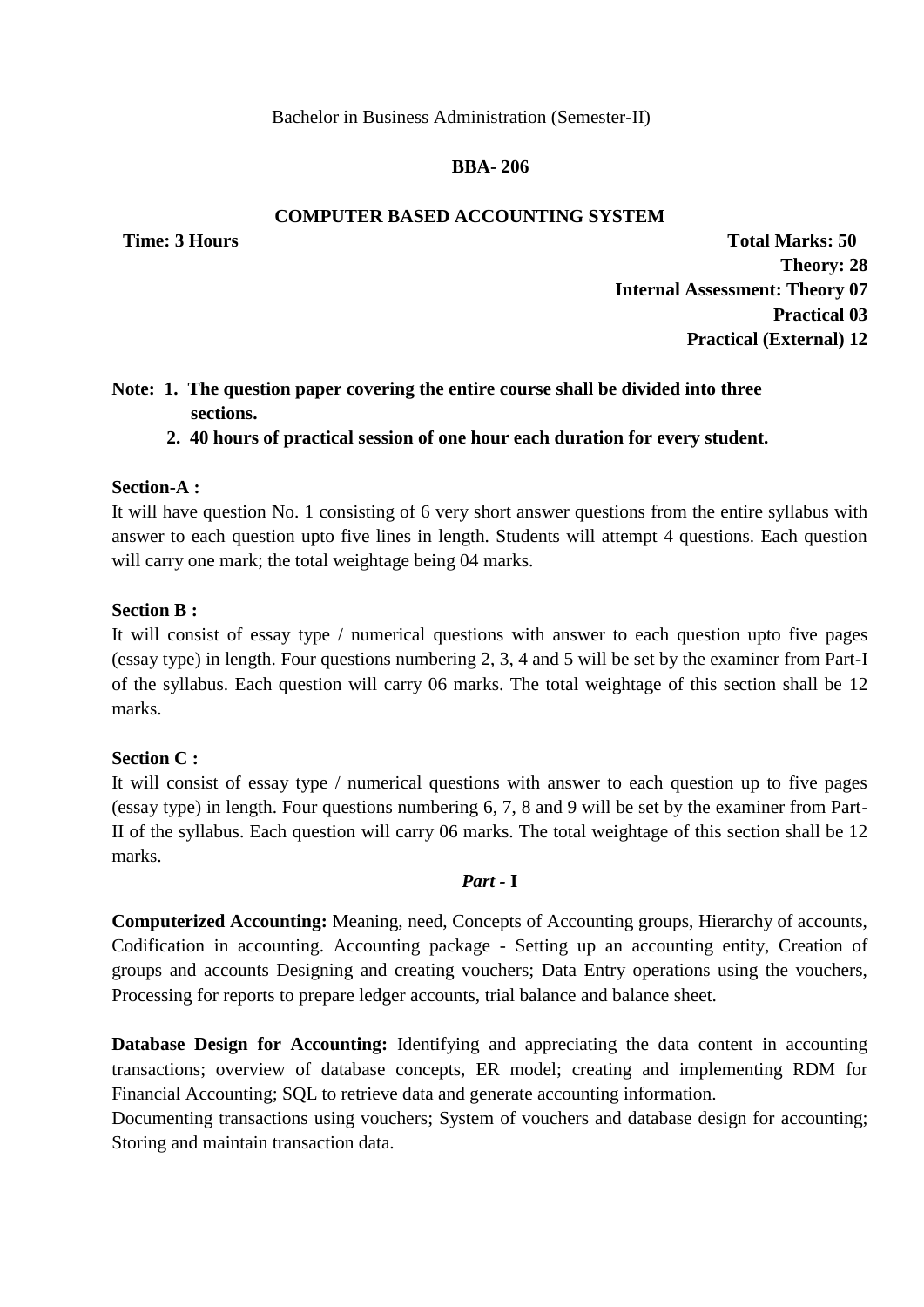# *Part –* **II**

**Tally** - **ERP 9.0:** Financial Accounting Packages: Preparation and online finalization of accounts on Tally - ERP 9.0; Introduction of Tally - ERP 9.0, Phases of Implementation, Aides for implementation.

**Accounts Management** (Using Tally - ERP 9.0 Software Package); Accounts Masters, Accounts Transaction, Accounts Reports. Preparation and Compilation of complete balance sheet of any Industry/Organization/ Firm.

# **Inventory Management**

(The mentioned versions of **Tally - ERP 9.0** must be replaced with latest available version)

**Practical :** Based on above Syllabus

# **Suggested Readings:**

- 1. Hall, J.A, "Accounting Information System", South Western College Publishing.
- 2. Gelinas, Ultric, J. and Steve, G. Suffon, "Accounting Information System, South Western Thomson Learning.
- 3. **"Tally ERP 9.0**, Simple Steps of Learning", Kogent Learning.
- 4. Arora J.S. (2014), "Tally ERP- 9, Financial Accounting", Kalyani Publishers, New Delhi.

*Note: The latest editions of the books should be followed.*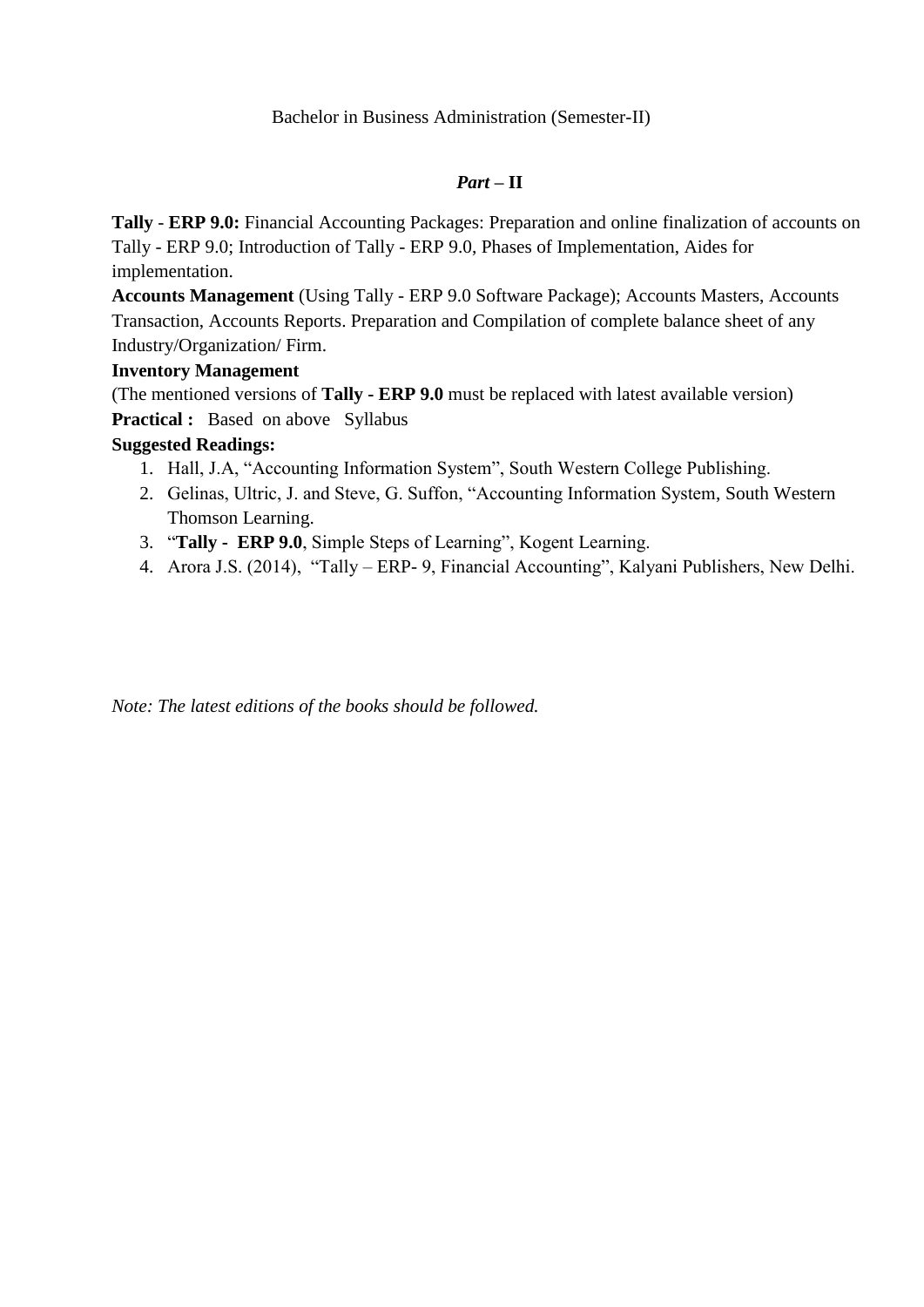# Bachelor in Business Administration (Semester-II) **BBA- 207 FUNDAMENTALS OF BANKING**

**Time: 3 Hour M. Marks:50** 

 **Theory: 40 Internal Assessment:10**

# **Note: The question paper covering the entire course shall be divided into three sections.**

**Section–A**: It will have question No.1 consisting of 10 very short answer questions from the entire syllabus with answer to each question up to five lines in length. Students will attempt 8 questions. Each question will carry one mark; the total weightage being 8 marks.

**Section–B**: It will consist of essay type/numerical questions up to five pages(essay type questions) in length. Four questions numbering 2, 3, 4 and 5 will be set by the examiner from Part-I of the syllabus. The candidates will be required to attempt any two questions. Each question will carry 8 marks. The total weightage of this section shall be 16 marks.

**Section–C**: It will consist of essay type/numerical questions with answer to each question up to five pages(essay type questions) in length. Four questions numbering 6, 7, 8 and 9 will be set by the examiner from Part-II of the syllabus. The candidates will be required to attempt any two questions. Each question will carry 8 marks. The total weightage of the section shall be 16 marks.

# **Part I**

**Commercial Banks**—Introduction, evolution, nature, functions, importance and services provided by commercial banks. Types of Banks-Commercial Bank, Regional Rural Banks, Foreign Banks, Cooperative Banks, Public bank and Private bank, difference between public and private banks. Central Bank—meaning and functions, Techniques of credit control**,** mechanism of Credit Creation.

# **Part II**

Practical Aspect of Banking- Negotiable Instruments— Cheques, bills of exchange and promissory notes, endorsements, difference between cheques and bills of exchange. Customer's Pass Book-Entries in Pass Book, Effects of errors favourable to the Banker and Customer.Clearing House System. Systems of Banking- Group and Chain Banking, Unit and Branch Banking, Investment Banking and Mixed Banking.

# **Suggested Readings:**

1. Sundharam, Varsheney, "Banking Theory, Law & Practice", Sultan Chand & Co.

2. Shekhar, K.C; Shekhar, Lekshmy, "Banking Theory and Practice", Vikas Publishing House.

3. Sethi, Jyotsana; Bhatia, Nishwan, "Elements of Banking and Insurance", PHI Learning Private Limited, New Delhi

4. www.rbi.org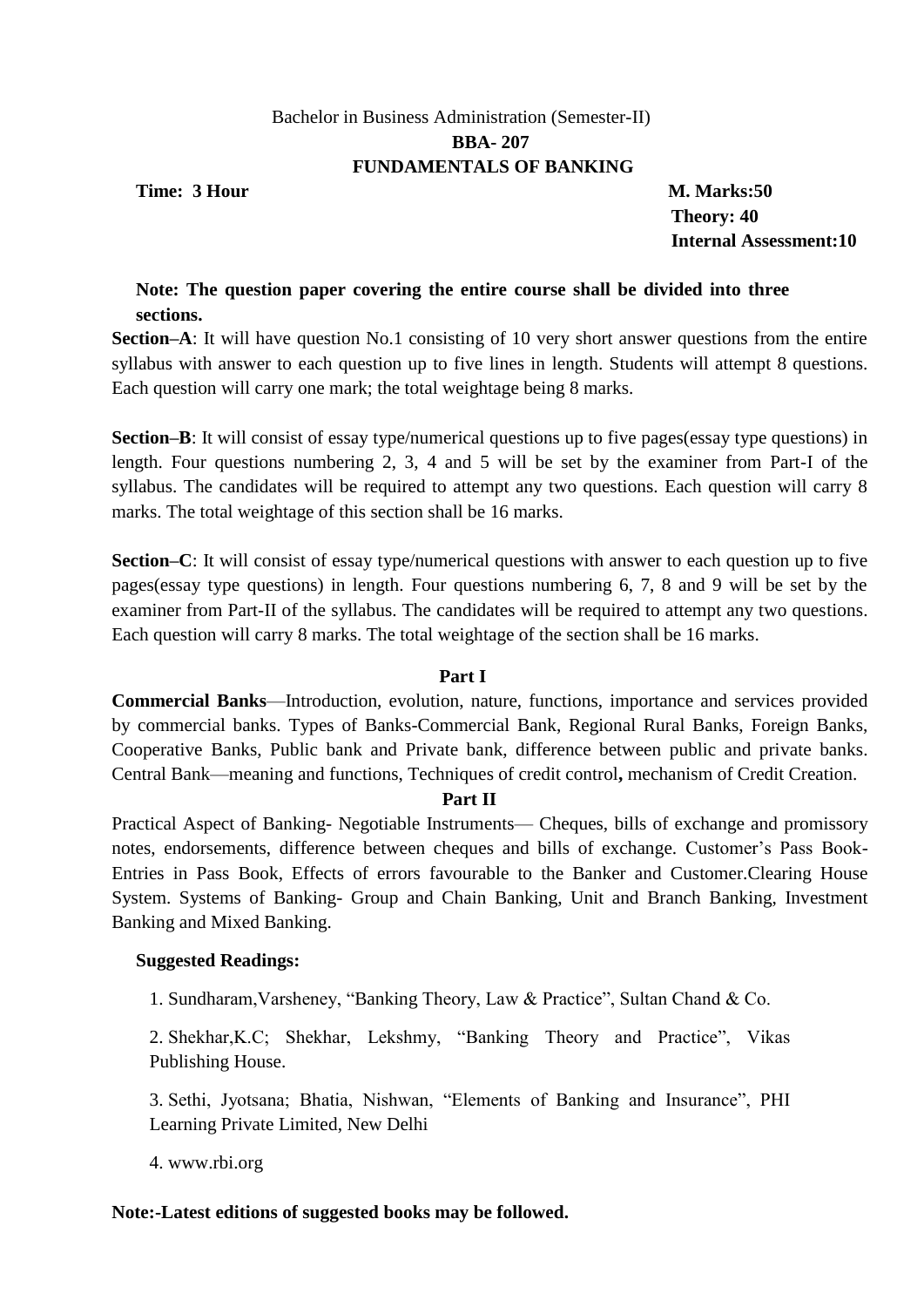# **STATISTICS FOR BUSINESS**

**Time: 3 Hours M. Marks: 50 Theory: 40 Internal assessment: 10**

# **Note: 1.The question paper covering the entire course shall be divided into three section 2. The candidates are allowed to use [Non-Scientific)] calculator.**

**Section A**: It will have question No.1 consisting of 10 very short answer questions from the entire syllabus with answer to each question up to five lines in length. Students will attempt 8 questions. Each question will carry one mark; The total weightage being 8 marks.

**Section B**: It will consist of essay type/numerical questions up to five pages in length. Four questions numbering 2, 3, 4 and 5 will be set by the examiner from Part-I of the syllabus. The candidates will be required to attempt any two questions. Each question will carry 8 marks. The total weightage of this section shall be 16 marks.

**Section C**: It will consist of essay type/numerical questions with answer to each question up to five pages in length. Four questions numbering 6,7,8 and 9 will be set by the examiner from part-II of the syllabus. The candidates will be required to attempt any two questions. Each question will carry 8 marks. The total weightage of the section shall be 16 marks.

# **Part-I**

**Matrix Algebra:** Types of matrices; basic operations of matrices; determinant of a matrix and its properties; rank and inverse of a matrix; solution of simultaneous linear equations – Cramer's rule and matrix inversion, method, application of matrices. Introduction and Methods of Presentation of Statistical Information, Collection and Presentation of Data. Frequency distribution. Concept of sampling and sampling Designs.

**Measures of Central Tendency**:- Mean, Median, Mode, Measure of dispersion. Range quartile deviation, Average deviation and Standard deviation.

# **Part-II**

**Simple Correlation and Regression Analysis:** Assumptions; Pearson's Product Moment and Spearmen's Rank Correlation Method; Least Squares Technique; Properties of Correlations and Regression Coefficients.

**Time Series Analysis:** Trend Analysis Using Moving Average and Regression Analysis, Seasonal, Cyclic and Regular Fluctuations, Index Number Construction of Unweighted and Weighted Index Numbers, Quantity Index.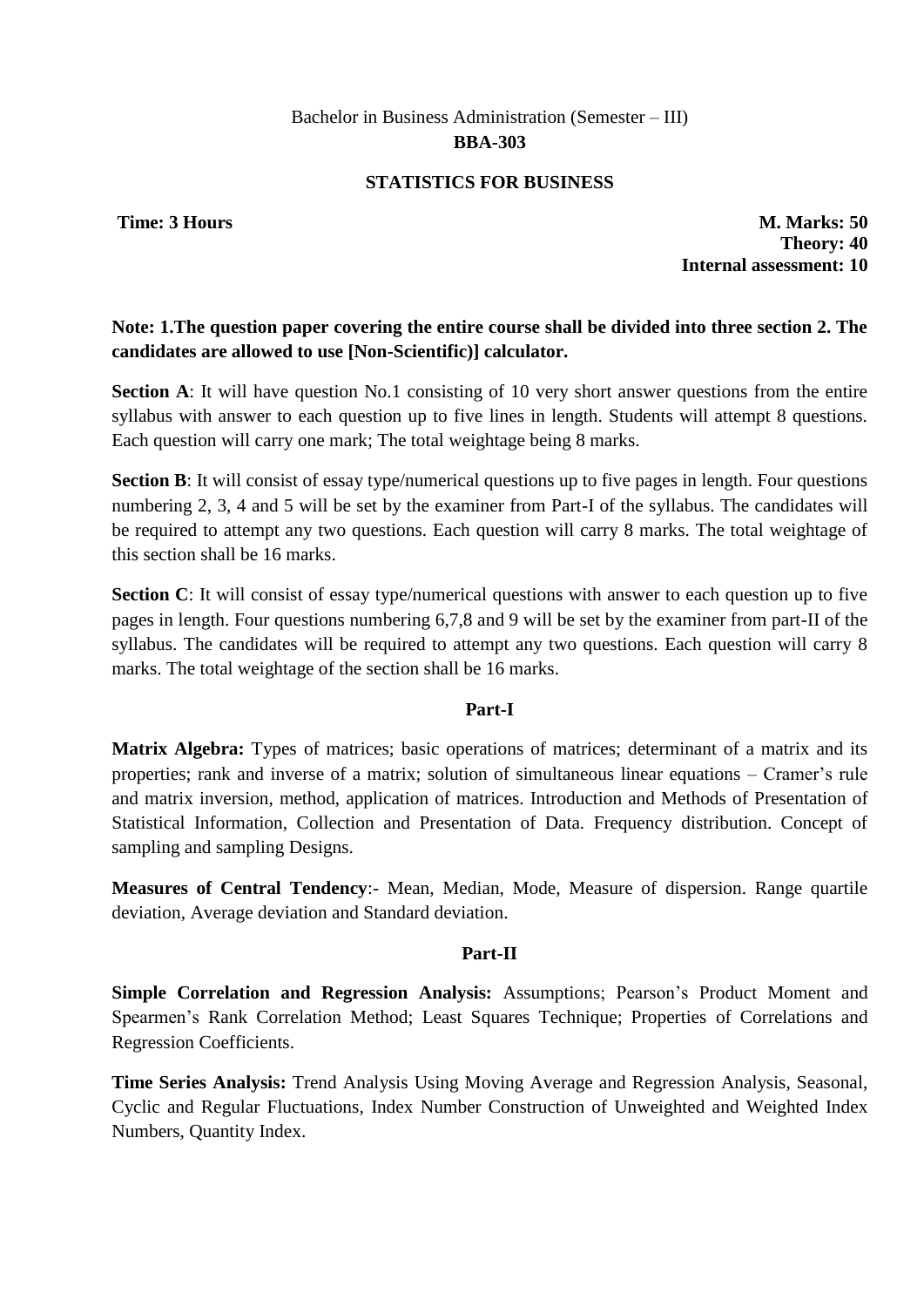**Elementary Probability Theory:** Deterministic and non–deterministic experiments; different types of events; a priori and empirical definition of probability. Conditional probability, laws of addition and multiplication of probability. Properties of Binomial, Poisson and Normal distributions.

# **Suggested Readings:**

- 1. Chiang A.C., "Fundamental Methods of Mathematical Economics", McGraw Hill, Kogakusha.
- 2. Hopfe, M.M., Mathematics "Foundations for Business Science, Research Association".
- 3. Mizrahi, A. and Sullivan M., "Mathematics for Business and Social Sciences", John Wiley and Sons.
- 4. Raghawachari, M., "Mathematics for Management An Introduction", Tata McGraw Hill, New Delhi.
- 5. Webber, J.E., "Mathematical Analysis: Business and Economic Applications", Harper & Row,
- 6. Yamuna, T., "Mathematics for Economics An Elements Survey", Prentice Hall of India Pvt.Ltd., New Delhi.
- 7. Chou, Y. "Statistical Analysis", Holt, Rinehart and Winston, New York.
- 8. Croxton, F.E., Cowden, D.J. and Klien, S., "Applied General Statistics", Prentice Hall of India Pvt. Ltd.
- 9. Karmel, P.H. and Polar, K.M., "Applied Statistics for Economists", Pitman London.
- 10. Wetherill, G.B., "Elementary Statistical Methods", Chapman and Hall, London.

*Note: The latest editions of the books should be followed.*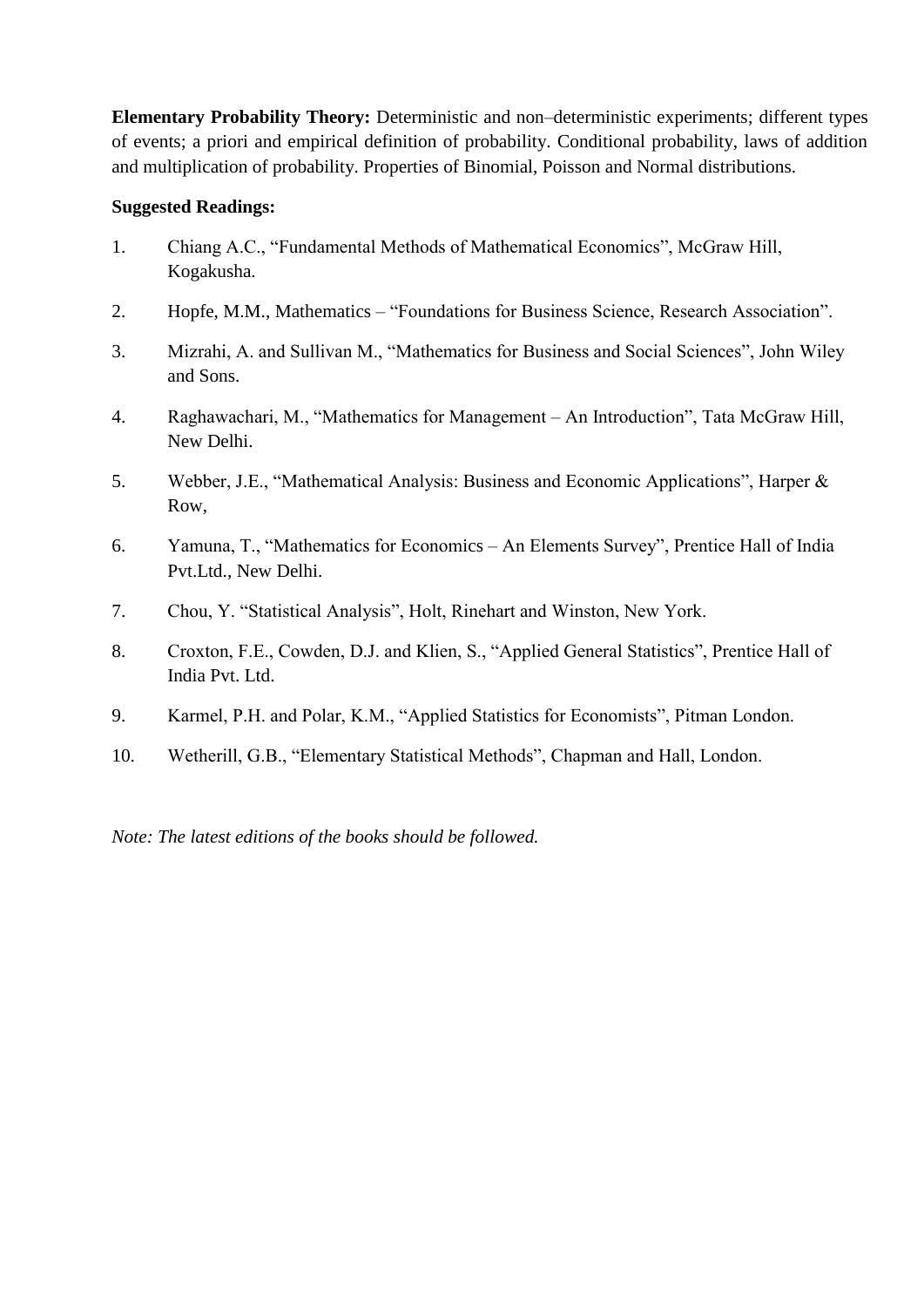#### **BBA-304**

# **FUNDAMENTALS OF HUMAN RESOURCE MANAGEMENT Time: 3 Hours M. Marks: 50 Theory: 40**

# **Internal Assessment: 10**

# **Note: The question paper covering the entire course shall be divided into three sections.**

**Section–A**: It will have question No.1 consisting of 10 very short answer questions from the entire syllabus with answer to each question up to five lines in length. Students will attempt 8 questions. Each question will carry one mark; the total weightage being 8 marks.

**Section–B**: It will consist of essay type/numerical questions up to five pages(essay type questions) in length. Four questions numbering 2, 3, 4 and 5 will be set by the examiner from Part-I of the syllabus. The candidates will be required to attempt any two questions. Each question will carry 8 marks. The total weightage of this section shall be 16 marks.

**Section–C**: It will consist of essay type/numerical questions with answer to each question up to five pages(essay type questions) in length. Four questions numbering 6, 7, 8 and 9 will be set by the examiner from Part-II of the syllabus. The candidates will be required to attempt any two questions. Each question will carry 8 marks. The total weightage of the section shall be 16 marks.

# **Part-I**

**Human Resource Management (HRM):** Nature, Scope, Objectives and Functions of HRM, Evolution of HRM, Changing Trends in HRM. Status and competencies of HR manager.

**Human Resource Planning (HRP):** Concept, Need and Importance of HRP, Factors affecting HRP, Human Resource Planning Process.

**Job Analysis:** Meaning and Objective, Process, Methods of Collecting job data, Uses of Job Analysis, Problems of Job Analysis.

**Recruitment and Selection:** Meaning and Factors governing Recruitment, Recruitment Sources and Techniques. Meaning and Process of Selection, Problems associated with Recruitment and Selection. **Employee Retention:** Meaning, Factors Responsible for High Employee Turnover, Employee

Retention Strategies.

# **Part-II**

**HR Training and Development:** Concept and Need, Process of Training and Development Programme: - Identification of Training and Development Needs, Objectives, Strategy & Designing of Training and Development, Implementation and Methods of Training Programme and Levels of Training Evaluation.

**Performance Appraisal:** Meaning, Purpose, Essentials of Effective Performance Appraisal System, Various Components of Performance Appraisal, Methods and Techniques of Performance Appraisal.

**Managing Compensation and Employee Remuneration:** Concept, Objectives, Components of Employee Remuneration, Factors Influencing Employee Remuneration, Challenges of Remuneration. Incentive plans, fringe benefits, employee health and safety and employee grievance system.

**Job Evaluation:** Meaning, Process and Methods of Job Evaluation.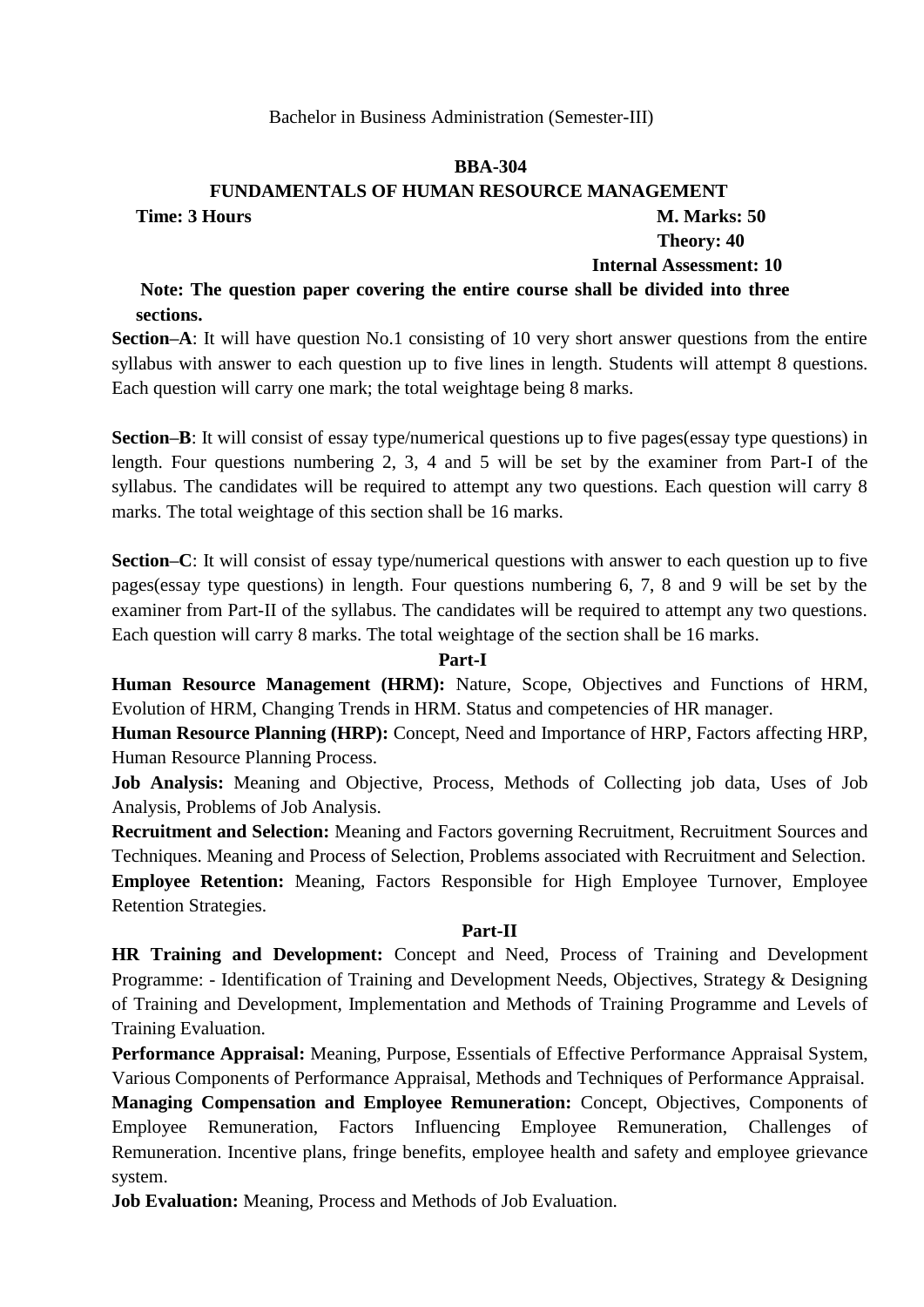#### **Suggested Readings:**

1. Dessler, Gary, "Human Resource Management", New Delhi, Pearson Education Asia.

2. Durai, Pravin, "Human Resource Management," New Delhi, Pearson

3. Noe, Raymond A., Hollenbeck, John R, Gerhart, Barry, Wright, Patrick M., "Human Resource Management: Gaining a Competitive Advantage," New Delhi, McGraw-Hill. McGraw-Hill.

4. Mathis, Robert L. and Jackson, John H, "Human Resource Management", New Delhi,Thomson Publishing.

5. Gomez, Mejia, Balkin, Cardy, "Managing Human Resources", New Delhi Pearson Education.

6. Aswathappa, K., "Human Resource Mnagement", Text and Cases, New Delhi, Tata McGraw Hill.

7. Snell, Scott, and Bohlander, George, "Human Resource Managemnt", New Delhi, Cengage Learning.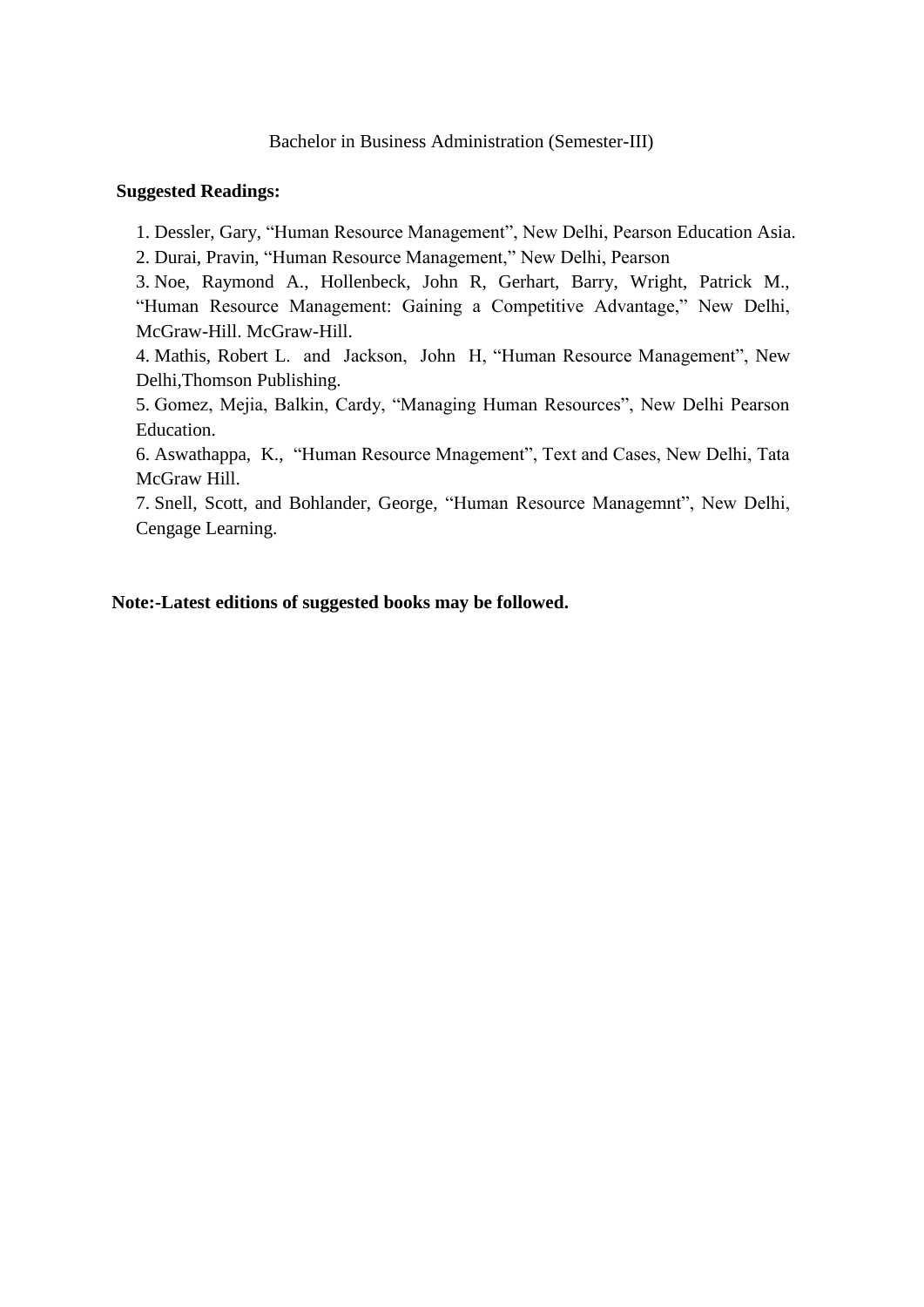#### **BBA-305**

#### **FUNDAMENTALS OF MARKETING MANAGEMENT**

#### **Time: 3 Hours M. Marks: 50**

# **Theory: 40**

# **Internal Assessment: 10**

# **Note: The question paper covering the entire course shall be divided into three sections.**

**Section–A**: It will have question No.1 consisting of 10 very short answer questions from the entire syllabus with answer to each question up to five lines in length. Students will attempt 8 questions. Each question will carry one mark; the total weightage being 8 marks.

**Section–B**: It will consist of essay type/numerical questions up to five pages(essay type questions) in length. Four questions numbering 2, 3, 4 and 5 will be set by the examiner from Part-I of the syllabus. The candidates will be required to attempt any two questions. Each question will carry 8 marks. The total weightage of this section shall be 16 marks.

**Section–C**: It will consist of essay type/numerical questions with answer to each question up to five pages(essay type questions) in length. Four questions numbering 6, 7, 8 and 9 will be set by the examiner from Part-II of the syllabus. The candidates will be required to attempt any two questions. Each question will carry 8 marks. The total weightage of the section shall be 16 marks.

#### **Part-I**

**Marketing:** Concepts, Philosophies and Importance, Scope of Marketing, the selling concept, the Marketing concept, Components of a modern marketing information system, Marketing Intelligence. Analyzing the Microenvironment; Needs and Trends, The Demographic Environment, Economic, Social-Cultural and Natural, Technological, Political-Legal Environment.The Buying Decision Process: The Five Stage Model. Levels of Marketing Segmentation, Bases for segmenting consumer markets: Market Targeting, Bases for segmenting business markets..

#### **Part-II**

**Product Life Cycle Marketing Strategies: -** Introduction stage and the Pioneer advantage, Growth, Maturity and Declining Stage.Product Characteristics and Classifications; Product levels; The Customer value hierarchy, Product Classification, Differentiation. Packaging, Labeling, Branding.Understanding Pricing; Setting the Price.

**Marketing Communications:-** Advertising: - Evolution, Definition, Features, Importance, Advertising and Publicity, Functions of advertising. Advertising media, advertising copy, Objections against advertising. Sales Promotions. Direct Marketing, Personnel Selling, Interactive Marketing and Word of Mouth marketing and Channels of distributions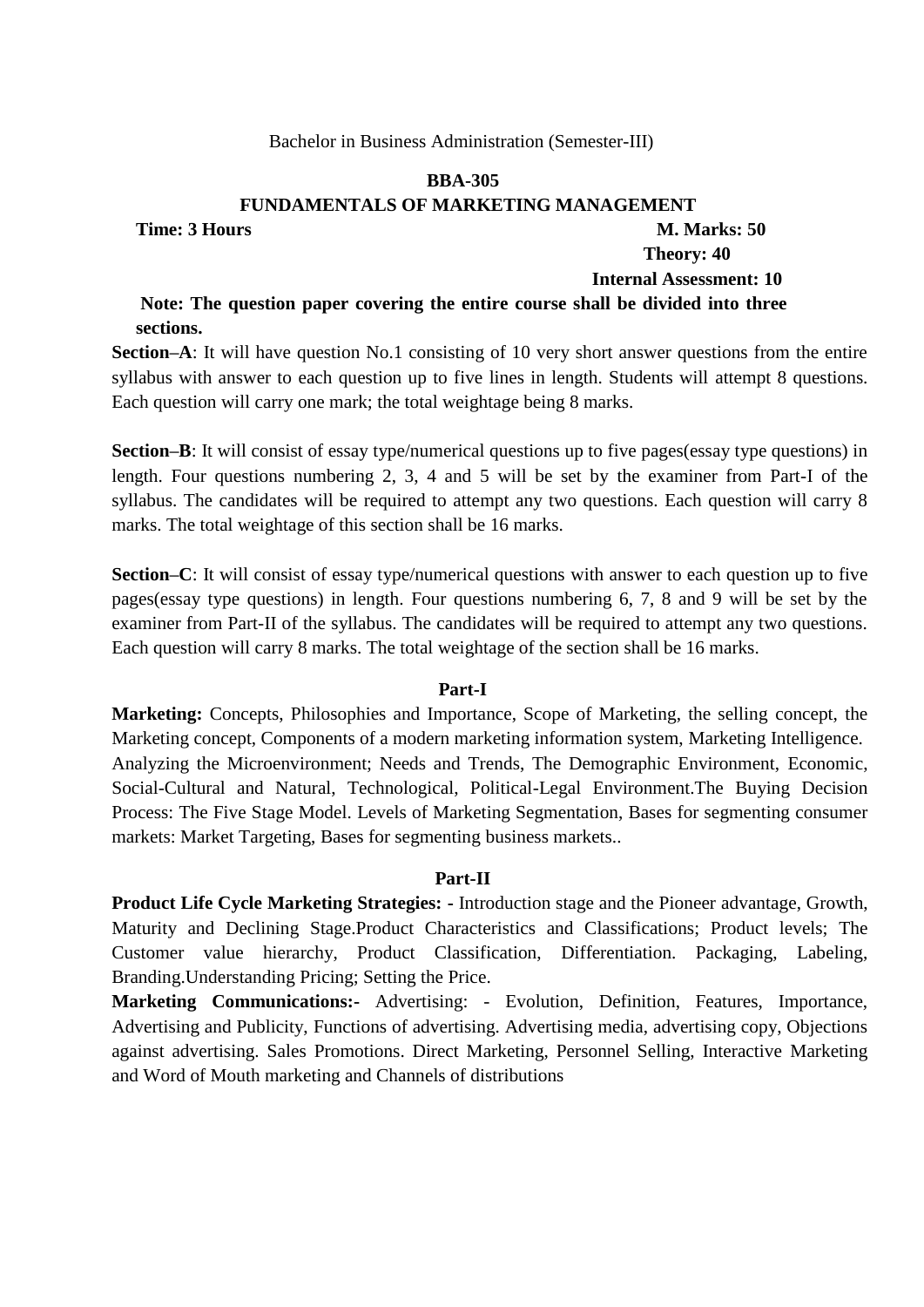#### **Suggested Readings:**

1. Kotler, Philip; Keller, Kevin; Koshey, Abraham; and Jha, Mithileshwar, "Marketing Management: South Asian Perspective", Pearson Education, New Delhi. 2. Ramaswamy, V.S. and Namakumari, S., "Marketing Mangement: Global Perspective, Indian Context", MacMillan.

3. Kurtz, David L. and Boone, Louis E., "Principles of Marketing, Thomson South-Western".

4. Enis, B. M., "Marketing Classics: A Selection of Influential Articles", New York, McGraw- Hill.

5. Saxena, Rajan, "Marketing Management", Tata McGraw Hill, New Delhi.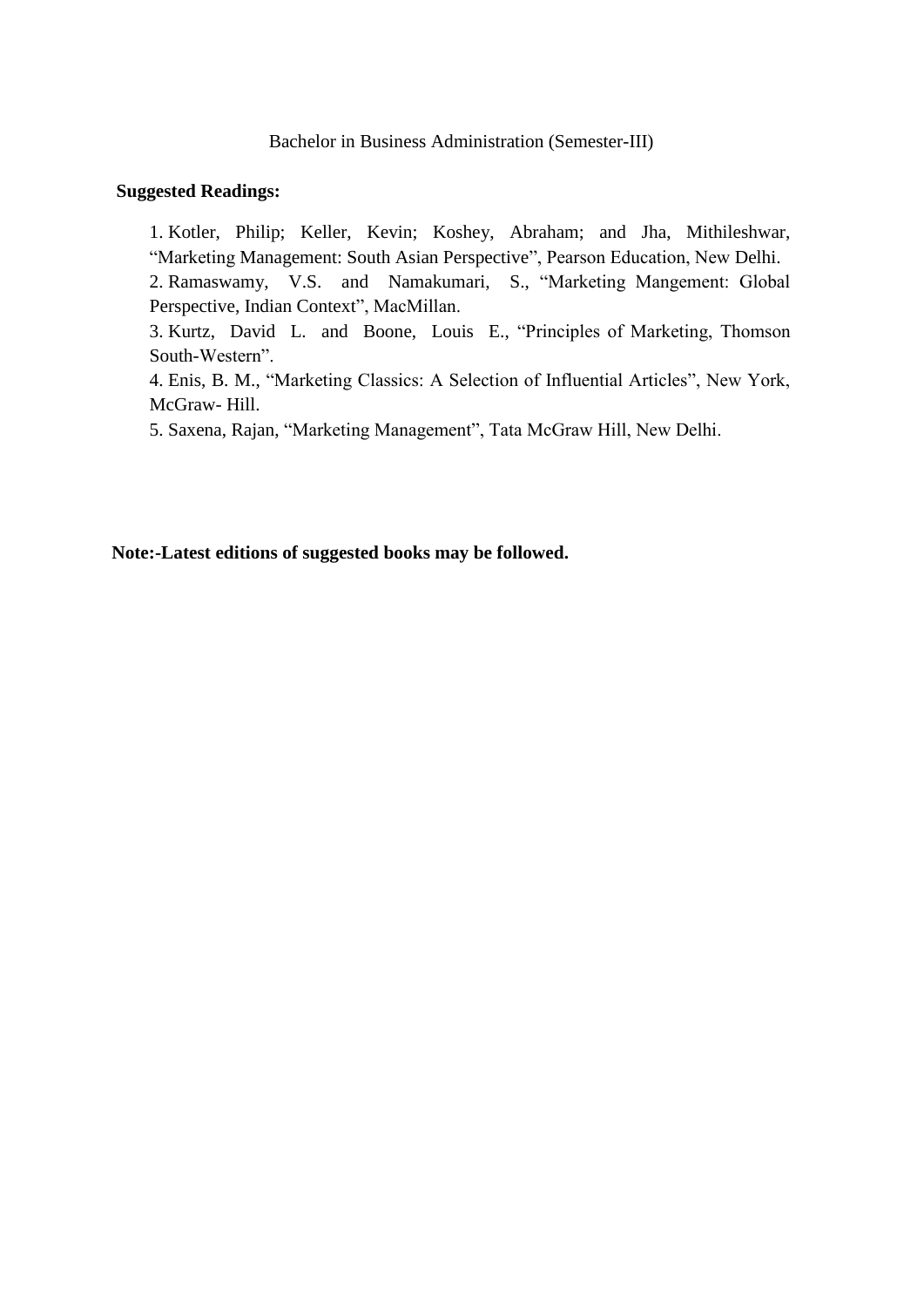# **BBA-306 INDIAN FINANCIAL SYSTEM**

**Time: 3 Hours M. Marks: 50 Theory: 40 Internal Assessment: 10**

# **Note: The question paper covering the entire course shall be divided into three sections.**

**Section–A**: It will have question No.1 consisting of 10 very short answer questions from the entire syllabus with answer to each question up to five lines in length. Students will attempt 8 questions. Each question will carry one mark; the total weightage being 8 marks.

**Section–B**: It will consist of essay type/numerical questions up to five pages(essay type questions) in length. Four questions numbering 2, 3, 4 and 5 will be set by the examiner from Part-I of the syllabus. The candidates will be required to attempt any two questions. Each question will carry 8 marks. The total weightage of this section shall be 16 marks.

**Section–C**: It will consist of essay type/numerical questions with answer to each question up to five pages(essay type questions) in length. Four questions numbering 6, 7, 8 and 9 will be set by the examiner from Part-II of the syllabus. The candidates will be required to attempt any two questions. Each question will carry 8 marks. The total weightage of the section shall be 16 marks.

#### **Part-I**

**Financial System: -** Functions, organisation/structure and an overview of Indian Financial System. **Financial Markets: -** Functions, organisation and types of financial markets, Securities Contract (Regulations) Rules, SEBI (Securities Exchange Board of India). An Overview of Primary and Secondary Market. Money Market Organisation & RBI (Role and functions).

# **Part-II**

**Financial Intermediaries:-** Non Banking financial companies, Mutual Funds: - Its Introduction and guidelines, schemes and products . IRDA Act of Insurance Companies. An Introduction to FII's and FDI's and is importance.

**Financial Assets/Instruments: -** An Overview of Capital Market instruments.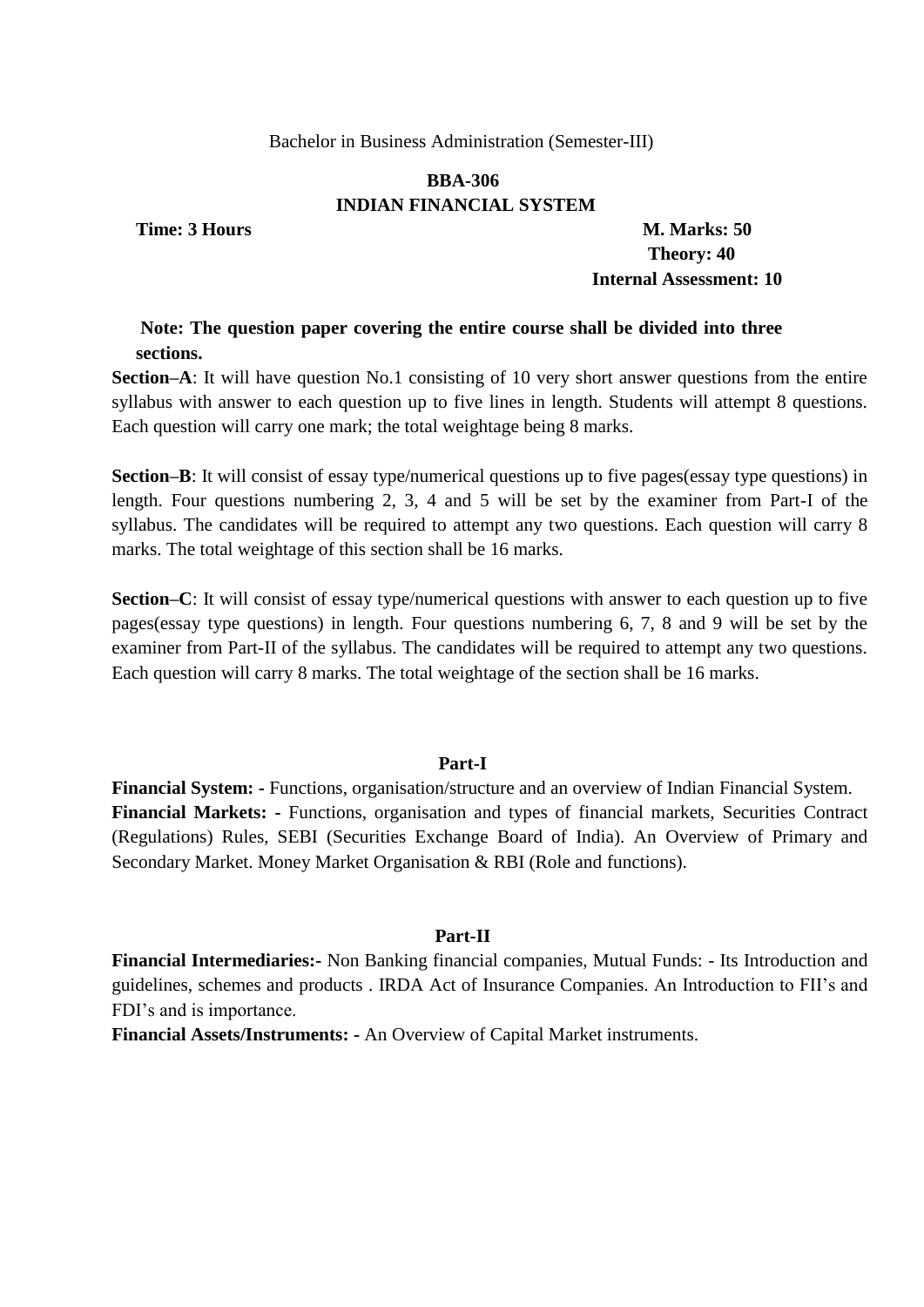#### **Suggested Readings:-**

1. Khan, M.Y, "Indian Financial System" fifth edition by Tata McGraw Hill Publishing Co.Ltd.

2. Vasant Desai, "The Indian Financial System & Developement", Himalaya Publishing House.

3. Dr.K.Ravichandran, "Merchant Banking & Financial Services", Hiamalaya Publishing House.

4. Bhole, L.M , "Indian Financial Institutions and Market", Tata McGraw Hill Publishing Co. Ltd.

5. Avadhani V.A., "Capital Market Management", Himalaya Publishing House.

6. SEBI Guidelines, Nabhi Publication.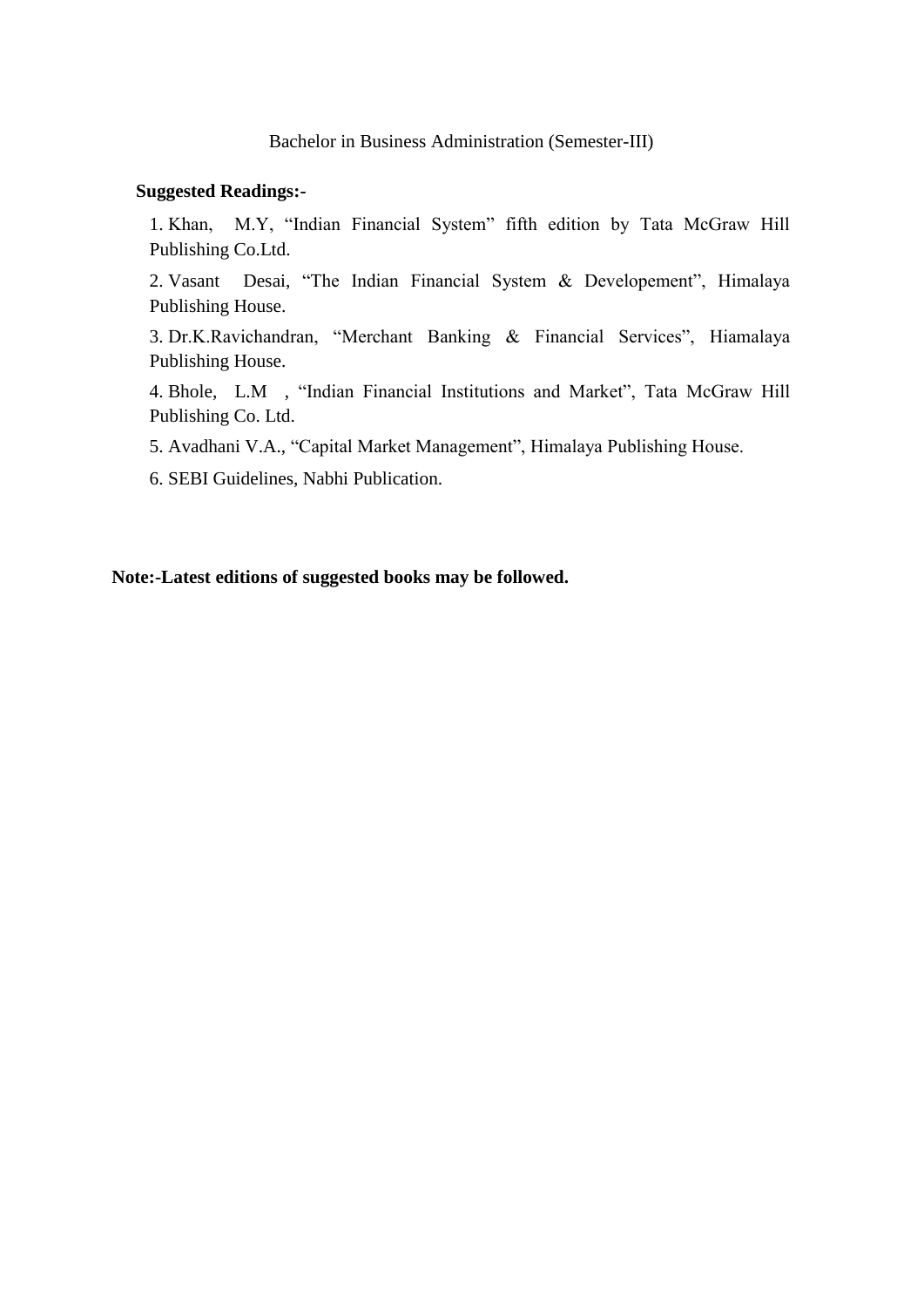# **BBA 307 MANAGEMENT ACCOUNTING**

# **Time: 3 Hour M. Marks: 50 Theory: 40 Internal Assessment: 10**

# **Note: The question paper covering the entire course shall be divided into three sections.**

**Section–A**: It will have question No.1 consisting of 10 very short answer questions from the entire syllabus with answer to each question up to five lines in length. Students will attempt 8 questions. Each question will carry one mark; the total weightage being 8 marks.

**Section–B**: It will consist of essay type/numerical questions up to five pages(essay type questions) in length. Four questions numbering 2, 3, 4 and 5 will be set by the examiner from Part-I of the syllabus. The candidates will be required to attempt any two questions. Each question will carry 8 marks. The total weightage of this section shall be 16 marks.

**Section–C**: It will consist of essay type/numerical questions with answer to each question up to five pages(essay type questions) in length. Four questions numbering 6, 7, 8 and 9 will be set by the examiner from Part-II of the syllabus. The candidates will be required to attempt any two questions. Each question will carry 8 marks. The total weightage of the section shall be 16 marks.

# **Part-I**

Origin, Concept, nature and Scope of Management Accounting. Need and Importance of Management Accounting, Tools & techniques of Management Accounting, Limitations, Management Accountant duties, functions, Distinction between management accounting & Financial Accounting. Sources of Finance

Financial statement Analysis: - meaning, types, Comparative Statements, Common Size, Trend analysis, Introduction of EVA.

Tools of Financial Analysis – Ratio Analysis (Liquidity, Activity, Solvency and Profitability ratios), Fund flow and cash flow analysis

# **Part-II**

Management Reporting – Importance Needs, Types, Requirements of good report preparation including prewriting and form of final draft,

Working Capital Management: - Meaning, importance, need, advantages and disadvantages, factors affecting working capital requirements, principles of working capital management, Financing of working capital, Approaches for determining working capital mix, Trends in financing Working Capital by banks.

Responsibility Accounting: - Meaning, features, steps, types of responsibility centers, transfer price; meaning, methods, selection of transfer pricing method.

# **Suggested Readings:**

1. Jain, P.K and Khan M.Y "Management Accounting", Tata McGraw Hill Publishing Co. Ltd. New Delhi.

2. Horngren Charles, Gary, Sundem, Stratton William, "Introduction to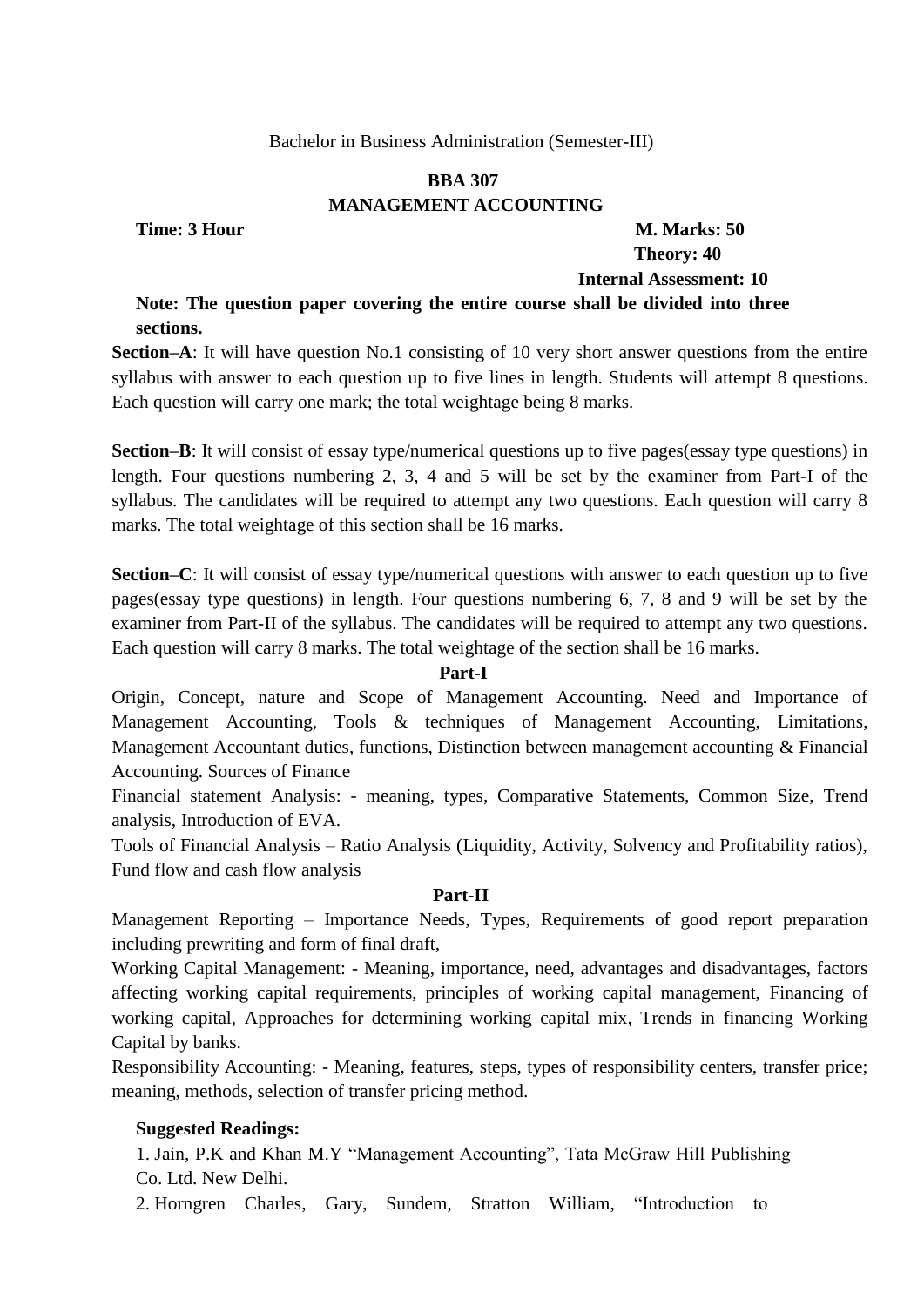Management Accounting", Pearson Education Publishers.

3. Jawaharlal, "Accounting for Management", Himalaya Publishing House, New Delhi.

**Note:-Latest editions of suggested books may be followed.**

*.*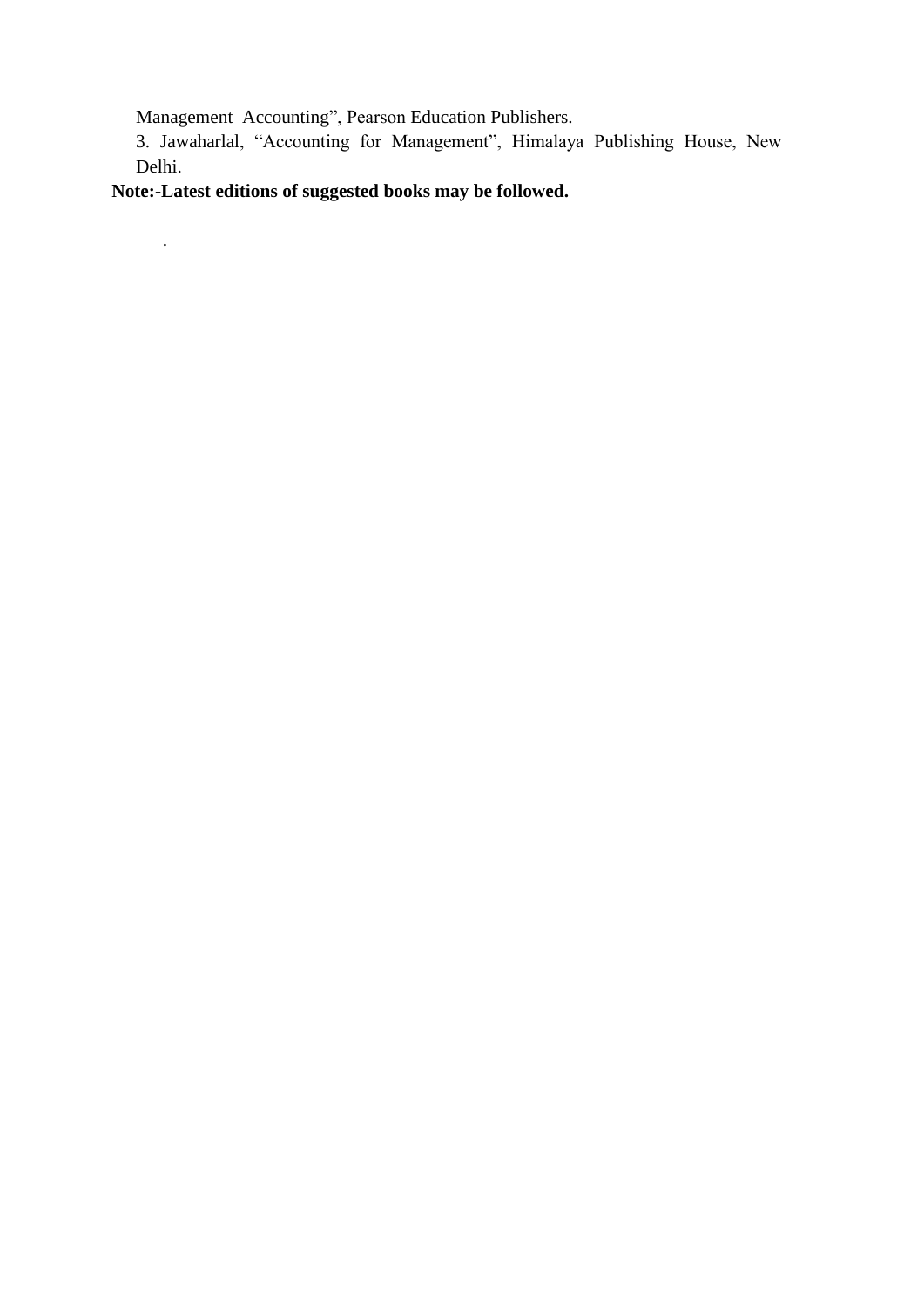## **BBA-403 FINANCIAL MANAGEMENT**

## **Time: 3 Hours M. Marks: 50 Theory: 40 Internal Assessment: 10**

**Note: The question paper covering the entire course shall be divided into three sections.**

**Section–A**: It will have question No.1 consisting of 10 very short answer questions from the entire syllabus with answer to each question up to five lines in length. Students will attempt 8 questions. Each question will carry one mark; the total weightage being 8 marks.

**Section–B**: It will consist of essay type/numerical questions up to five pages (essay type questions) in length. Four questions numbering 2, 3, 4 and 5 will be set by the examiner from Part-I of the syllabus. The candidates will be required to attempt any two questions. Each question will carry 8 marks. The total weightage of this section shall be 16 marks.

**Section–C**: It will consist of essay type/numerical questions with answer to each question up to five pages(essay type questions) in length. Four questions numbering 6, 7, 8 and 9 will be set by the examiner from Part-II of the syllabus. The candidates will be required to attempt any two questions. Each question will carry 8 marks. The total weightage of the section shall be 16 marks.

## **Part-I**

**Finance & Financial Management:** Meaning and Nature; Financial Goal-Profit Vs. Wealth Maximization; Finance Functions-Investment, Financing, Liquidity and Dividend Decisions. Theories of Capitalization.

**Capital Structure:** Concept and Determinants.

**Cost of Capital:** Meaning and Significance of Cost of Capital; Calculation of Cost of Debt, Preference Capital, Equity Capital and Retained Earnings; Combined Cost of' Capital.

**Sources of finance:** Long term and Short term.

## **Part-II**

**Capital Budgeting:** Nature of Investment Decisions; Investment Evaluation Criteria on-Discounted Cash Flow Criteria, Discounted Cash Flow Criteria.

**Dividend Policies:** Issues in Dividend Decisions, Forms of Dividends.

**Operating and Financial Leverage:** Measurement of leverages; Financial and Operating Leverage, combined leverage.

**Management of Working Capital:** Meaning, Significance and Types of Working Capital; Approaches of Working Capital.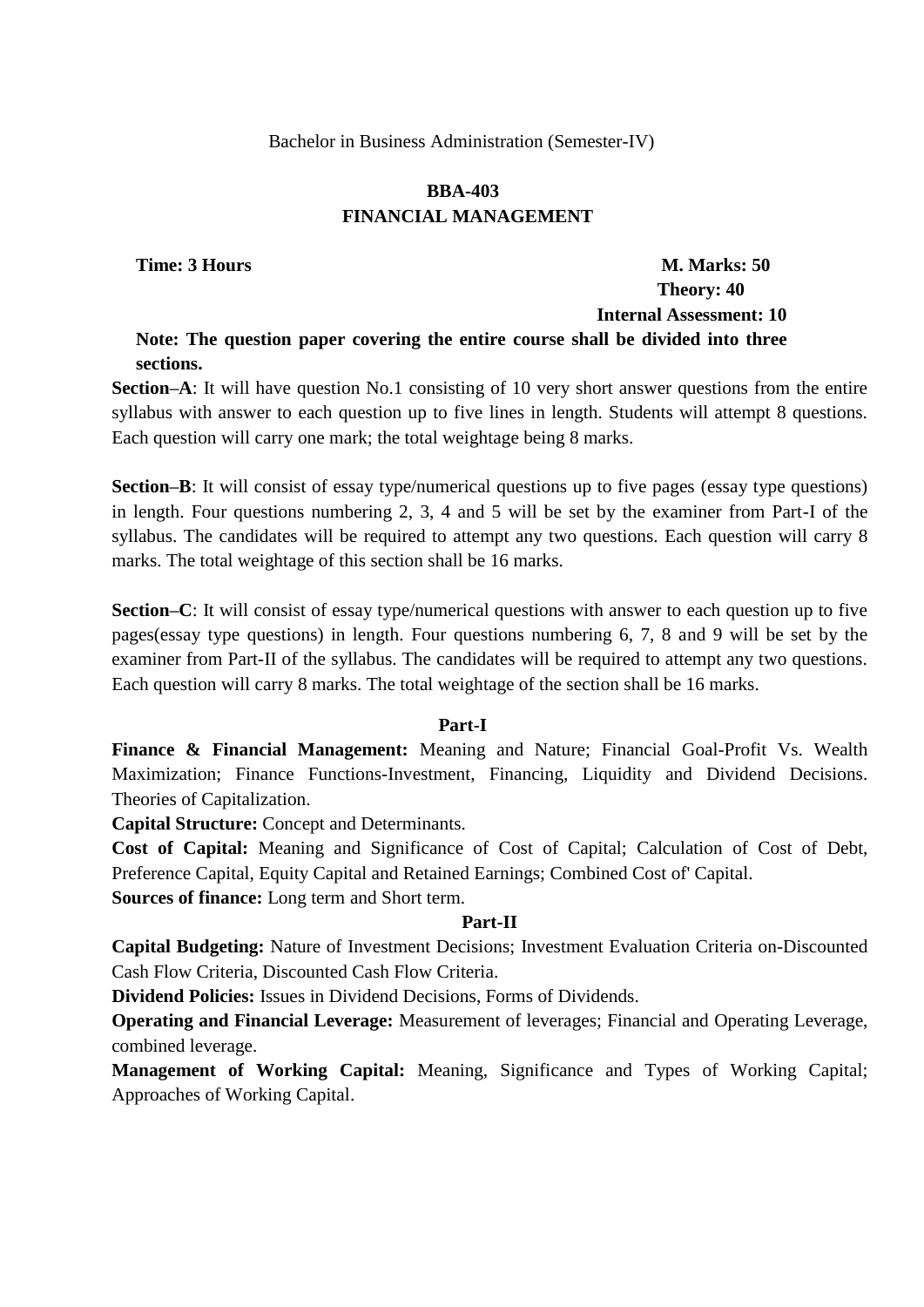## **Suggested Readings:**

1. Berk, Jonathan and De Marzo, Peter, "Financial Management", Pearson Education Dorling Kindersley (India) Pvt Ltd.

2. Bhattacharya, Hrishlkas, "Working Capital Management: Strategies and Techniques" .Prentice Hall, New Delhi.

3. Brealey, Richard A and Stewart C. Myers, "Corporate Finance", McGraw Hill Int. Ed, New York.

4. Chandra, Prasanna, "Financial Management", Tata McGraw Hill, New Delhi.

5. Hampton, John, "Financial Decision Making", Tata McGraw Hill, New Delhi.

6. Pandey, I, M: "Financial Management", Vikas Publishing House, Delhi.

7. Van Horne. J.G. and J.M. Wachowicz Jr, "Fundamentals of Financial Management". Prentice-Hall, Delhi.

8. Van Horne, James G, "Financial Management and Policy", Prentice-Hall, Delhi.

9. Khan MY, Jain PK, "Financial Management", Tata McGraw Hill, New Delhi.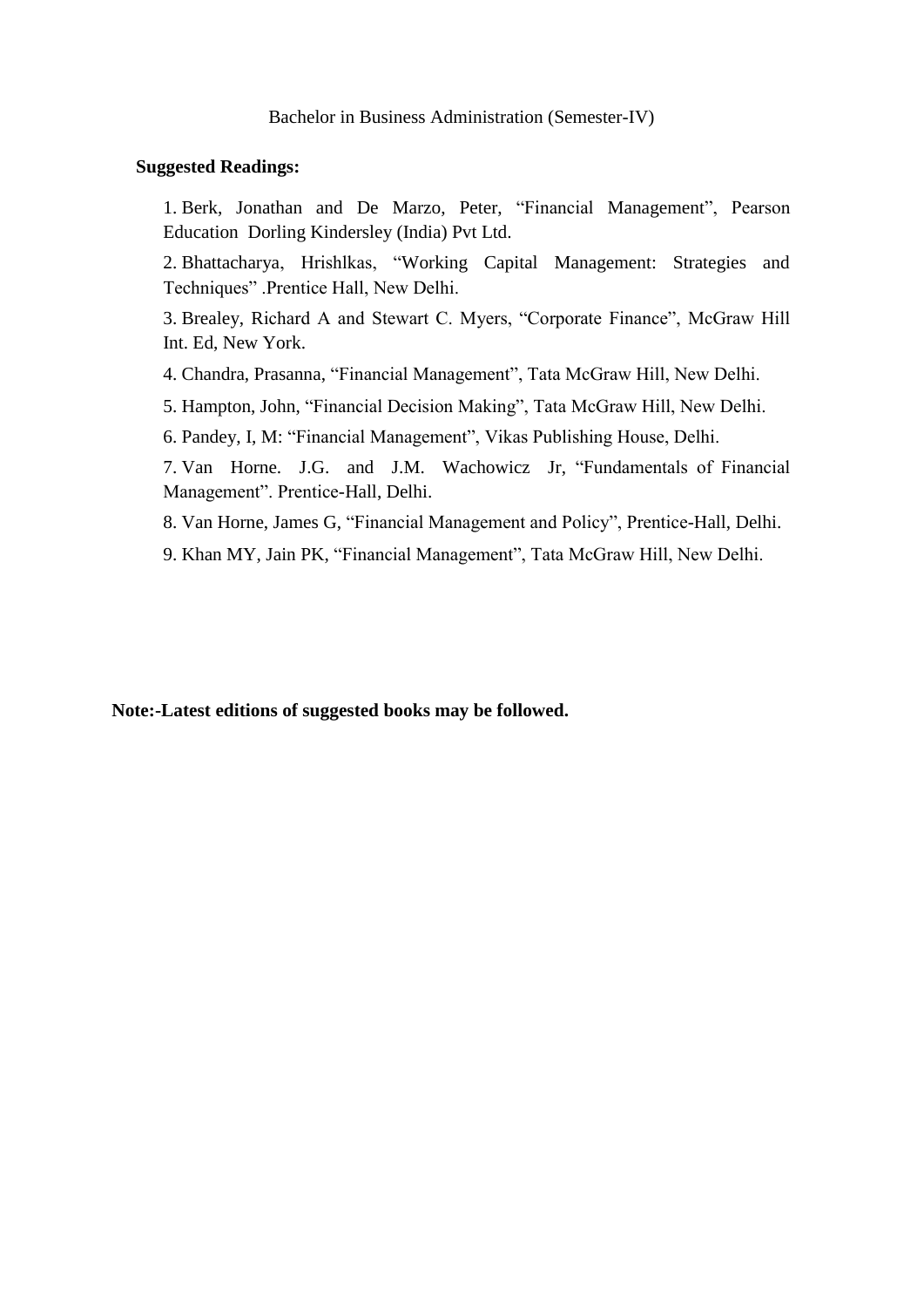#### **BBA-404**

#### **PRODUCTION AND OPERATIONS MANAGEMENT**

## **Time: 3 Hours M. Marks: 50 Theory: 40**

 **Internal Assessment: 10**

## **Note: The question paper covering the entire course shall be divided into three sections.**

**Section–A**: It will have question No.1 consisting of 10 very short answer questions from the entire syllabus with answer to each question up to five lines in length. Students will attempt 8 questions. Each question will carry one mark; the total weightage being 8 marks.

**Section–B**: It will consist of essay type/numerical questions up to five pages(essay type questions) in length. Four questions numbering 2, 3, 4 and 5 will be set by the examiner from Part-I of the syllabus. The candidates will be required to attempt any two questions. Each question will carry 8 marks. The total weightage of this section shall be 16 marks.

**Section–C**: It will consist of essay type/numerical questions with answer to each question up to five pages(essay type questions) in length. Four questions numbering 6, 7, 8 and 9 will be set by the examiner from Part-II of the syllabus. The candidates will be required to attempt any two questions. Each question will carry 8 marks. The total weightage of the section shall be 16 marks.

#### **Part-I**

**Introduction:** - Concept of Production & Operations management, Market Analysis, Competitive Priorities and capabilities. New Product Design and development. Plant location and Plant layout.Scheduling for Manufacturing Systems: Production Scheduling Techniques Economic Batch Quantity with Joint Production Runs, Gantt. Charts. Network Analysis.

**Productivity**: Concept and Importance, Factors Affecting Productivity, Methods to Improve productivity. Value Analysis.

**Work study:** Methods Analysis Measurement.

#### **Part-II**

**Quality Issues**: Concept of Quality and Total Quality Management, Statistical Quality Control. Just in Time Manufacturing Systems.

**Inventory Management:** Concept and Classification of Inventory, Relevant Costs for Inventory Decisions Inventory Control Models, Reorder level, Lead Time and Safety Stock.

**Supply Chain Management** : Concept & Components of Supply Chain, Activities in Supply Chain Management, Logistics Management.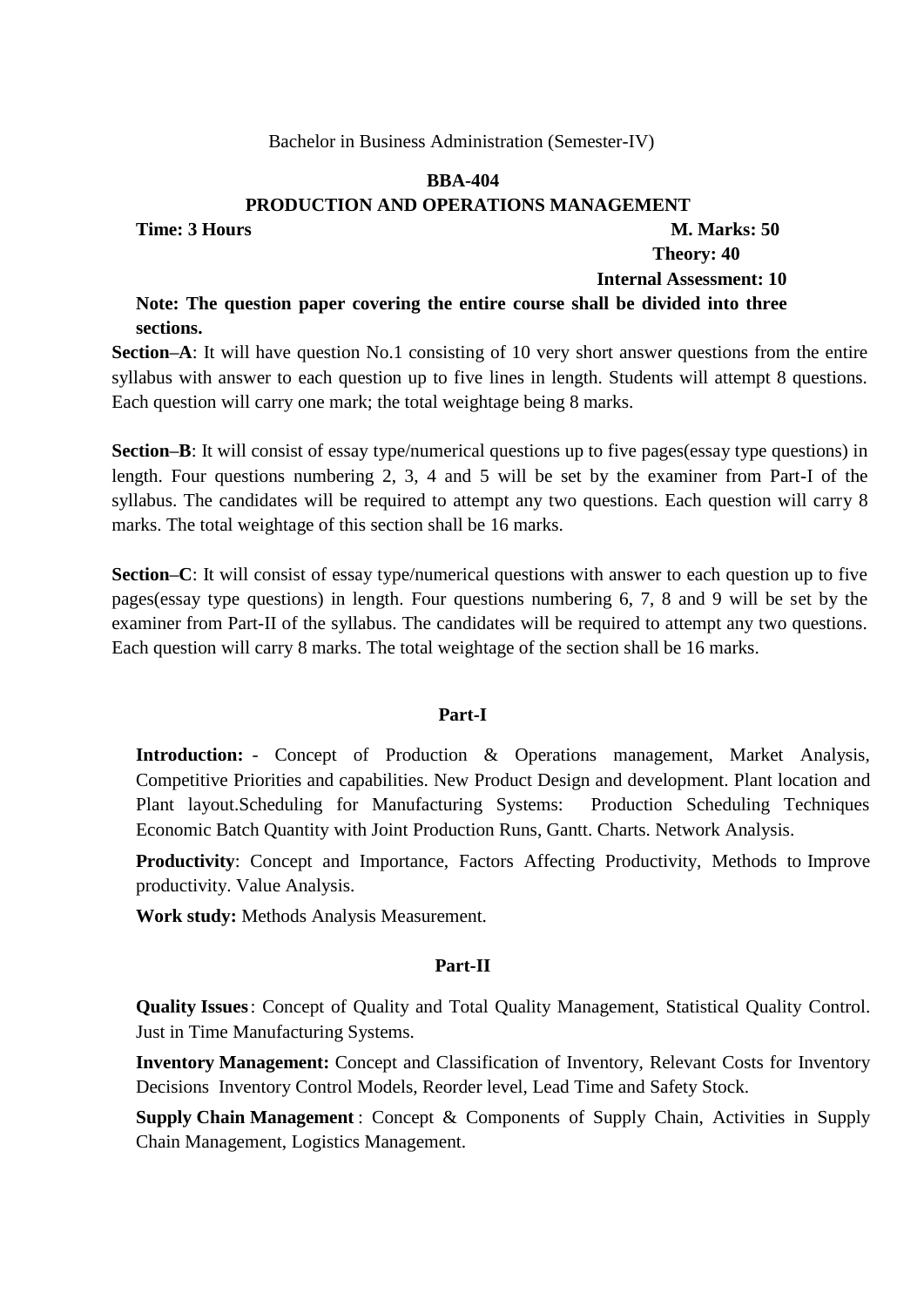## **Suggested Readings:**

1. B. Mahadevan "Operations Management Theory & Practice", Pearson Education.

2. Kanishka Bedi, "Production & Operations Management", Oxford Higher Educayion.

3. L.J. Krajewski & L.P. Ritzman "Operations Management Processes & Value Chains", Pearson Education.

4. B.S. Goel "Production Operation Mangement".

5. Richard B Chase, F Robert Jacobs, Nicholas J Aquilano and Nitin K Agarwal, "Operations Management- For Competitive Advantage", Tata McGraw Hill Companies.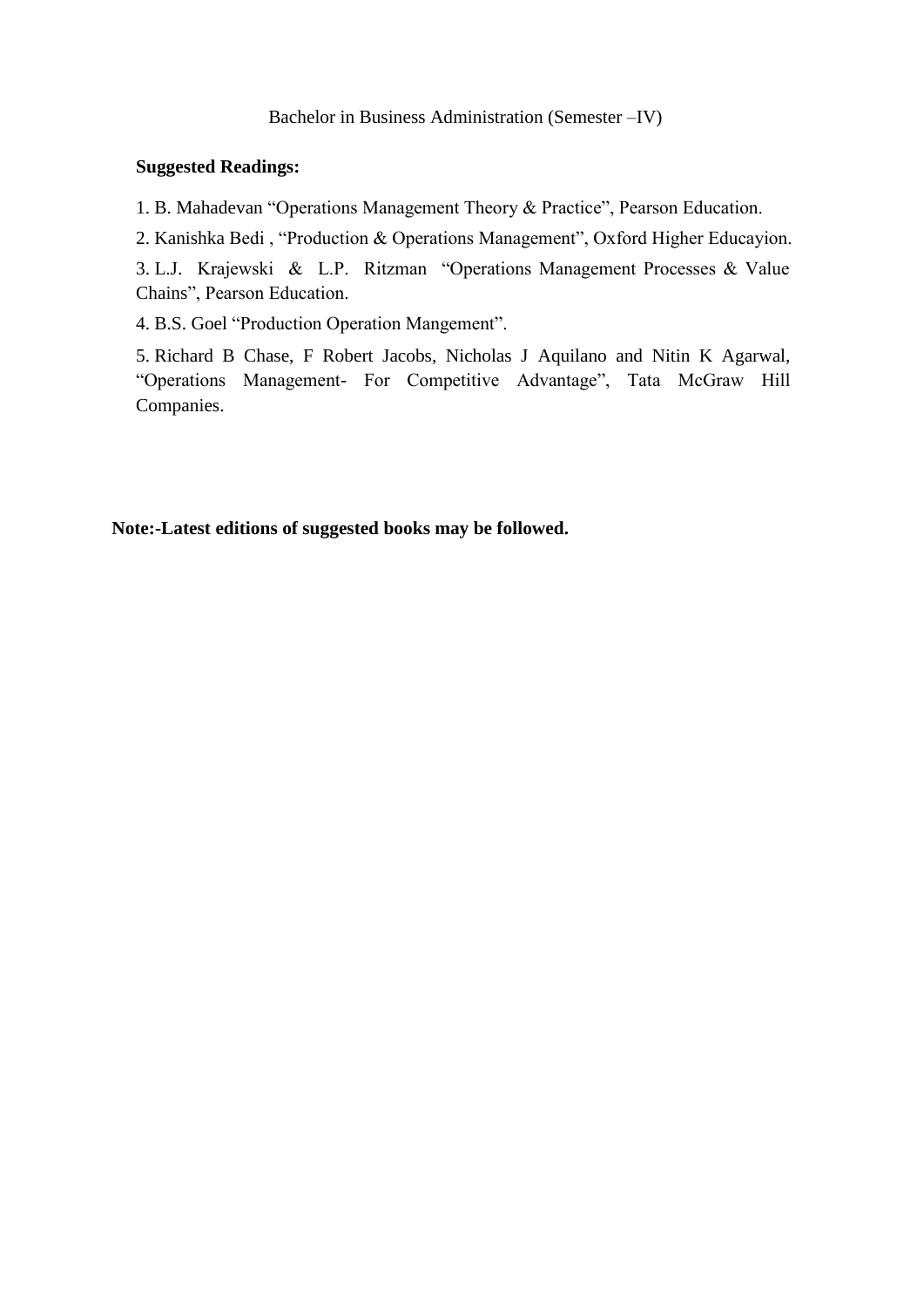## **BBA-405 BUSINESS ENVIRONMENT**

## **Time: 3 Hours M. Marks: 50 Theory: 40 Internal Assessment: 10**

## **Note: The question paper covering the entire course shall be divided into three sections.**

**Section–A**: It will have question No.1 consisting of 10 very short answer questions from the entire syllabus with answer to each question up to five lines in length. Students will attempt 8 questions. Each question will carry one mark; the total weightage being 8 marks.

**Section–B**: It will consist of essay type/numerical questions up to five pages(essay type questions) in length. Four questions numbering 2, 3, 4 and 5 will be set by the examiner from Part-I of the syllabus. The candidates will be required to attempt any two questions. Each question will carry 8 marks. The total weightage of this section shall be 16 marks.

**Section–C**: It will consist of essay type/numerical questions with answer to each question up to five pages(essay type questions) in length. Four questions numbering 6, 7, 8 and 9 will be set by the examiner from Part-II of the syllabus. The candidates will be required to attempt any two questions. Each question will carry 8 marks. The total weightage of the section shall be 16 marks.

#### **Part-I**

The Concept, Nature and Significance of business environment. Influence of environmental factors like economic, political, legal, social, technological and International upon business. The relationship of various environmental forces on business. The need for environmental analysis and diagnosis. Description of environmental analysis. Techniques for environmental analysis,the role of business manager in analysis and diagnosis of environment. The process of environmental scanning and its importance.Environmental Threats and Opportunity Profile (ETOP) and SWOT analysis of some important industries.Aspects of Economic Reforms: Liberalisation; Privatisation; Globalisation and its Implications for India

#### **Part-II**

Economic Planning in India: objectives, Strategies and Evaluation of Xth plan and Strategy and priorities of XIth plan. Analysis of Current Annual Budget.The Social responsibility of business, social audit, business ethics & corporate governance Deficit Financing and its implications for the Indian Economy; Disinvestment of Public Enterprises: Rationale; Objectives and Implications. Fiscal and Monetary Policy Changes in India, Salient Features of FEMA..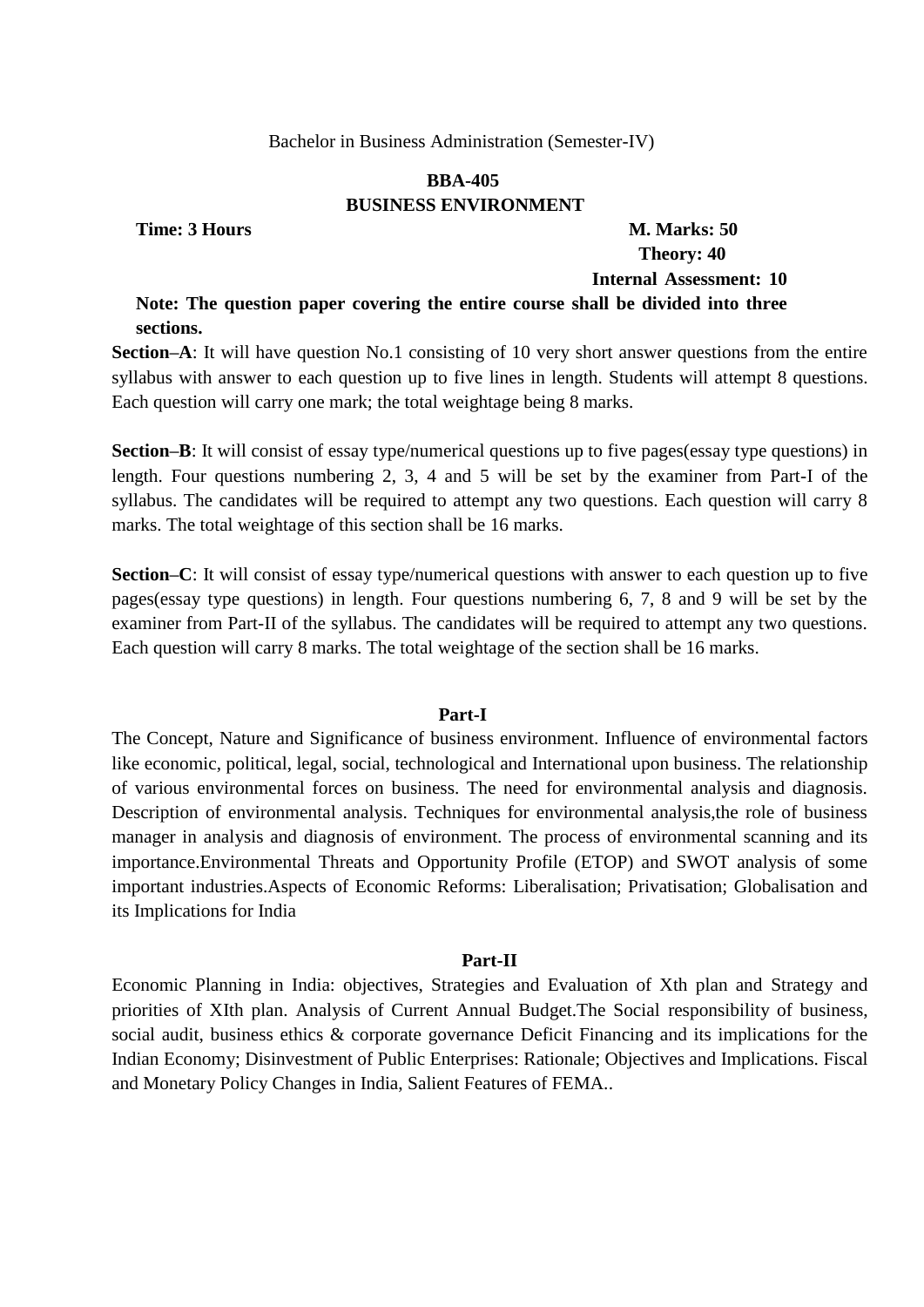## **Suggested Readings:**

1. Francis Cherunilam, "Business Environment", Himalaya Publishing House, New Delhi.

2. K Aswathappa, "Legal Environment of Business", Himalaya Publishing House New Delhi.

3. M. Adhikary, "Economic Environment for Business", Sultan Chand & Sons, New Delhi.

4. Ruddar Dutt and KPM Sundharam,"Indian Economy", S.Chand and Company Ltd., New Delhi,

5. P.K. Ghosh and G.K. Kapoor, "Business Policy and Environment", Sultan Cahnd and Sons, Delhi.

6. Paul Justin, "Business Environment-Text and Cses" Tata McGraw Hills Pvt. Ltd., New Delhi

7. Govt. of India, Five Years Plan Documents.

8. Govt. of India, Various Issues of Annual Economic Survey of India.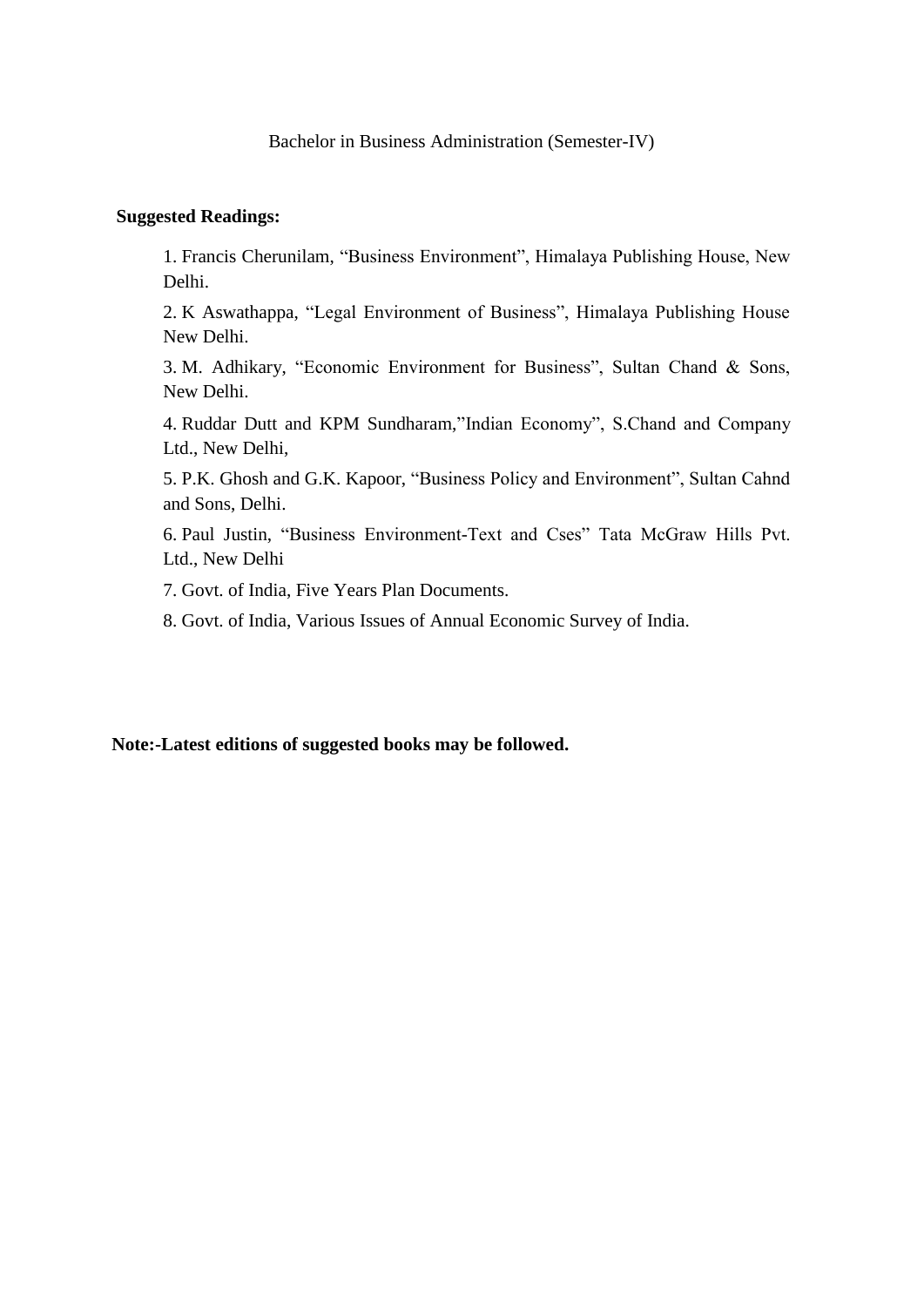## **BBA-406 OPERATIONS RESEARCH**

**Time: 3 Hours M. Marks: 50 Theory: 40 Internal Assessment: 10**

## **Note: The question paper covering the entire course shall be divided into three sections.**

**Section–A**: It will have question No.1 consisting of 10 very short answer questions from the entire syllabus with answer to each question up to five lines in length. Students will attempt 8 questions. Each question will carry one mark; the total weightage being 8 marks.

**Section–B**: It will consist of essay type/numerical questions up to five pages(essay type questions) in length. Four questions numbering 2, 3, 4 and 5 will be set by the examiner from Part-I of the syllabus. The candidates will be required to attempt any two questions. Each question will carry 8 marks. The total weightage of this section shall be 16 marks.

**Section–C**: It will consist of essay type/numerical questions with answer to each question up to five pages(essay type questions) in length. Four questions numbering 6, 7, 8 and 9 will be set by the examiner from Part-II of the syllabus. The candidates will be required to attempt any two questions. Each question will carry 8 marks. The total weightage of the section shall be 16 marks.

## **Part-I**

**Operations Research**: Meaning, significance and scope. Introduction to Linear Programming, Formation of Linear Programming Problem, Graphical Method, Simplex Method, Two Phase Simplex Method. Duality in Linear Programming, Definition of Dual Problem, General rules of Converting Primal into Dual. Transportation Problem, Assignment Problem.

## **Part-II**

**Inventory-**Types, Nature and Classification Economic Lot Size Models, Quantity Discounts. **CPM/PERT**- Basic Concepts of Network Models, Preparation of the Network diagram, Project Duration and Critical Path, Probability of Project completion.

**Games Theory:** Two persons zero sum games, Pure strategies, Mixed strategies, Dominance.

## **Suggested Readings:**

- 1. V.K. Kapoor, "Operation Research".
- 2. N.D. Vohra, "Quantitative Techniques in Management".
- 3. Narinder K. Sethi, "Operation Management"
- 4. Gordon/Pressman, "Quantitative Decisions Making for Business".
- 5. C.R. Kothari, "Ouantitative Methods"
- 6. Barry Shore, "Quantitative Method for Research".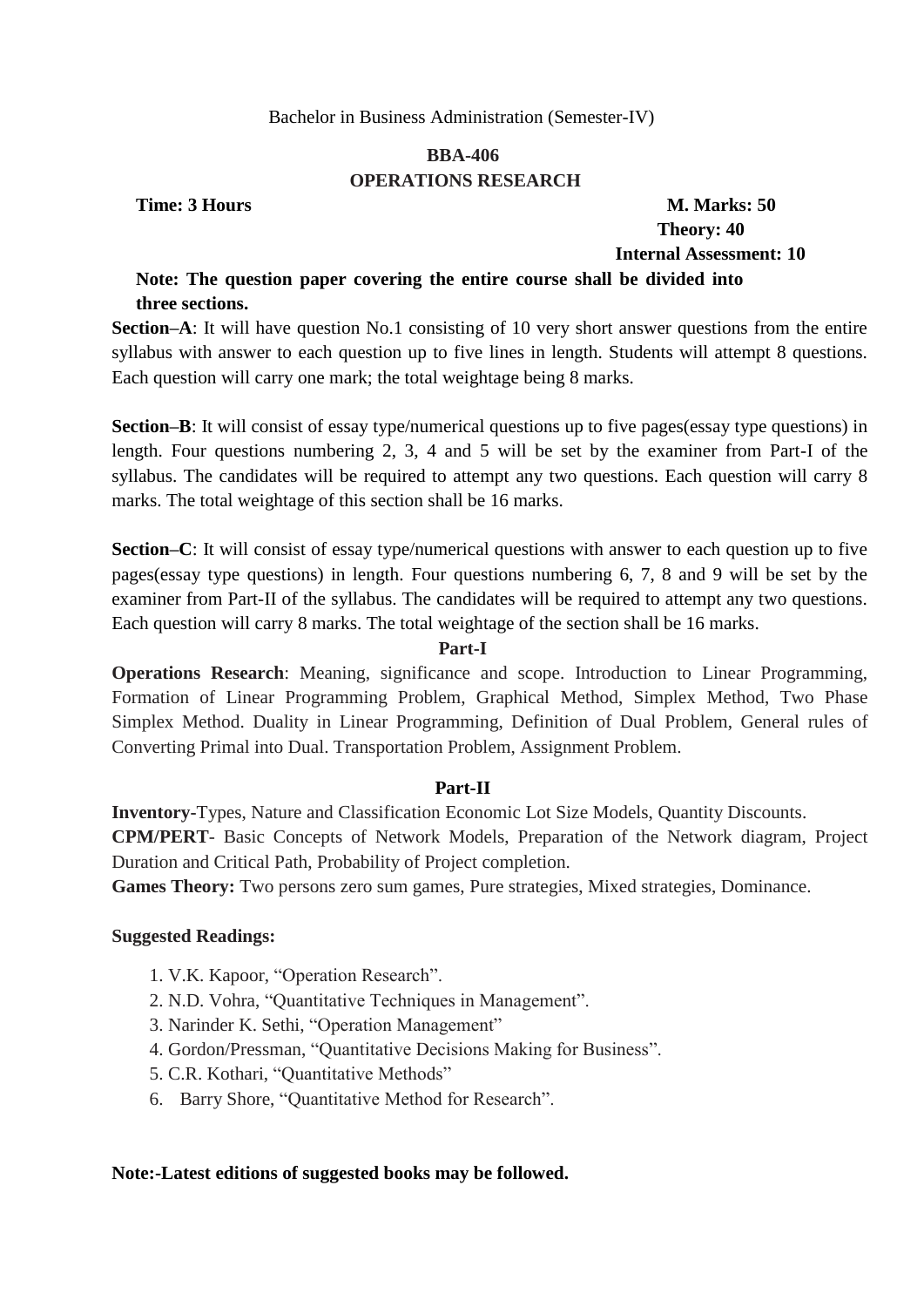## **BBA- 407 FUNDAMENTALS OF INSURANCE**

## **Time: 3 Hours M. Marks: 50 Theory: 40 Internal Assessment: 10 Note: The question paper covering the entire course shall be divided into three**

# **sections.**

**Section A**: It will have question No.1 consisting of 10 very short answer questions from the entire syllabus with answer to each question up to five lines in length. Students will attempt 8 questions. Each question will carry one mark; the total weightage being 8marks.

**Section B**: It will consist of essay type/numerical questions up to five pages (essay type) in length. Four questions numbering 2, 3, 4 and 5 will be set by the examiner from Part-I of the syllabus. The candidates will be required to attempt any two questions. Each question will carry 8 marks. The total weightage of this section shall be 16 marks.

**Section C**: It will consist of essay type/numerical questions with answer to each question up to five pages (essay type) in length. Four questions numbering 6,7,8 and 9 will be set by the examiner from Part-II of the syllabus. The candidates will be required to attempt any two questions. Each question will carry 8 marks. The total weightage of the section shall be 16 marks

## **Part -I**

Insurance- Concept of Insurance, Need, Purpose, Principles of Insurance-Principle of Indemnity, Principle of Insurable Interest, Principle of Subrogation, Principle of Utmost Good Faith, Principle of Proximate Cause, Principle of Contribution.

Reforms In Indian Insurance Sector-meaning, need and its Implications Legal Framework- Insurance Act 1938, LIC Act 1956, GIC Act 1972 and IRDA 1999 An overview of Insurance Industry- Types of Insurance –Life Insurance, Marine Insurance, Motor Vehicle Insurance, Health Insurance, iability Insurance

#### **Part- II**

Underwriting-Meaning, Purpose and Process of Underwriting Reinsurance-Meaning, Features of reinsurance, difference between reinsurance and double insurance, Essentials of Reinsurance Programs as per IRDA.

Distribution Channels in Insurance- Role and Code of Conduct by IRDA for Agents, Direct Marketing, Bancassurance and Brokers Insurance Specialists- Underwriters, Surveyors and Loss Assessors, Actuaries, Third Party Administrators.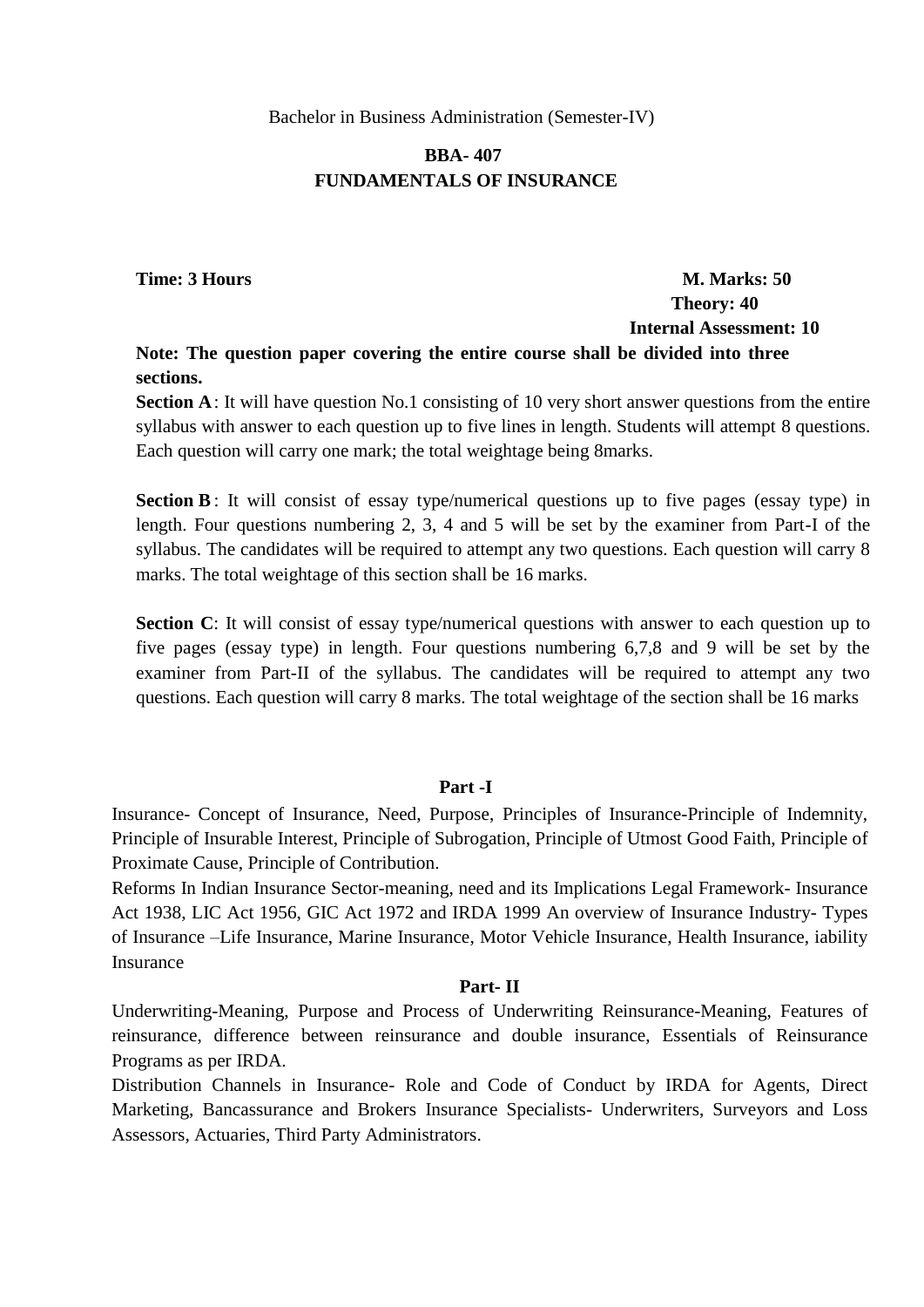## **Suggested Readings:**

1. Sethi,Jyotsana and Bhatia,Nishwan, "Elements of Banking and Insurance".

2. Emmett J.Vaughan and Therese Vaughan "Fundamentals of Risk and Insurance".

3. Agarwal, O.P "Banking and Insurance".

4. Periasamy, P; Veeraselvam, M., "Risk and Insurance Management", Tata Mc Graw Hill

5. www.irda.org

**Note:-Latest editions of suggested books may be followed.**

**BBA-408 SEMINAR Max.** 

**Marks:50**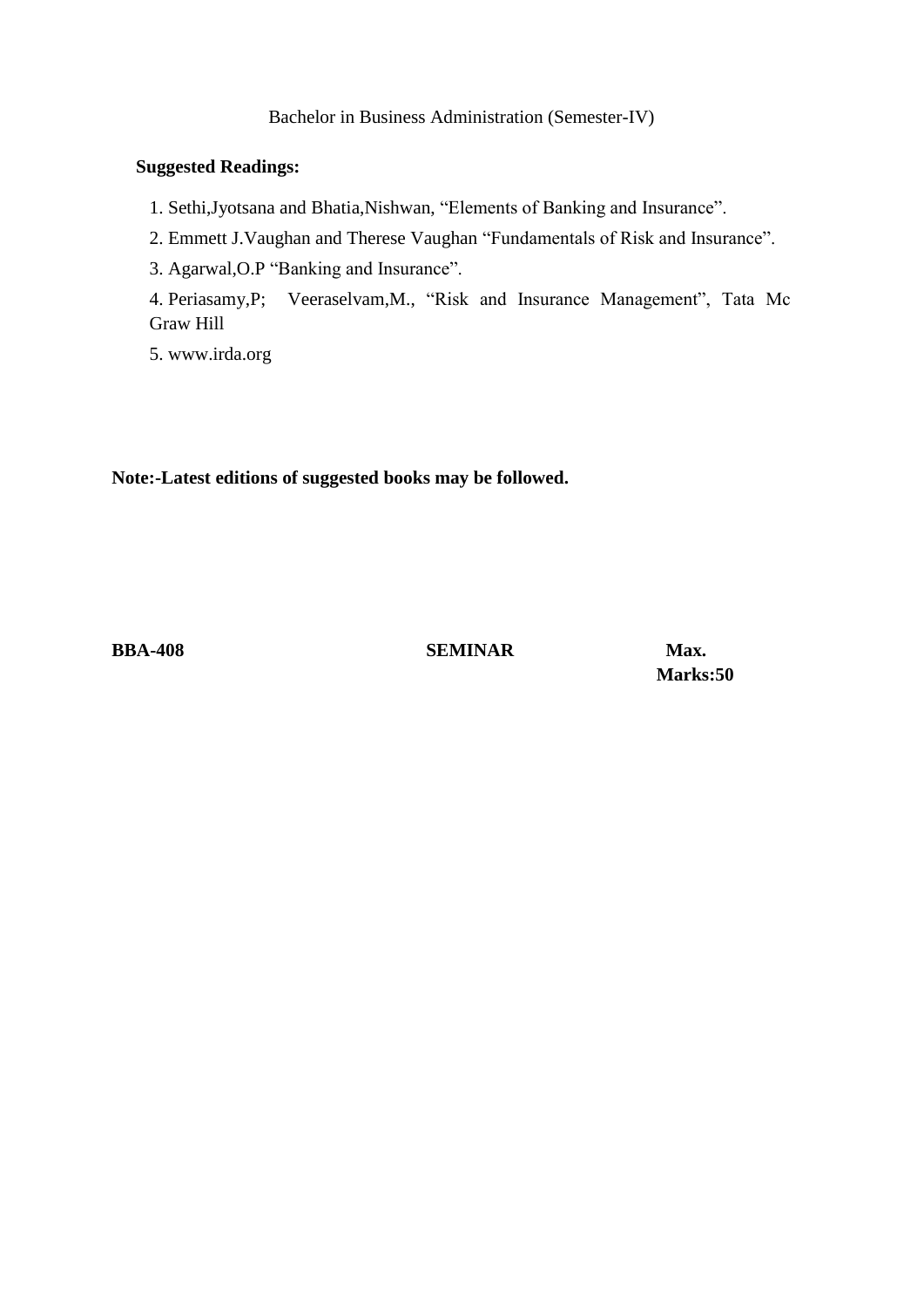## **BBA- 503 COMPANY LAW**

.

**Time: 3 Hours M. Marks: 50 Theory: 40 Internal Assessment: 10**

## **Note: The question paper covering the entire course shall be divided into three sections.**

**Section–A**: It will have question No.1 consisting of 10 very short answer questions from the entire syllabus with answer to each question up to five lines in length. Students will attempt 8 questions. Each question will carry one mark; the total weightage being 8 marks.

**Section–B**: It will consist of essay type/numerical questions up to five pages(essay type questions) in length. Four questions numbering 2, 3, 4 and 5 will be set by the examiner from Part-I of the syllabus. The candidates will be required to attempt any two questions. Each question will carry 8 marks. The total weightage of this section shall be 16 marks.

**Section–C**: It will consist of essay type/numerical questions with answer to each question up to five pages(essay type questions) in length. Four questions numbering 6, 7, 8 and 9 will be set by the examiner from Part-II of the syllabus. The candidates will be required to attempt any two questions. Each question will carry 8 marks. The total weightage of the section shall be 16 marks.

#### **Part-I**

Company – Meanings, Features, Types, Promotion and Registration, Preliminary contracts, Memorandum of Association: Meaning, Importance, Contents, Alteration, Doctrine of Ultra-Vires. Article of Association: Meaning, Contents, Alteration, Memorandum of Association and Article of Association, Constructive notice of Memorandum and Article, Doctrine of Indoor Management. Prospectus: Definition, Dating and Registration of Prospectus, Kind of Prospectus: Shelf Prospectus, Deemed Prospectus, Abridge Prospectus, Red herring Prospectus, Statement in lieu of Prospectus and Liability for Misstatement in prospectus. Share Capital: Kinds, Classes of Capital, Alteration of Capital, Further issue of Capital, Voting Rights. Transfer and transmission of shares

#### **Part II**

Board of Directors: Directors Powers, duties, appointment, removal, legal position, Borrowing Powers, Raising Public deposits and debenture Company Meetings:- Statutory, Annual general meeting, extraordinary meeting, meeting of BOD, Guidelines for managerial remuneration, Quorum for different meetings, Kinds of resolutions, dividend and bonus shares, Notes on winding up. Procedure for Conducting Meetings (including Board meetings).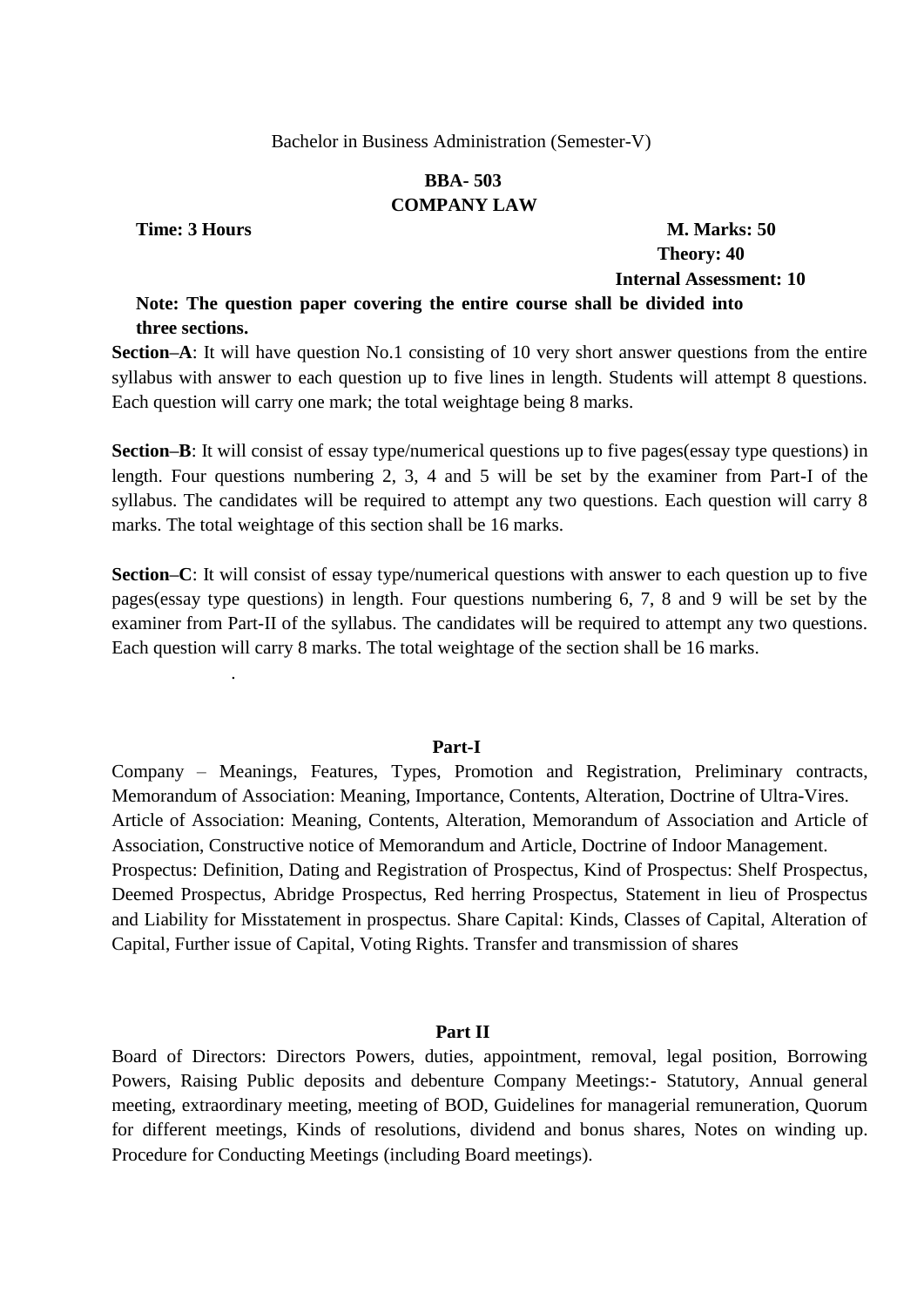## **Suggested Readings:**

1. Avtar Singh, "Company Law".

2. N. D. Kapoor, "Company Law & Secretial Practice".

## *Note I:* **The latest editions of the books should be followed***.*

*Note II:* **The teacher will use simulation method and will hold at least one statutory meeting, one Annual General Meeting, one Extraordinary Meeting and one Board Meeting.**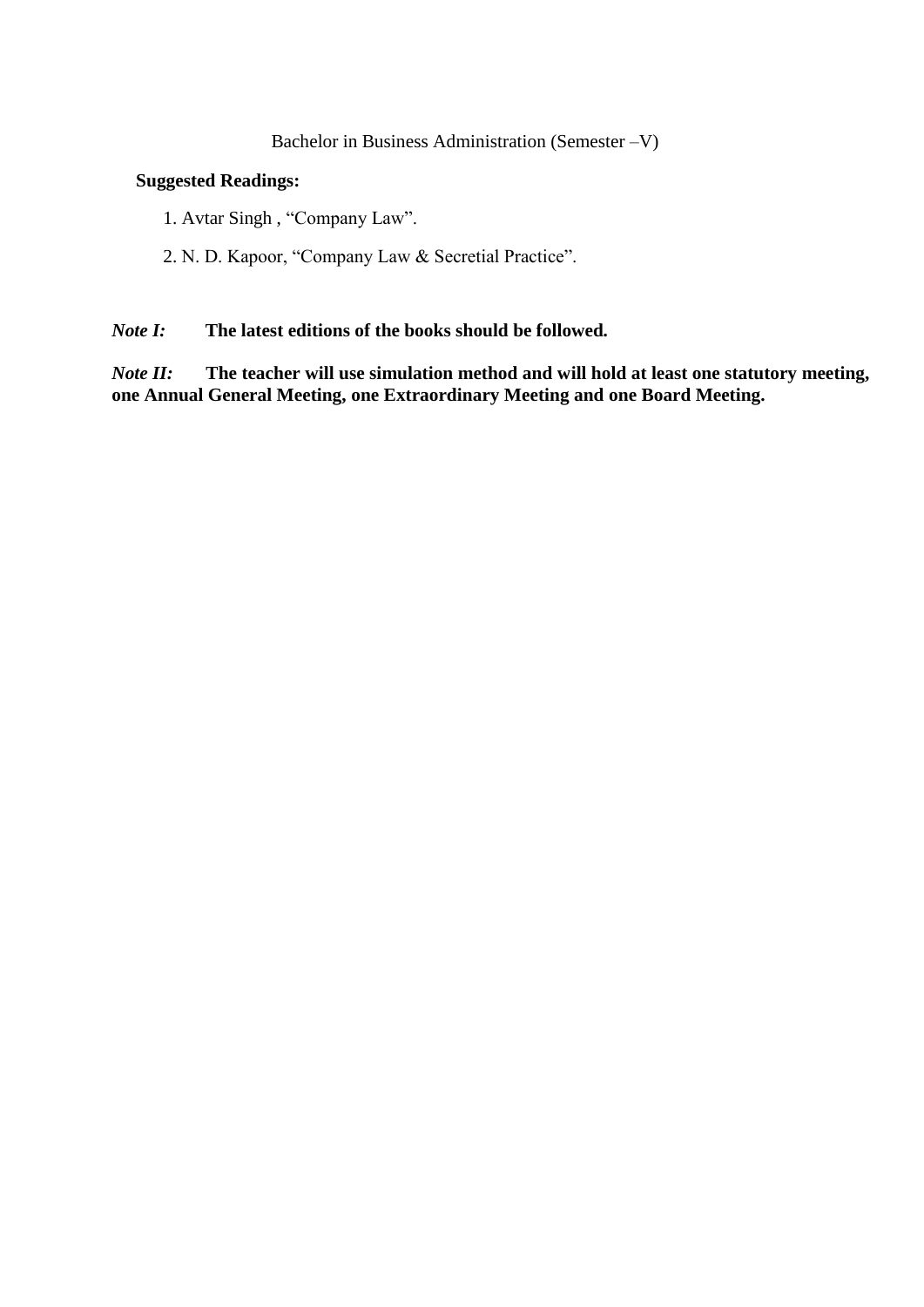## **BBA-504 ENTERPRENEURSHIP AND SMALL BUSINESS**

## **Time: 3 Hours M. Marks: 50 Theory: 40**

## **Internal Assessment: 10**

## **Note: The question paper covering the entire course shall be divided into three sections.**

**Section–A**: It will have question No.1 consisting of 10 very short answer questions from the entire syllabus with answer to each question up to five lines in length. Students will attempt 8 questions. Each question will carry one mark; the total weightage being 8 marks.

**Section–B**: It will consist of essay type/numerical questions up to five pages(essay type questions) in length. Four questions numbering 2, 3, 4 and 5 will be set by the examiner from Part-I of the syllabus. The candidates will be required to attempt any two questions. Each question will carry 8 marks. The total weightage of this section shall be 16 marks.

**Section–C**: It will consist of essay type/numerical questions with answer to each question up to five pages(essay type questions) in length. Four questions numbering 6, 7, 8 and 9 will be set by the examiner from Part-II of the syllabus. The candidates will be required to attempt any two questions. Each question will carry 8 marks. The total weightage of the section shall be 16 marks

#### **Part-I**

**Concept of Enterpreneurship :** The Enterpreneur: Definition, nature, and characteristics of enterpreneurhsip. Emergence of enterpreneurial class including women enterpreneurs. Theories of enterpreneurship ; Socio-economic environment and the enterpreneur. The concept of joint stoke company, public company, private company, government company, partnership company, Hindu undivided family.

**Characteristics of Enterpreneur:** Leadership risk taking, decision making and business planning. Innovation and enterpreneurship, enterpreneurial behaviur and motivation.

**Enterpreneurial Development Programmes-**Their relevance and achievements, Role of government in organising such programmes. Critical Evaluation.

#### **Part-II**

**Small Business as a Seed Bed of Enterpreneurship:** Concept of business venture. The start-up process: Concept, Plan, Implementation, Intial Strategic Planning, Product and Marketing Scope, Legal and tax consideration, risk analysis and financial considerations.

**Profit Planning in Small Enterprise:** Growth Strategies and diversification. Finance Management in current operations and expansion of capital.

Role of Small Business in the national economy. National Policies for small business development. Government and Non-Governmental assistance Contribution of Commercial Banks in Promoting and servicing small business. Small business and modern technology..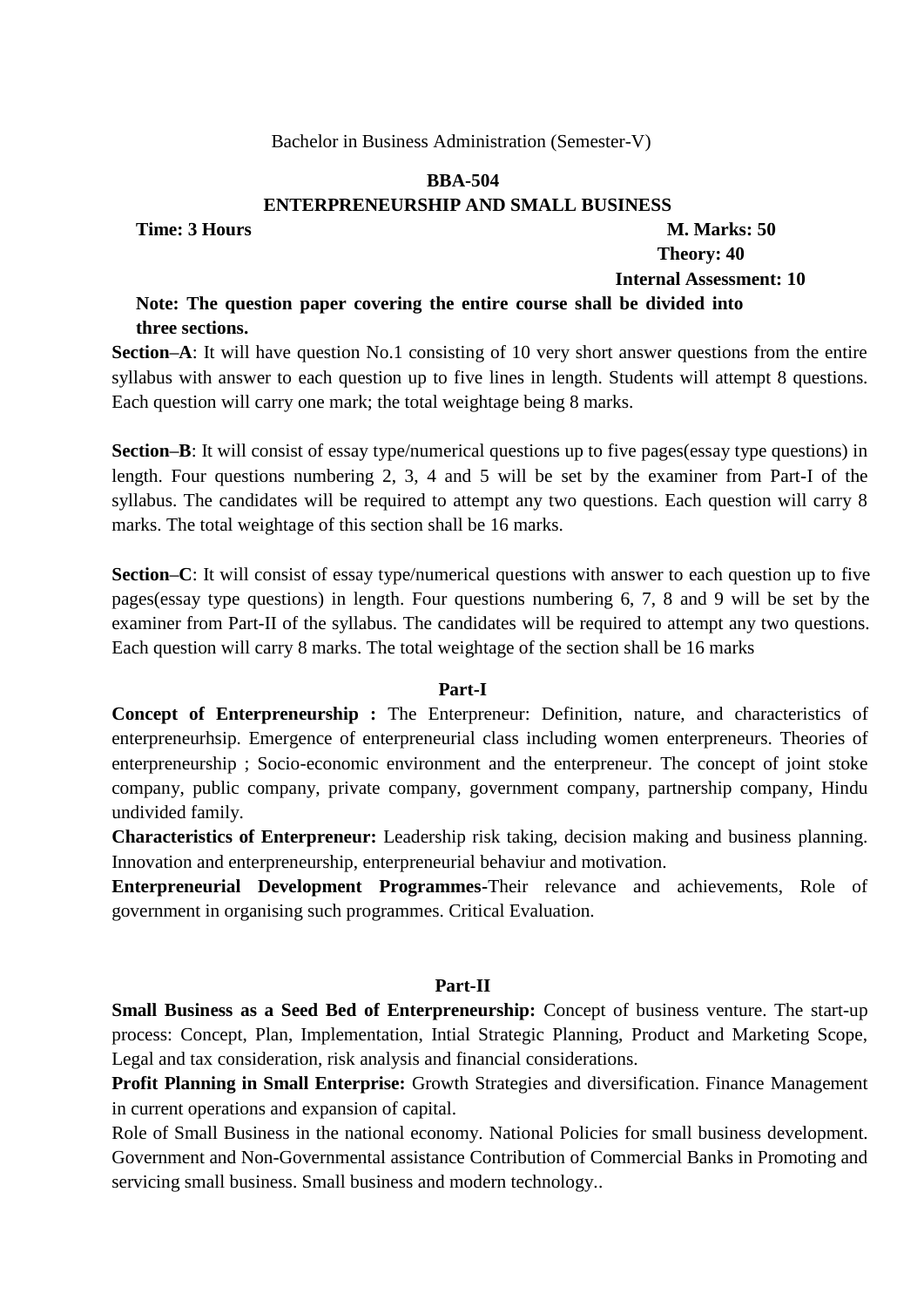#### **Suggested Readings:**

1. Hall, B. Pricke; and Royce L. Brahamson, "Small Business Management",

2. Kenneth R., Van Voorthis, "Entrepreneurship ans Small Business Management".

3. Hans Schollhammer and Arthur H. Kuriloff,"Entrepreneurship and Small Business Management".

4. Joseph R. Mancuso, How to Start, Finance and Manage Your Own Small Business".

5. Sharma, R.A, "Entrepreneurship Change in Indain Industries".

6. Dhar, P.N. and Lydall H.F.,"The Role of Small Enterprises in Indian Economic Development".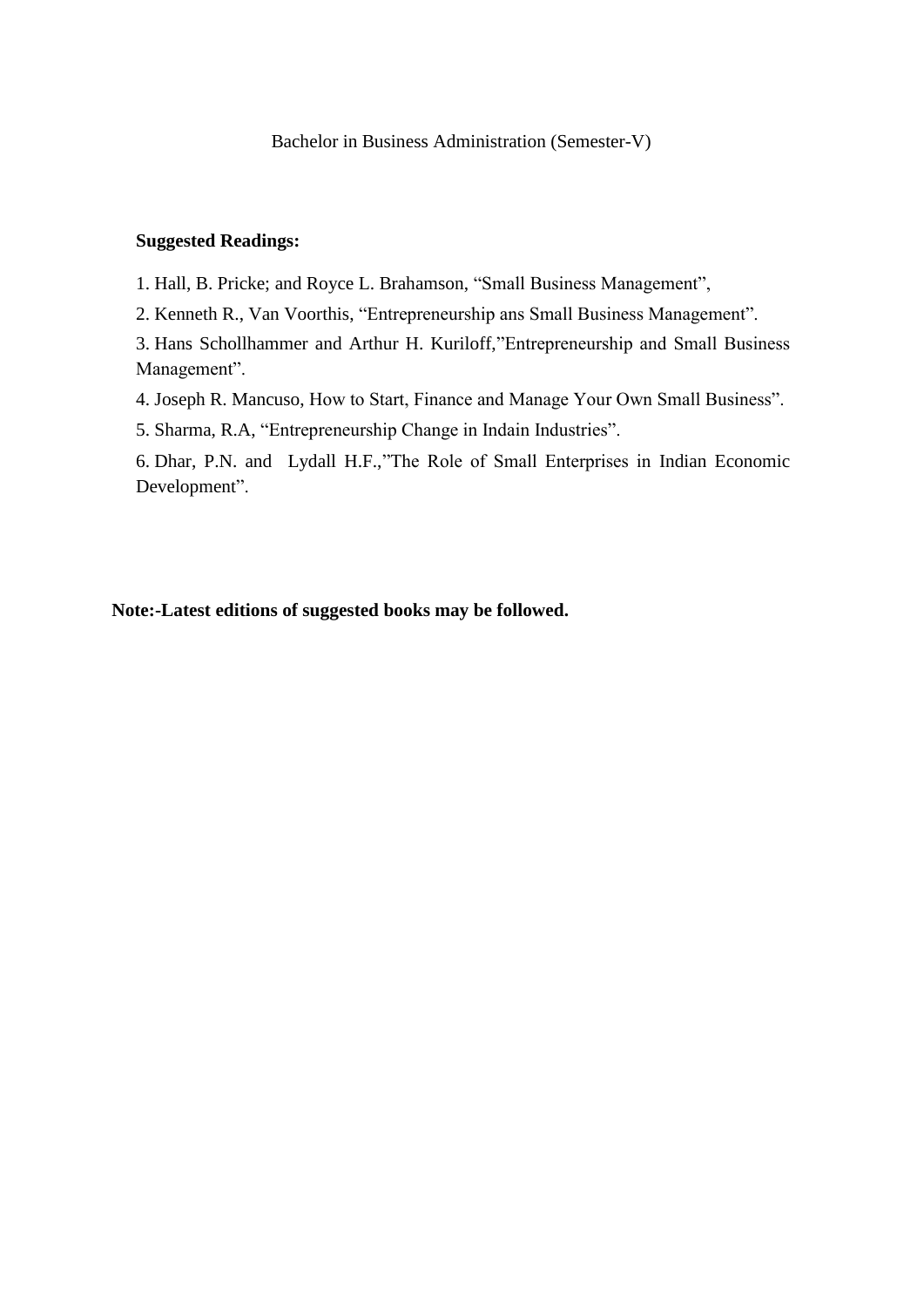## **BBA- 505 COST ACCOUNTING**

**Time: 3 Hours M. Marks: 50 Theory: 40 Internal Assessment: 10**

## **Note: The question paper covering the entire course shall be divided into three sections.**

**Section–A**: It will have question No.1 consisting of 10 very short answer questions from the entire syllabus with answer to each question up to five lines in length. Students will attempt 8 questions. Each question will carry one mark; the total weightage being 8 marks.

**Section–B**: It will consist of essay type/numerical questions up to five pages(essay type questions) in length. Four questions numbering 2, 3, 4 and 5 will be set by the examiner from Part-I of the syllabus. The candidates will be required to attempt any two questions. Each question will carry 8 marks. The total weightage of this section shall be 16 marks.

**Section–C**: It will consist of essay type/numerical questions with answer to each question up to five pages(essay type questions) in length. Four questions numbering 6, 7, 8 and 9 will be set by the examiner from Part-II of the syllabus. The candidates will be required to attempt any two questions. Each question will carry 8 marks. The total weightage of the section shall be 16 marks

## **Part- I**

Introduction:- Concept of Cost, Costing, Cost Accounting & Cost Accountancy, Limitations of Financial Accounting, Origin and Objectives of Cost Accounting, Advantages and Limitations of Cost Accounting, Difference Between Financial and Cost Accounting , Cost Unit & Cost Centre, Elements of Cost, Material, Labour and Other Expenses Classification of Cost, Types of Costs and Preparation of Cost Sheet

**Methods of Costing: -** Contract Costing Process Costing - Meaning, Features, Normal and Abnormal Loss/ Gains

## **Part-II**

**Marginal Costing-** Contribution, P/V Ratio, Break Event Point, Margin of Safety.

**Standard Costing**- Definition and Meaning of Various Concepts, Advantages and Limitations of Standard Costing, Variance Analysis.

**Budget And Budgetary Control** - Definition, Meaning and Objectives of Budgetary Control Advantages and Disadvantages of Budgetary Control ,Types of Budget

## **Suggested Readings:**

- 1. Vasistha and Saxena, "Advanced Cost Accounting".
- 2. Jain. S.P. and Narang, "Advanced Cost Accounting".
- 3. Maheshwari, S.N. "Cost Accounting"
- 4. Arora, M.N "Cost Accounting Principles & Practices", Viaks Publishing House New Delhi
- 5. Dev, Prabhu "Cost Accounting", Hiamalaya Publishing, New Delhi.
- 6.Horngreen, Charles, T., Datar and Rajan, Madav. V, "Cost Accounting", Kindersley (India) Pvt. Ltd, Pearson Publishers Ltd.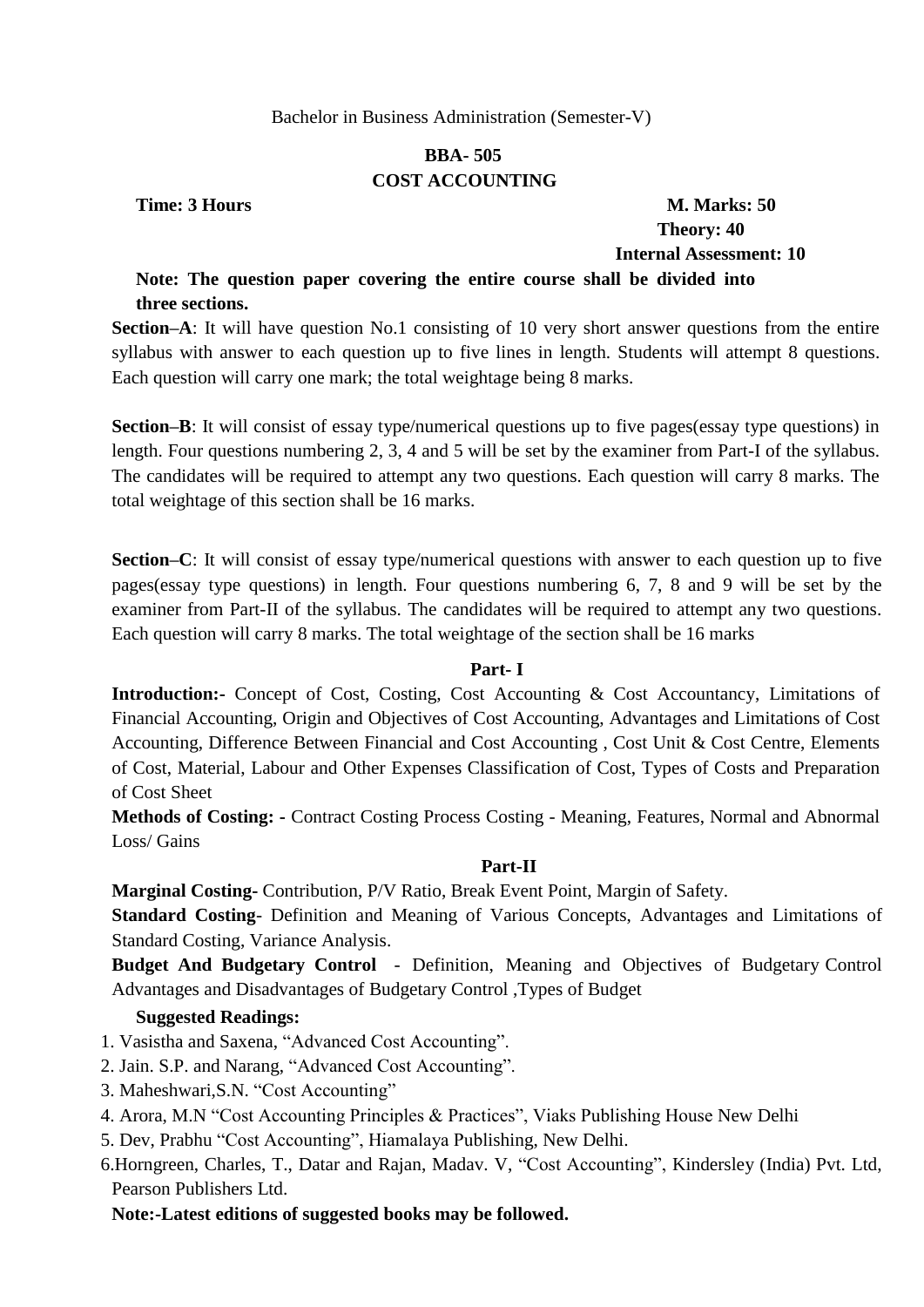## **BBA-511 GROUP A- CONSUMER BEHAVIOUR**

**Time: 3 Hours M. Marks: 50 Theory: 40 Internal Assessment: 10**

**Note: The question paper covering the entire course shall be divided into three sections.**

**Section–A**: It will have question No.1 consisting of 10 very short answer questions from the entire syllabus with answer to each question up to five lines in length. Students will attempt 8 questions. Each question will carry one mark; the total weightage being 8 marks.

**Section–B**: It will consist of essay type/numerical questions up to five pages(essay type questions) in length. Four questions numbering 2, 3, 4 and 5 will be set by the examiner from Part-I of the syllabus. The candidates will be required to attempt any two questions. Each question will carry 8 marks. The total weightage of this section shall be 16 marks.

**Section–C**: It will consist of essay type/numerical questions with answer to each question up to five pages(essay type questions) in length. Four questions numbering 6, 7, 8 and 9 will be set by the examiner from Part-II of the syllabus. The candidates will be required to attempt any two questions. Each question will carry 8 marks. The total weightage of the section shall be 16 marks

## **Part-I**

Introduction to Consumer Behavior (CB) - Importance, Scope, Need for studying CB, Consumer Research Consumer Motivation: Needs & Goals, Positive & Negative motivation, Types & Systems of Needs Hierarchy & Trio of Needs.

Personality: Nature, Theories; Freudian, Neo Freudian & Trait, Self-Concept.

Perception: Sensation, Absolute Threshold and Differential Threshold. Perception Process & elements.

Learning: Classical learning, Instrumental learning and Cognitive learning theories Attitude: Tricomponent Attitude Model, Sources of Influence, Attitude Measurement.

## **Part- II**

Reference Groups: Concepts and Appeals. Social Class & its measurement Culture & Sub Culture: Definition & Influence Introduction to Opinion leadership & Consumer Innovation Consumer Decision Making

## **Suggested Readings:**

1. Schiffman, I. G. and Kanuk, L. L. "Consumer Behaviour", Pearson Education, New Delhi.

2. Blackwell, Roger D., Miniard, Paul W., and Engel James F. "Consumer Behaviour", Cengage Publishing.

3. Solomon, Michael R. "Consumer Behaviour", Pearson Education, New Delhi.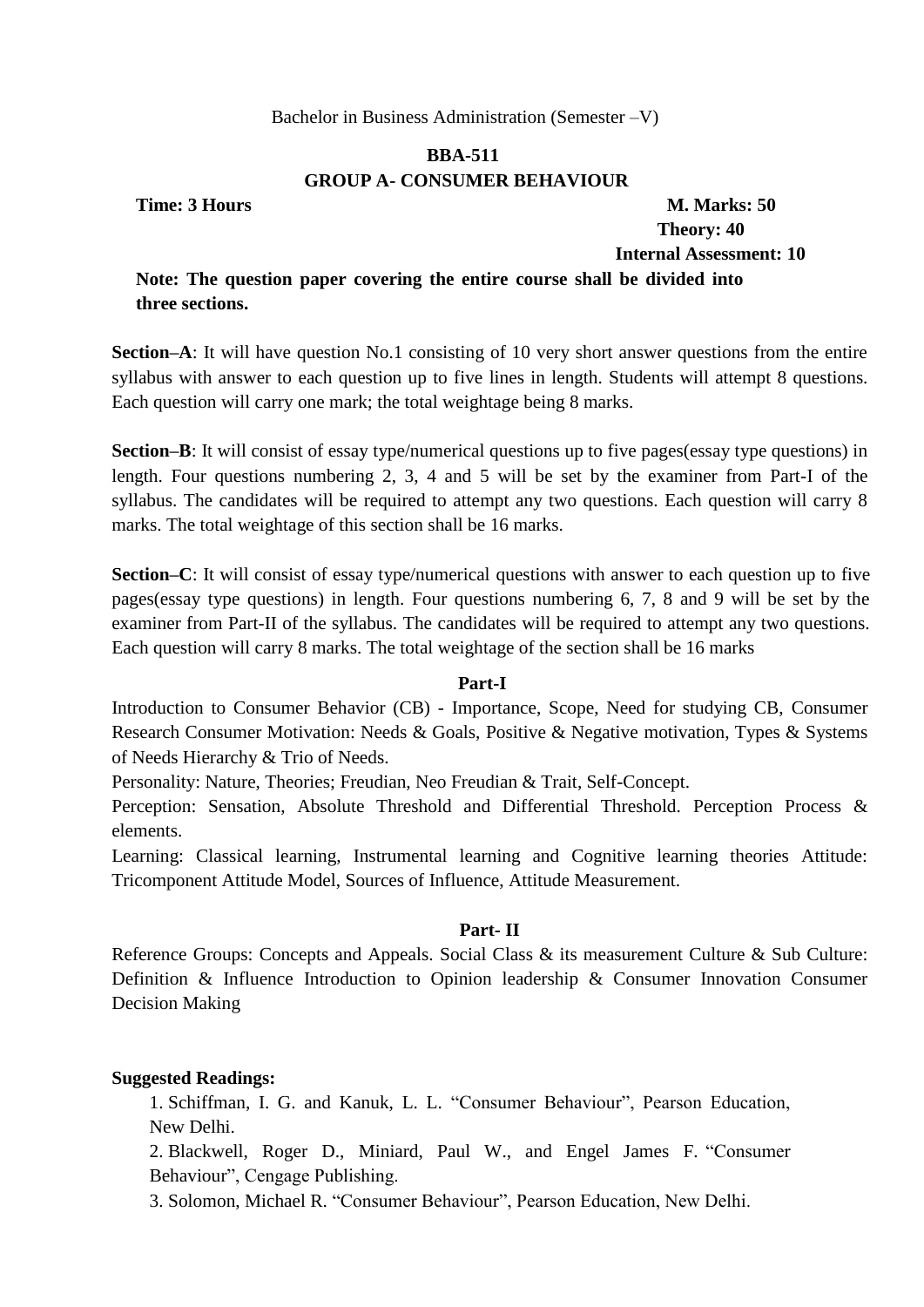4. Assael, Henry, "Consumer Behaviour and Marketing Action", Cengage Publishing. 5. Loudon, David L. and Della Bitta, Albert J., "Consumer Behaviour", Tata McGraw- Hill.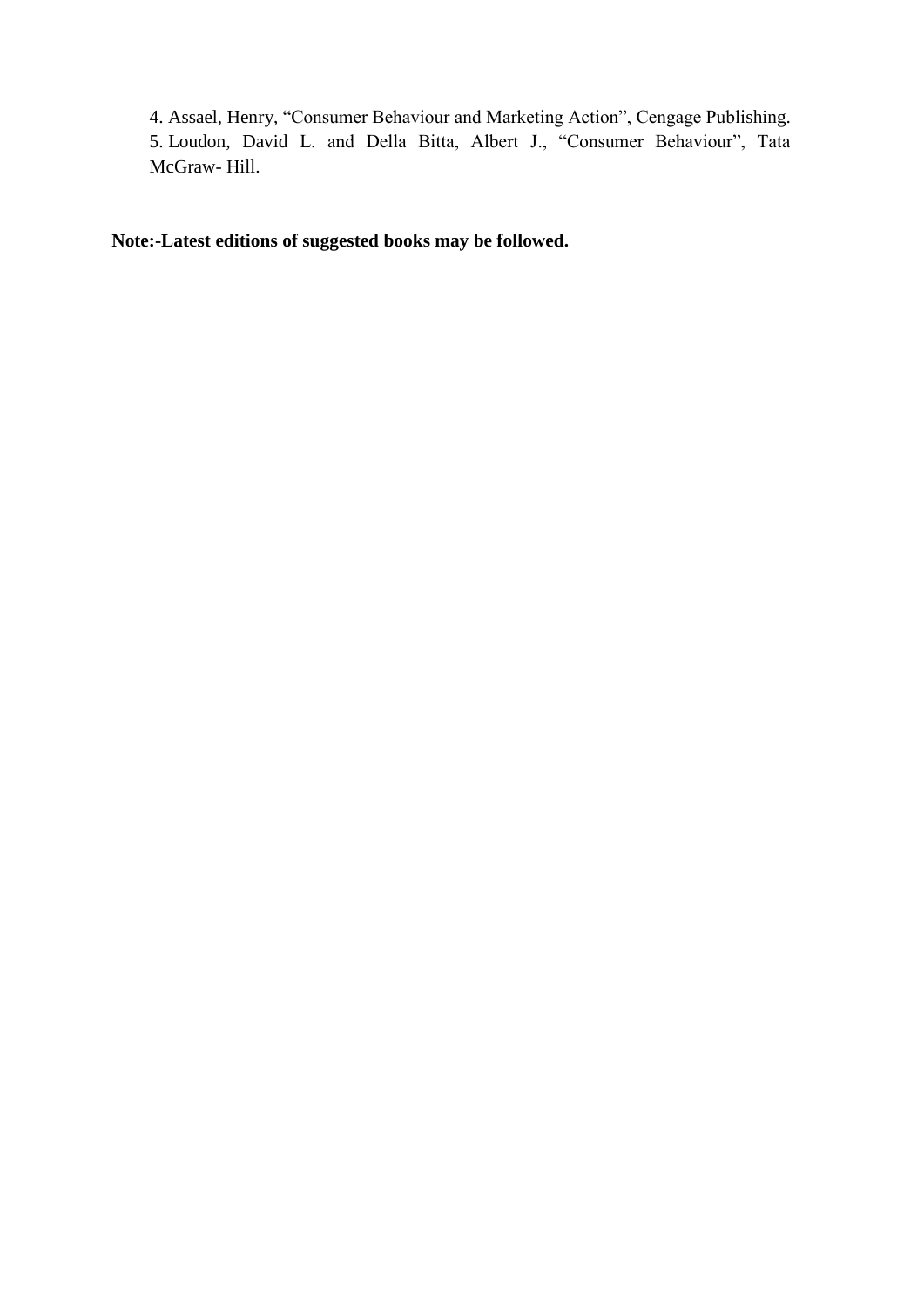## **BBA- 512**

#### **GROUP A- ADVERTISING & SALES MANAGEMENT**

## **Time: 3 Hours M. Marks: 50 Theory: 40**

 **Internal Assessment: 10**

## **Note: The question paper covering the entire course shall be divided into three sections.**

**Section–A**: It will have question No.1 consisting of 10 very short answer questions from the entire syllabus with answer to each question up to five lines in length. Students will attempt 8 questions. Each question will carry one mark; the total weightage being 8 marks.

**Section–B**: It will consist of essay type/numerical questions up to five pages(essay type questions) in length. Four questions numbering 2, 3, 4 and 5 will be set by the examiner from Part-I of the syllabus. The candidates will be required to attempt any two questions. Each question will carry 8 marks. The total weightage of this section shall be 16 marks.

**Section–C**: It will consist of essay type/numerical questions with answer to each question up to five pages(essay type questions) in length. Four questions numbering 6, 7, 8 and 9 will be set by the examiner from Part-II of the syllabus. The candidates will be required to attempt any two questions. Each question will carry 8 marks. The total weightage of the section shall be 16 marks

#### **Part-I**

Definition, Nature and Evolution of Advertising, its functions and role and types of Advertising, Social, Economic and Legal Aspects of Advertising. Advertising and Marketing Mix, Advertising and Communication Process

Advertising Budget: Objectives, Preparation and Methods of Advertising Budget Advertising Agency: Function, Selection and Compensation.

Advertising Media: Different Types of Media, Function, Merits and Demerits of Media, Selection of Media and its Vehicles.

Copy Writing: Different Elements of a Copy and Layout

#### **Part-II**

Introduction to Sales Management, Nature, role and importance. Functions of Sales Manager, Sales Organization: Formal, Informal, Horizontal, Vertical, Centralized, Decentralized, Geographic, Customer, Product, Combination, Organizations.

Planning and recruitment of sales force - Job analysis specification, Job description, Sources of Recruitment, Selection of Sales Person.

Sales Training- Objective, Designing Training Programme.

Sales Force Motivation: Nature, Importance, Factors Influencing the Motivation of sales force. Compensations: Types of Compensations Plan.

Evaluation of Sales Forces Performance: Qualitative and Quantitative Basis to Evaluate Sales Force Control and Budget.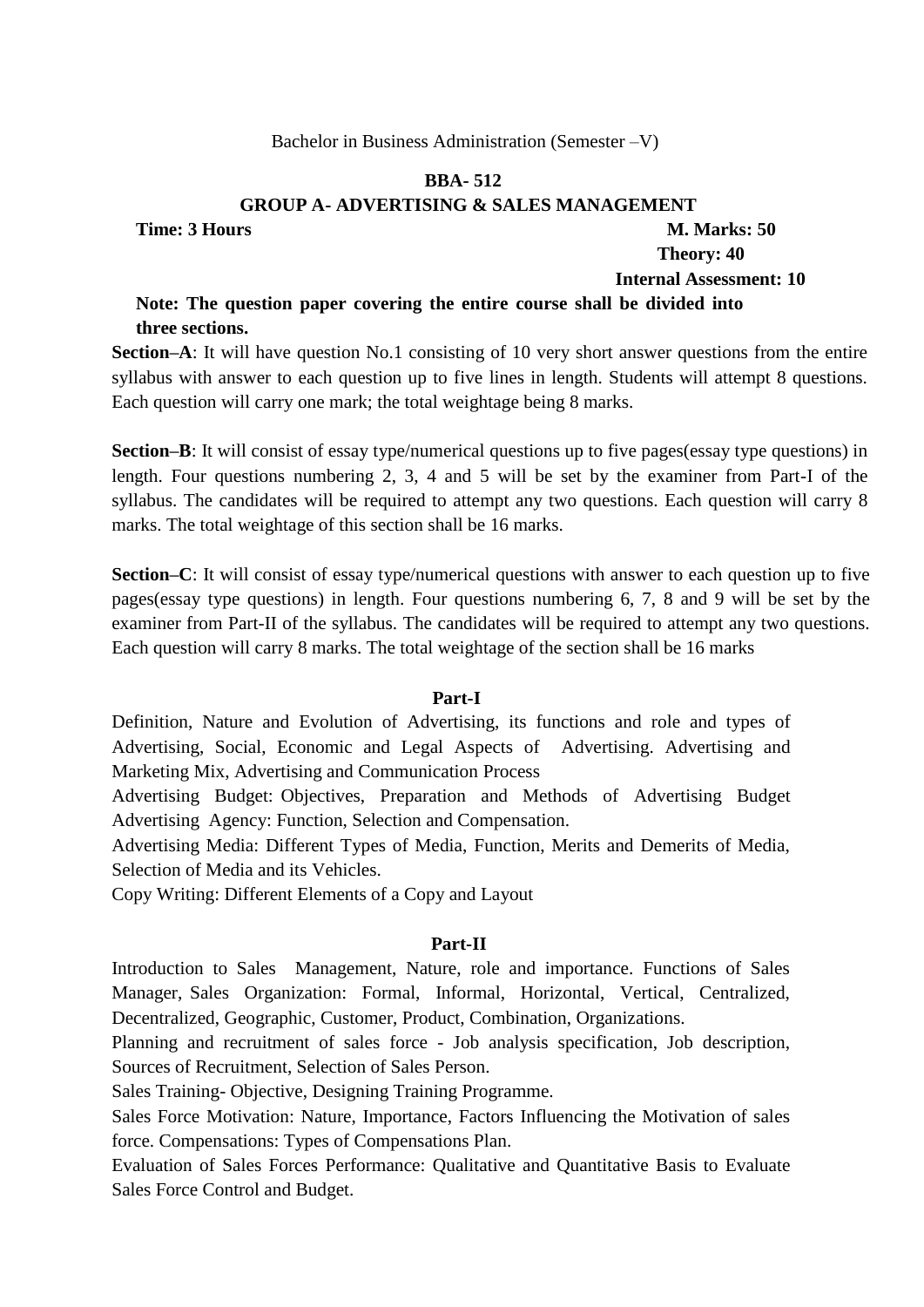#### **Suggested Readings:**

1. Belch, George E. and Belch, Michael A. "Advertising and Promotion", Tata McGraw Hill.

2. Guinn, Allen, Chris T., Semenik, Richard J. "Advertising  $\&$  Integrated Brand Promotion", Thomson-South Western.

3. Batra, Rajeev, Mayers, John G., and Aaker, David A. "Advertising Management", Pearson Education, New Delhi.

4. Spiro, Stanton and Rich "Management of a Salesforce", Tata McGraw Hill.

5. Richard R Still, Cundiff W Edward Govoni A P Norman, "Sales Management Decision Strategy and Cases", Pearson Education.

6. Kotler, Philip; Keller, Kevin; Koshey, Abraham; and Jha, Mithileshwar, "Marketing Managemen", South Asian Perspective, Pearson Education, New Delhi.

7. Aaker, David A and Myera John G., "Advertising Management", Prectice Hall of India, New Delhi.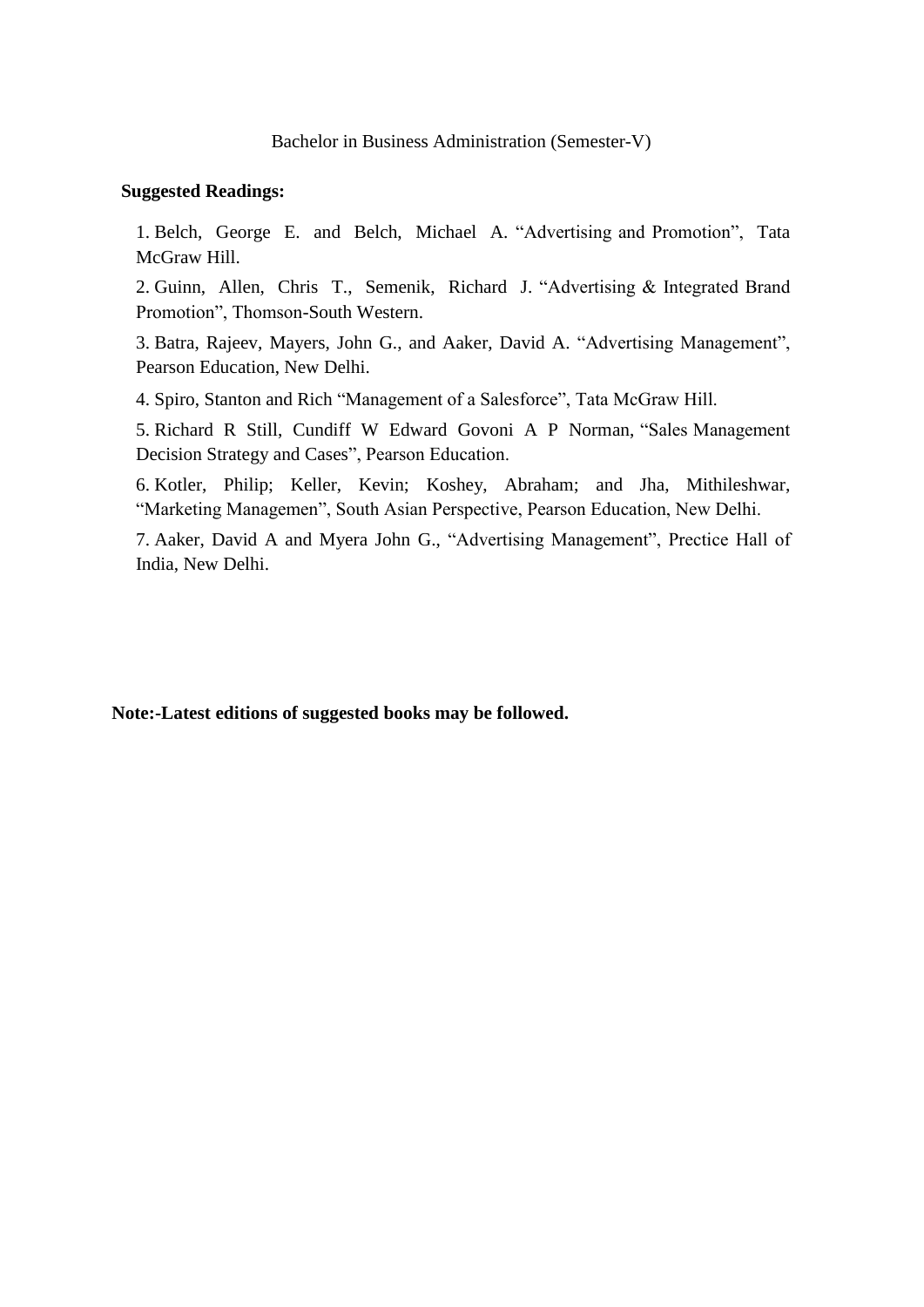#### **BBA-521**

## **GROUP B- INDUSTRIAL RELATIONS & LABOUR LEGISLATIONS**

## **Time: 3 Hours M. Marks: 50**

 **Theory: 40**

## **Internal Assessment: 10**

## **Note: The question paper covering the entire course shall be divided into three sections.**

**Section–A**: It will have question No.1 consisting of 10 very short answer questions from the entire syllabus with answer to each question up to five lines in length. Students will attempt 8 questions. Each question will carry one mark; the total weightage being 8 marks.

**Section–B**: It will consist of essay type/numerical questions up to five pages(essay type questions) in length. Four questions numbering 2, 3, 4 and 5 will be set by the examiner from Part-I of the syllabus. The candidates will be required to attempt any two questions. Each question will carry 8 marks. The total weightage of this section shall be 16 marks.

**Section–C**: It will consist of essay type/numerical questions with answer to each question up to five pages(essay type questions) in length. Four questions numbering 6, 7, 8 and 9 will be set by the examiner from Part-II of the syllabus. The candidates will be required to attempt any two questions. Each question will carry 8 marks. The total weightage of the section shall be 16 marks

## **Part – I**

Concept of Industrial Relations : Factors affecting industrial relations. Importance of Industrial Relations, Collective Bargaining and Labour Management Co-Operation in India including Works Committee.

Discipline and Grievance Management; Negotiation and Collective Settlements; Workers Participation in Industry, Productive Bargaining and Gain Sharing; Employee Empowerment and Quality Management; Industrial Relations and Technological Change

## **Part – II**

Emergence and Objectives of Labour Laws and their Socio-economic Environment; Industrial Relations Laws-Laws Relating to Industrial Disputes, Trade Unions, and Standing Order; Social Security.

Workmen's Compensation Act,, Employees' State Insurance Act. Wages and Bonus Laws-The Law of Minimum Wages, Payment of Wages, Payment of Bonus; Laws relating to working conditions: The Law Relating to Factories.

## **Suggested Readings:**

1. Sinha, P.R.N. Sinha, Indu Bala and Shekhar, Seema Privadarshani, "Industrial Relations,

Trade Unions and Labour Legislation", Pearson Education, New Delhi.

2. Sarma, A.M, "Industrial Relations and Labour Laws", Himalaya Publishing House, Mumbai.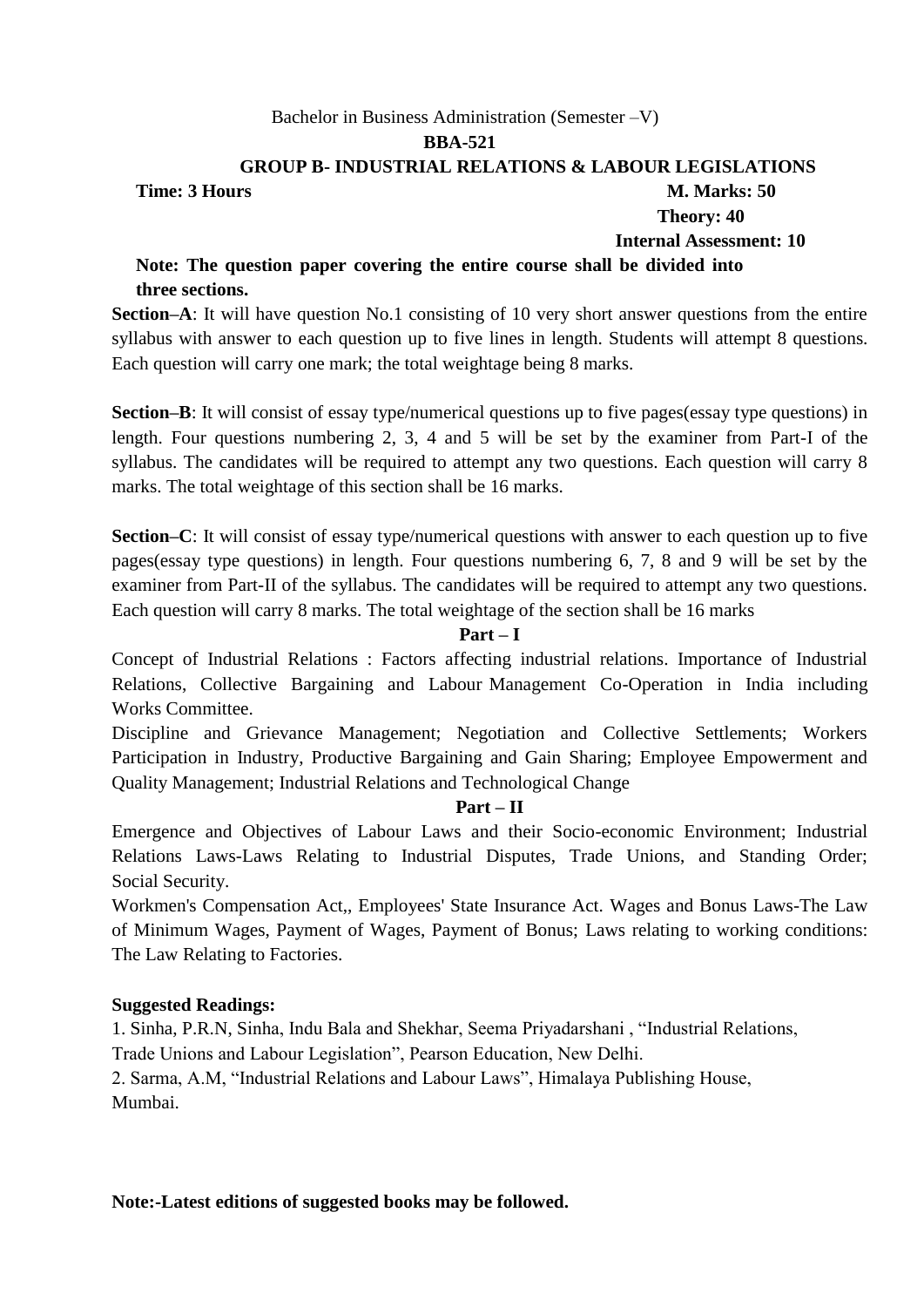## **BBA- 522 GROUP B -ORGANISATION CHANGE AND DEVELOPMENT Time: 3 Hours M. Marks: 50 Theory: 40**

 **Internal Assessment: 10**

## **Note: The question paper covering the entire course shall be divided into three sections.**

**Section–A**: It will have question No.1 consisting of 10 very short answer questions from the entire syllabus with answer to each question up to five lines in length. Students will attempt 8 questions. Each question will carry one mark; the total weightage being 8 marks.

**Section–B**: It will consist of essay type/numerical questions up to five pages(essay type questions) in length. Four questions numbering 2, 3, 4 and 5 will be set by the examiner from Part-I of the syllabus. The candidates will be required to attempt any two questions. Each question will carry 8 marks. The total weightage of this section shall be 16 marks.

**Section–C**: It will consist of essay type/numerical questions with answer to each question up to five pages(essay type questions) in length. Four questions numbering 6, 7, 8 and 9 will be set by the examiner from Part-II of the syllabus. The candidates will be required to attempt any two questions. Each question will carry 8 marks. The total weightage of the section shall be 16 marks

## **Part – I**

Organisation Change: - Introduction, importance, forces of change and types of change. Models of change: - systems model of change, Lewin's Force Field Analysis Model, the Continuous change Process Model, Change and Transition Management.

Change & its impact: - effects of change on people, operational effects, psychological effects, social effects, people's reaction to change:- Acceptance of change, indifference, organized resistance, frustration & aggression, Reasons for resistance and Methods of minimizing resistance.

## **Part – II**

Organisation Development: - Meaning, features, objectives, History of OD in India and abroad, organizational problems and process of organizational development.

OD interventions: - concept, characteristics, classification of intervention, OD interventions as tool to improve effectiveness of organization. Process of OD interventions, Team building.

## **Suggested Readings:**

1. Bhatia, S.K, "Management of Change & Organisation Development- Innovative Approaches", Deep & Deep Publications, New Delhi.

2. Bhattacharya, Dipak Kumar, "Organization Change & Development", Oxford University Press.

3. Singh, Kavita, "Organisation Change & Development, Excel Books.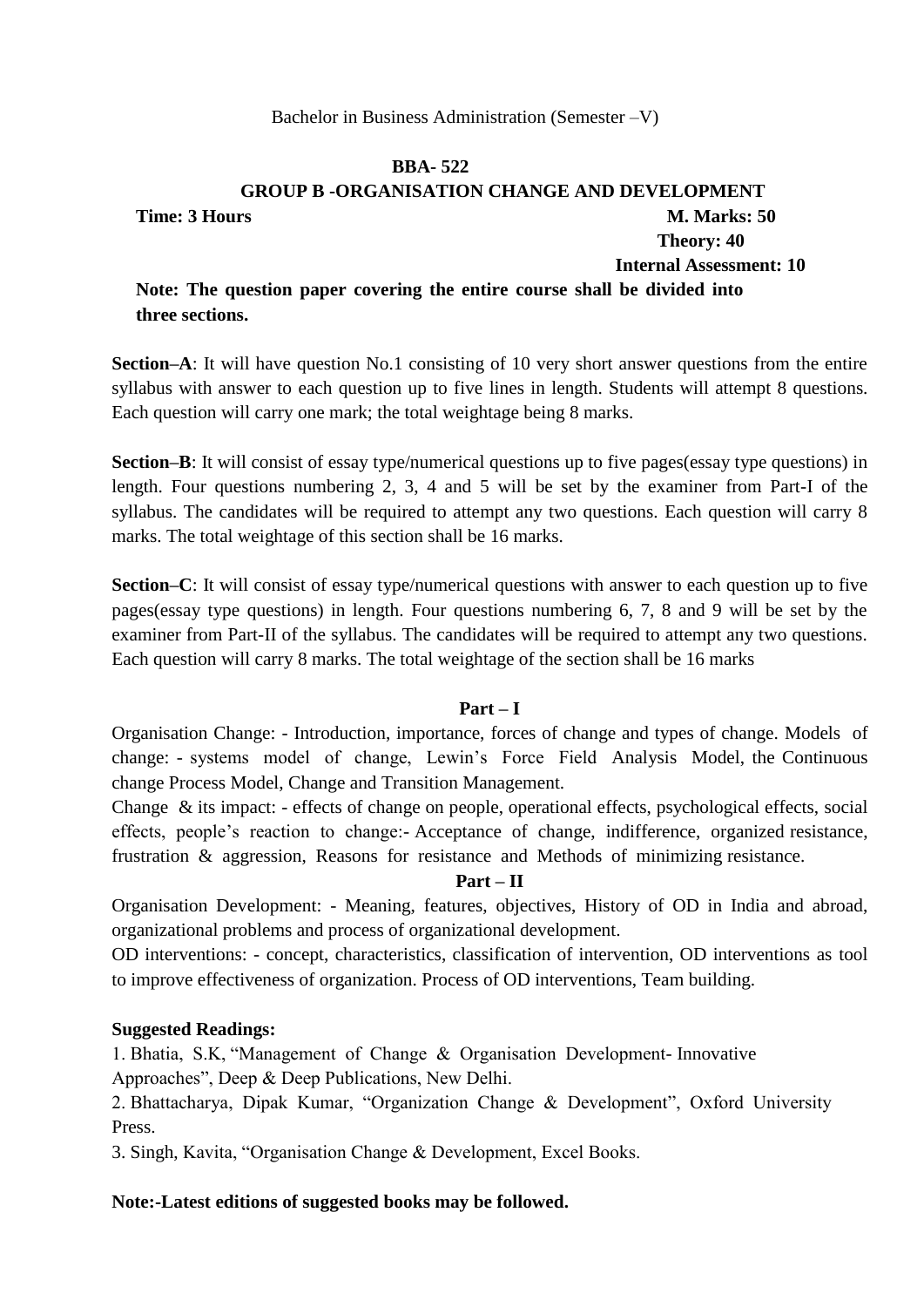## Bachelor in Business Administration (Semester –V) **BBA-531 GROUP C - MANAGEMENT OF BANKING OPERATIONS Time: 3 Hours M. Marks: 50 Theory: 40**

 **Internal Assessment: 10**

**Note: The question paper covering the entire course shall be divided into three sections.**

**Section–A**: It will have question No.1 consisting of 10 very short answer questions from the entire syllabus with answer to each question up to five lines in length. Students will attempt 8 questions. Each question will carry one mark; the total weightage being 8 marks.

**Section–B**: It will consist of essay type/numerical questions up to five pages(essay type questions) in length. Four questions numbering 2, 3, 4 and 5 will be set by the examiner from Part-I of the syllabus. The candidates will be required to attempt any two questions. Each question will carry 8 marks. The total weightage of this section shall be 16 marks.

**Section–C**: It will consist of essay type/numerical questions with answer to each question up to five pages(essay type questions) in length. Four questions numbering 6, 7, 8 and 9 will be set by the examiner from Part-II of the syllabus. The candidates will be required to attempt any two questions. Each question will carry 8 marks. The total weightage of the section shall be 16 marks

## **Part – I**

Management of banks: Regulatory role of RBI, Monetary Policy-meaning and its implicationsLaws in banking-RBI Act 1934, Negotiable Act 1881, The Banking Regulation Act 1949.

Types of Bank Accounts- Fixed or time deposit account, Savings bank deposit account, Current deposit account, Recurring deposit account.

Lending- Features of bank credit, types of lending, terms and conditions of lending, different types of loans and their features

## **Part – II**

Risk management in banks- types of risks, Capital Adequacy- the Basel Accord implications for bank, CRAR and Prudential Norms for asset classification, income recognition and provisioning, Anti- money laundering and KYC norms.

Introduction to Asset Liability Management, Customer Relationship Management, Corporate Governance in Commercial Banks Innovations in Banking with special reference to Fee Based Services

## **Suggested Readings:**

1. Padmalatha, Suresh and Justin Paul, "Management of Banking and Financial Services", Pearson Education, New Delhi.

- 2. Sharma, R.K., Gupta, Shashi K, Jagwant Singh, "Banking and Insurance"
- 3. Agarwal O.P, "Banking and Insurance"
- 4. Sethi, Jyotsana and Bhatia, Nishwan, "Elements of Banking and Insurance"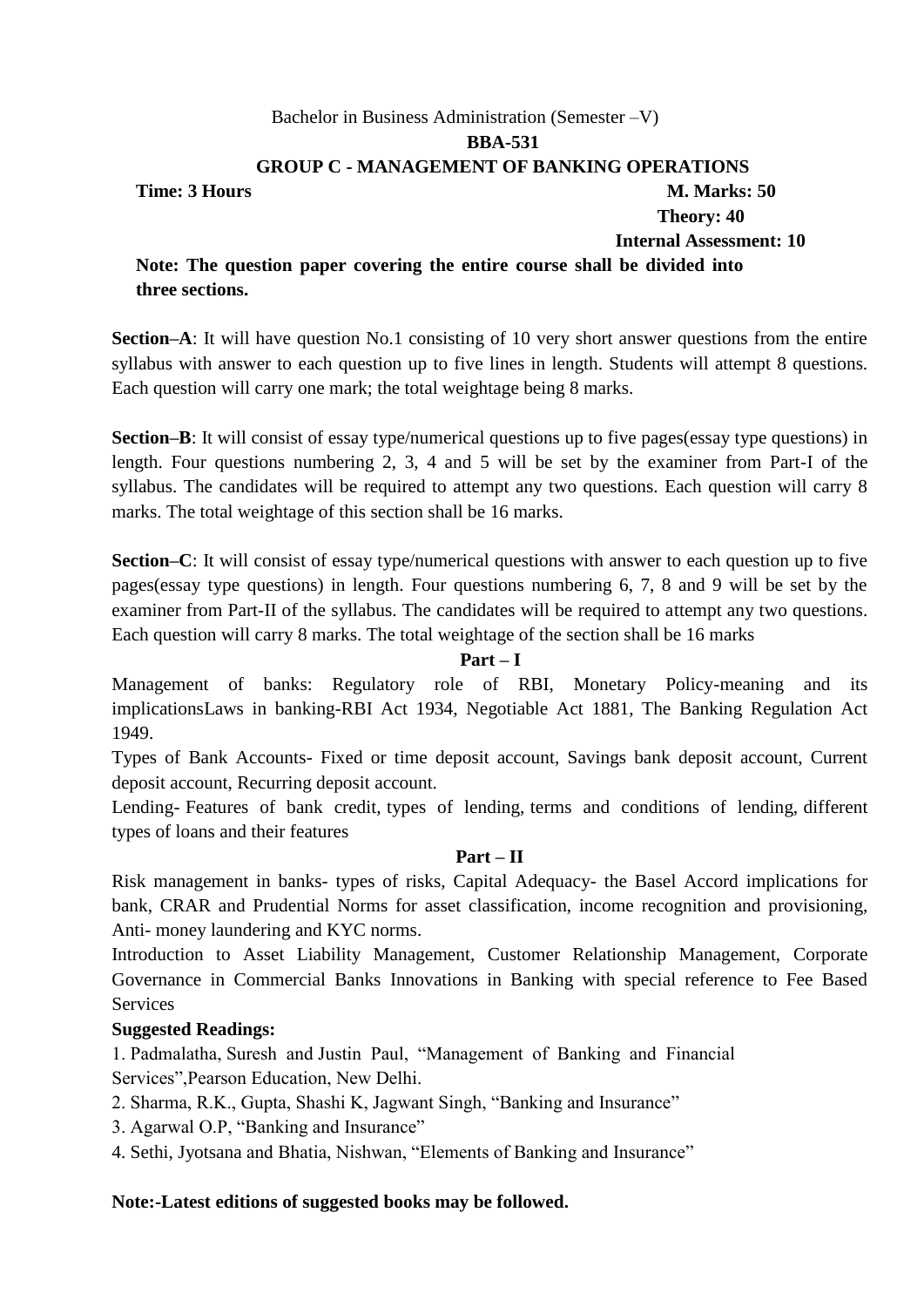#### **BBA-532**

**GROUP C -INSURANCE & RISK MANAGEMENT**

**Time: 3 Hours M. Marks: 50 Theory: 40 Internal Assessment: 10**

## **Note: The question paper covering the entire course shall be divided into three sections.**

**Section–A**: It will have question No.1 consisting of 10 very short answer questions from the entire syllabus with answer to each question up to five lines in length. Students will attempt 8 questions. Each question will carry one mark; the total weightage being 8 marks.

**Section–B**: It will consist of essay type/numerical questions up to five pages(essay type questions) in length. Four questions numbering 2, 3, 4 and 5 will be set by the examiner from Part-I of the syllabus. The candidates will be required to attempt any two questions. Each question will carry 8 marks. The total weightage of this section shall be 16 marks.

**Section–C**: It will consist of essay type/numerical questions with answer to each question up to five pages(essay type questions) in length. Four questions numbering 6, 7, 8 and 9 will be set by the examiner from Part-II of the syllabus. The candidates will be required to attempt any two questions. Each question will carry 8 marks. The total weightage of the section shall be 16 marks

## **Part – I**

Definition, nature, Role and Importance of Insurance, Salient Feature of IRDA Act 1999, Rationale for opening up of the Insurance Sector to the private sector. Nature of Life Insurance Contract.

Annuities, Surrender Value, Calculation of Premium and measurement of risk. Progress of Life Insurance Business in India, Fire Insurance – Nature and Use, Policy Condition, Rate Fixation, Payment of Claims, Reinsurance, Marine Insurance: Nature. Premium Calculation, Payment of Claims

Motor Insurance Policy and Covers, Comprehensive Policy, Third Party Act Policies, Extra Benefits cover Motor Insurance Claims.

## **Part – II**

Concept of Risk, Corporate and Personal Risk Management. Identification of Risk: Tools/Techniques for perception of risk; Methods for determining the operative causes of peril; Safety audit.

Evaluation of Risk: Risk Avoidance & Reduction of Risk: methods of loss prevention and risk reduction; Role of surveyors in loss prevention/ risk reduction. Techniques of Risk Financing: Retention of risk; Captive insurance companies,

Transfer of Risk: Types of risk transfer; Benefits and limitation of Insurance:- Partial insurance arrangements.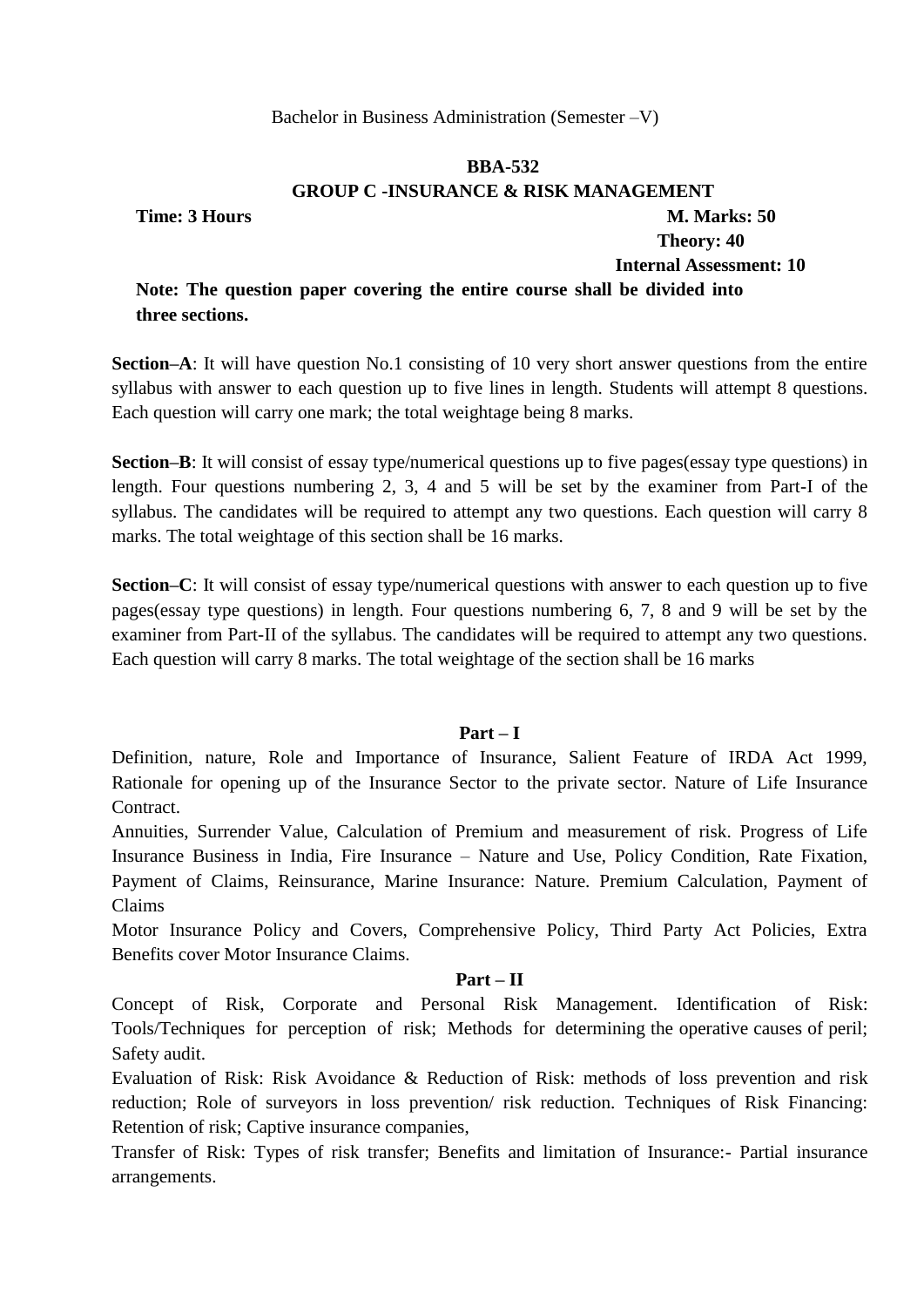## **Suggested Readings:**

- 1. Insurance Regulation and Development Act.
- 2. Gopal Krishan, G, "Insurance Principles and Practice", Sterling Publishers, New Delhi.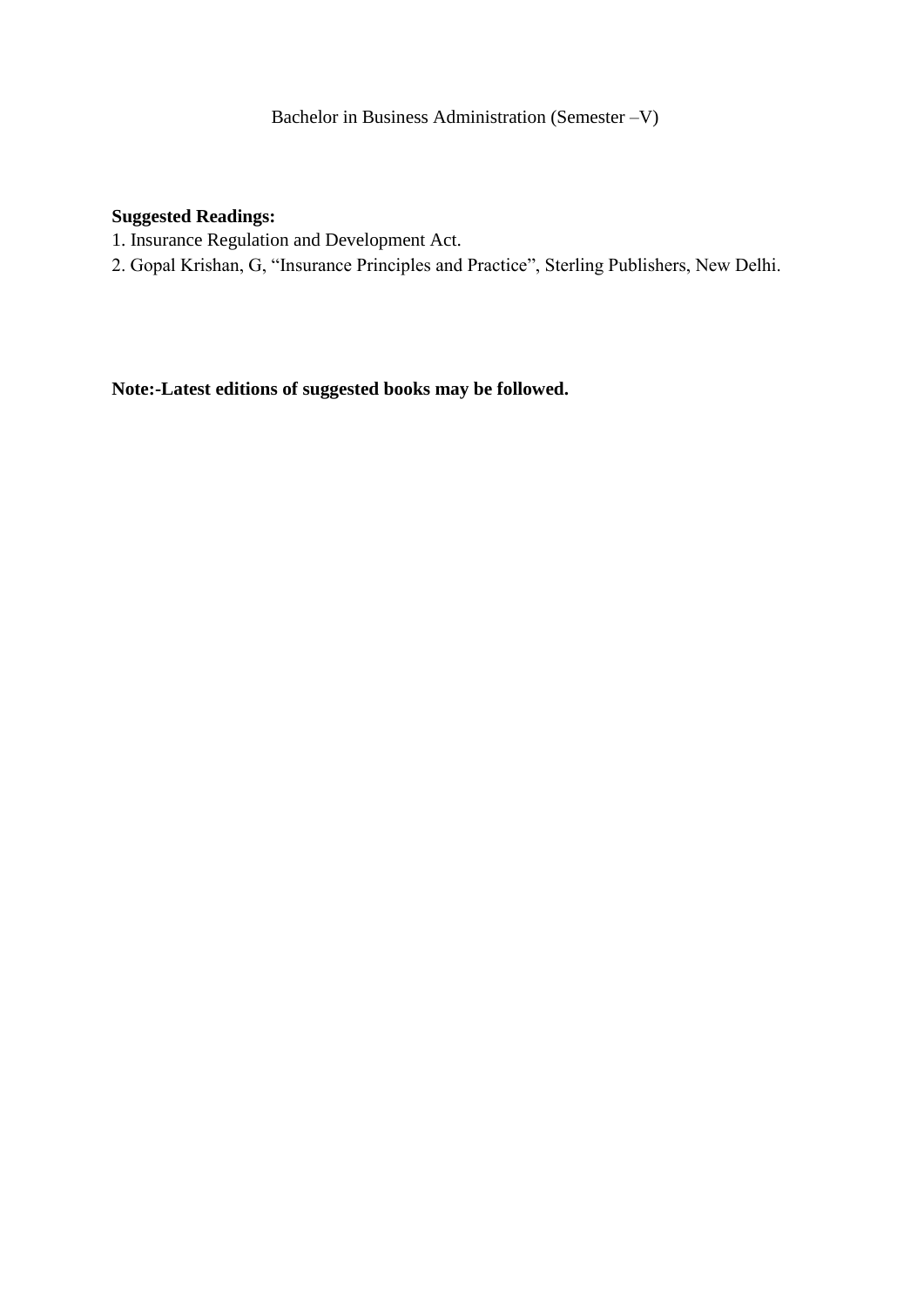## Bachelor in Business Administration (Semester –V) **BBA- 541 Group D- INTERNATIONAL BUSINESS ENVIRONMENT Time: 3 Hours M. Marks: 50 Theory: 40 Internal Assessment: 10**

**Note: The question paper covering the entire course shall be divided into three sections.**

**Section–A**: It will have question No.1 consisting of 10 very short answer questions from the entire syllabus with answer to each question up to five lines in length. Students will attempt 8 questions. Each question will carry one mark; the total weightage being 8 marks.

**Section–B**: It will consist of essay type/numerical questions up to five pages(essay type questions) in length. Four questions numbering 2, 3, 4 and 5 will be set by the examiner from Part-I of the syllabus. The candidates will be required to attempt any two questions. Each question will carry 8 marks. The total weightage of this section shall be 16 marks.

**Section–C**: It will consist of essay type/numerical questions with answer to each question up to five pages(essay type questions) in length. Four questions numbering 6, 7, 8 and 9 will be set by the examiner from Part-II of the syllabus. The candidates will be required to attempt any two questions. Each question will carry 8 marks. The total weightage of the section shall be 16 marks

#### **Part – I**

Introduction to International Business: Importance nature and scope of International business; modes of entry into International Business.

Environmental Context of International Business: Framework for analyzing International business environment – Domestic, foreign and global environments and their impact on international business decisions.

International Financial Environment: Foreign investments -Pattern, Structure and effects; Movements in foreign exchange and interest rates and then impact on Trade and investment flows.

## **Part – II**

International Economic Institutions and Agreements: WTO, IMF, World Bank, UNCTAD, and Other International agreements; International commodity trading and agreements.

Global Trading Environment: World trade in goods and services – Major trends and developments; World trade and protectionism – Tariff and non-tariff barriers; Counter trade.

Globalisation &Society:- Emerging Developments and Other Issues: Growing concern for ecology; IT and international business.

## **Suggested Readings:**

1. Bennet, Roger, "International Business", Financial Times, Pitman Publishing, London.

2. Bhattacharya, B., "Going International: Respon se Strategies of the Indian Sector", Wheeler Publishing, New Delhi.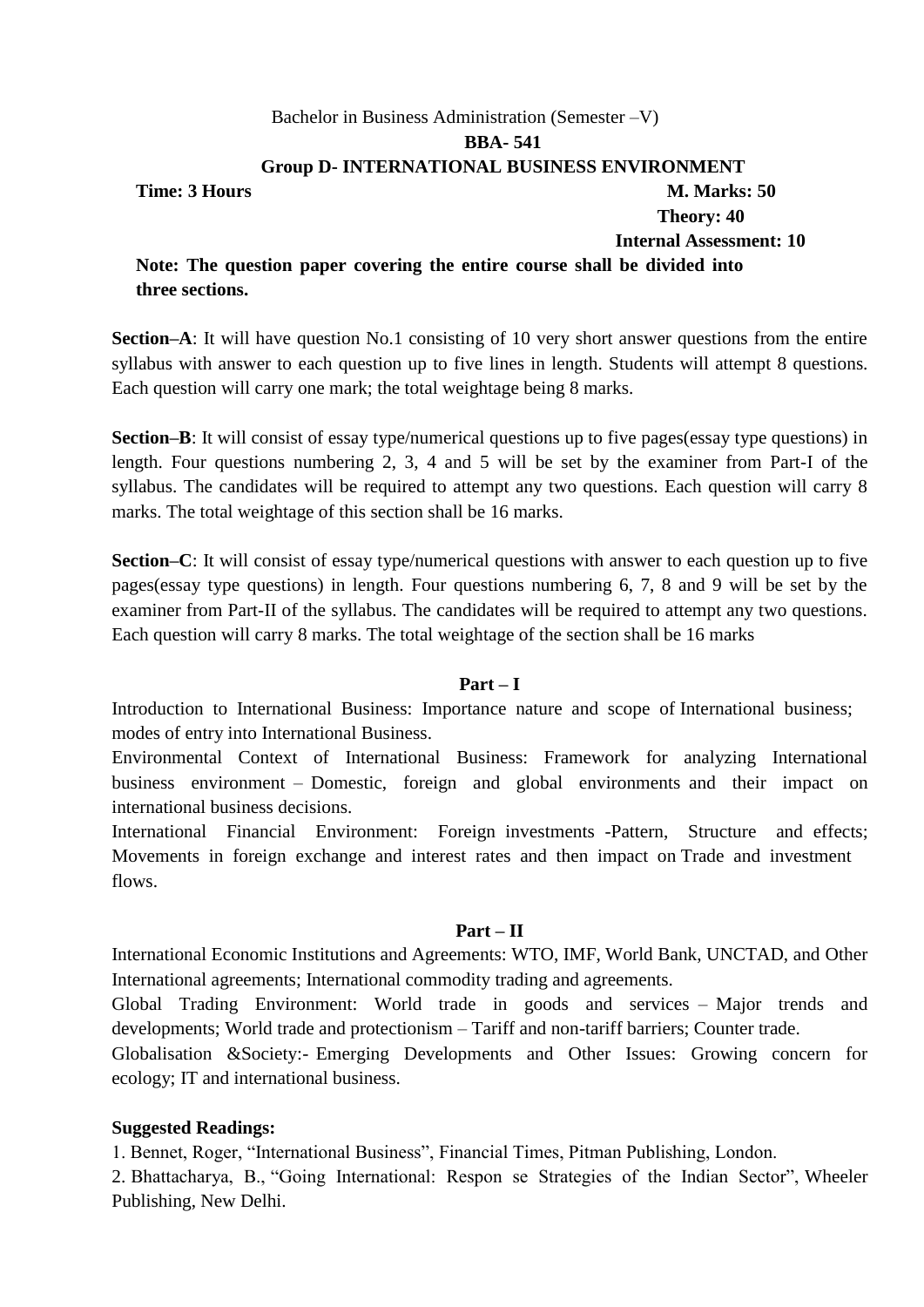3. Griffin, Ricky W. and Pustay, Michael W, "International Business: A Managerial Perspective", Addison Wesley Readings.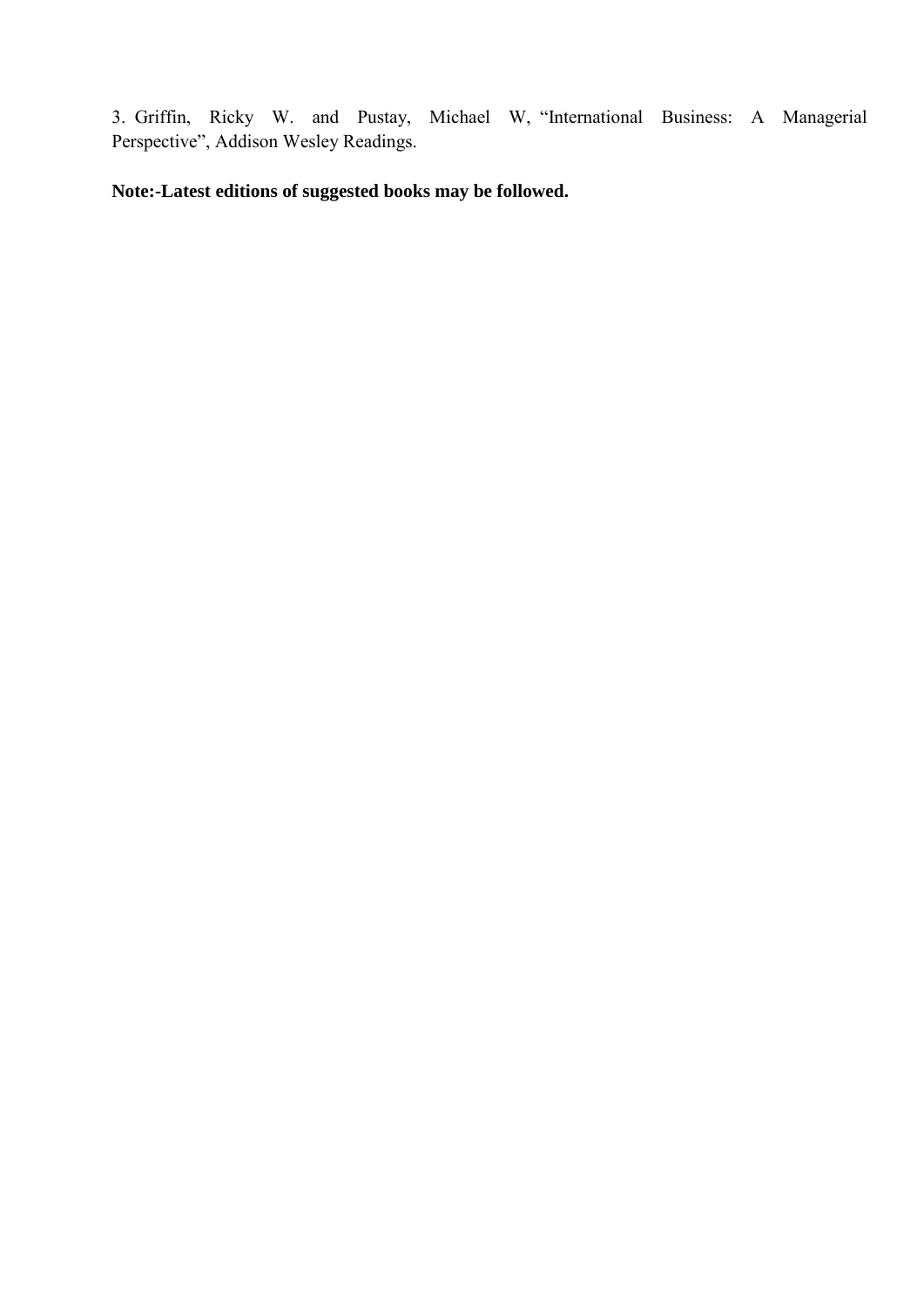## **BBA- 542**

## **GROUP D– MANAGEMENT OF INTERNATIONAL BUSINESS ORGANISATIONS Time: 3 Hours M. Marks: 50 Theory: 40**

## **Internal Assessment: 10**

## **Note: The question paper covering the entire course shall be divided into three sections.**

**Section–A**: It will have question No.1 consisting of 10 very short answer questions from the entire syllabus with answer to each question up to five lines in length. Students will attempt 8 questions. Each question will carry one mark; the total weightage being 8 marks.

**Section–B**: It will consist of essay type/numerical questions up to five pages(essay type questions) in length. Four questions numbering 2, 3, 4 and 5 will be set by the examiner from Part-I of the syllabus. The candidates will be required to attempt any two questions. Each question will carry 8 marks. The total weightage of this section shall be 16 marks.

**Section–C**: It will consist of essay type/numerical questions with answer to each question up to five pages(essay type questions) in length. Four questions numbering 6, 7, 8 and 9 will be set by the examiner from Part-II of the syllabus. The candidates will be required to attempt any two questions. Each question will carry 8 marks. The total weightage of the section shall be 16 marks

#### **Part – I**

Globalization and International Business: - Meaning, Forces Driving Globalization, Reasons for Globalization of Business, Modes of Operation of International Business, International Business vs. Domestic Business. Dealing of international Business with Cultural Differences.

Globalisation and Society: - Impact of FDI, Economic Impact of MNE, Foundations of Ethical Behaviour, Ethics & Corporate Bribery, Ethicals Dilemmas and Business Practices. Multinational Corporations and their Involvement in International Business, Issues in Foreign Investments, Technology Transfer, Pricing and Regulations.

#### **Part – II**

Export Import Strategies: - Introduction, Export Strategy, Import Strategy, Export Import Process and Documentation. Direct Investment and Collaborative Strategies: - Types of Collaborative Arrangements, Problems with Collaborative Arrangements, Managing Foreign Arrangements.

Organization of International Business: - Introduction, Organization Structure, Coordination and Control System, Organization Culture. Managing International Operations, Global Manufacturing and Supply Chain Management, International Accounting Issues.

## **Suggested Readings:**

1. Daniels, John D and Radebaugh, Lee.H, "International Business –Environments and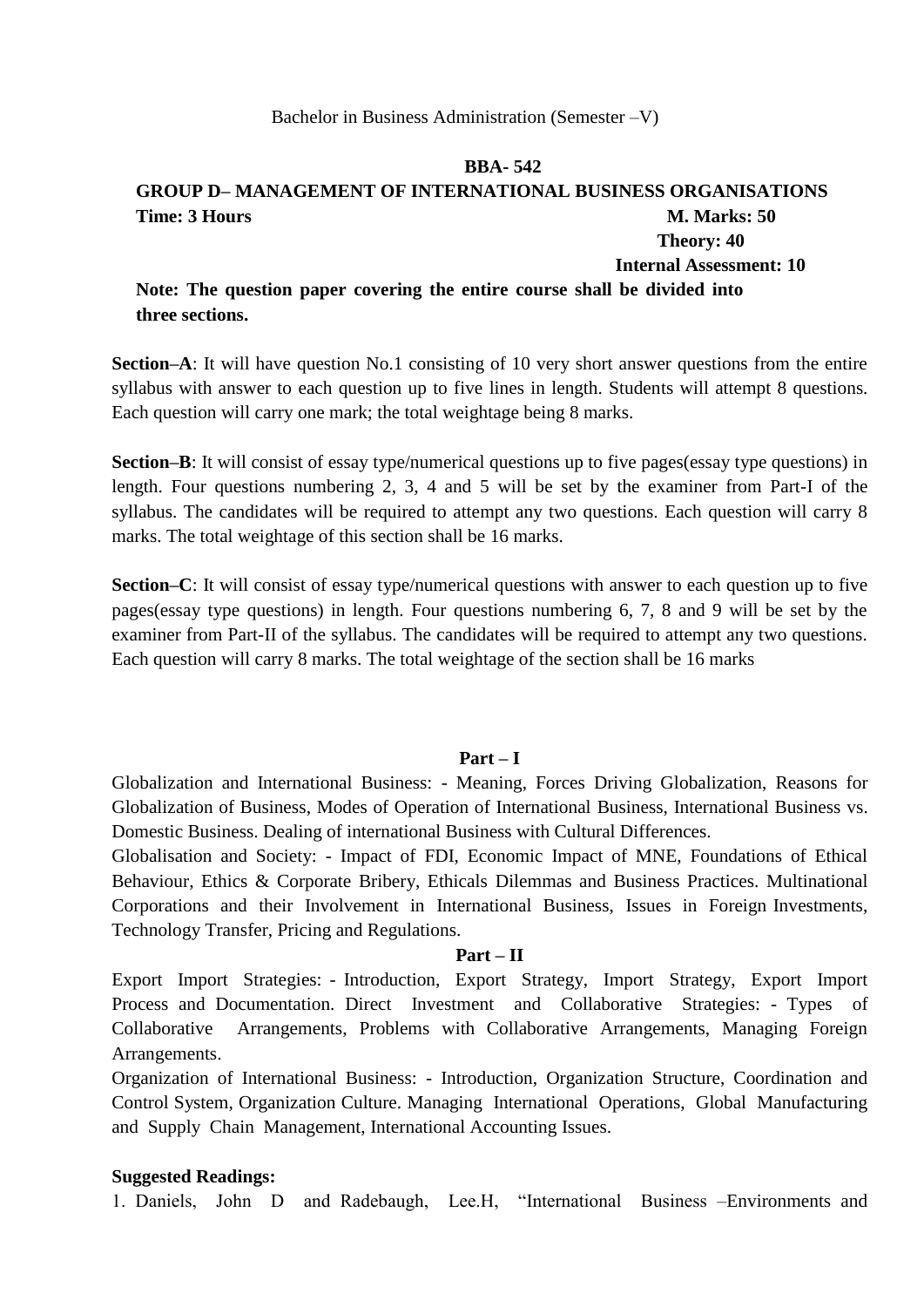Operations, Pearson Publishing House Ltd, New Delhi.

2. Bennet, Roger, "International Business", Financial Times, Pitman Publishing, London.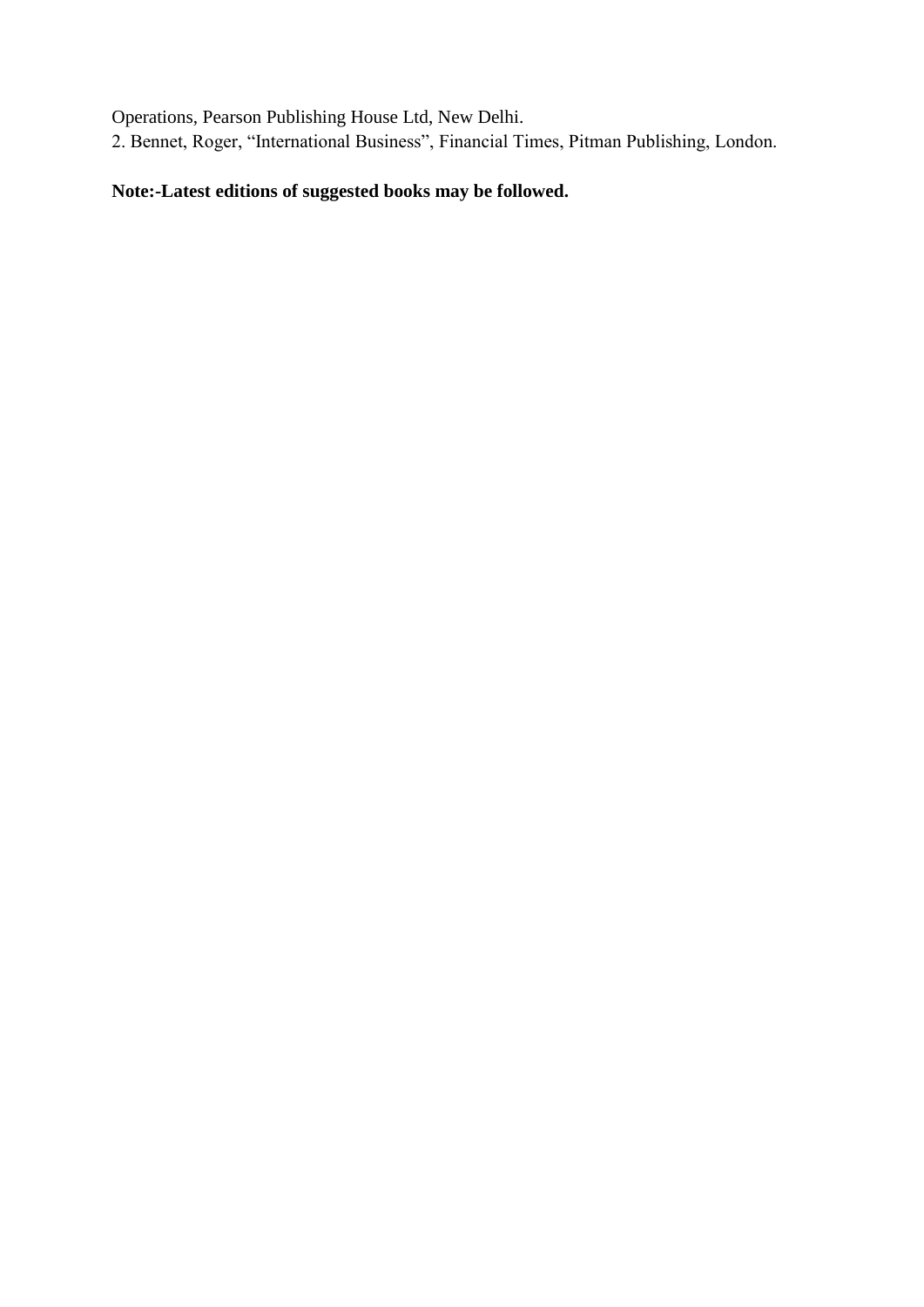## **BBA-603 INCOME TAX**

**Time: 3 Hours M. Marks: 50 Theory: 40 Internal Assessment: 10**

## **Note: The question paper covering the entire course shall be divided into three sections.**

**Section–A**: It will have question No.1 consisting of 10 very short answer questions from the entire syllabus with answer to each question up to five lines in length. Students will attempt 8 questions. Each question will carry one mark; the total weightage being 8 marks.

**Section–B**: It will consist of essay type/numerical questions up to five pages (essay type questions) in length. Four questions numbering 2, 3, 4 and 5 will be set by the examiner from Part-I of the syllabus. The candidates will be required to attempt any two questions. Each question will carry 8 marks. The total weightage of this section shall be 16 marks.

**Section–C**: It will consist of essay type/numerical questions with answer to each question up to five pages(essay type questions) in length. Four questions numbering 6, 7, 8 and 9 will be set by the examiner from Part-II of the syllabus. The candidates will be required to attempt any two questions. Each question will carry 8 marks. The total weightage of the section shall be 16 marks

## **Part – A**

Basic concepts: Income, Agricultural Income, Person, Assessee, Assessment Year, Previous Year, Gross Total Income, Total Income. Residential Status Tax Incidence and Residential Status Exempted income under section 10(1), 10(2), 10(2A), 10(5), 10(7), 10(10), 10(10A), 10(10AA), 10(10B), 10(10D), 10(11), 10(12), 10(13), 10(13A), 10(14), 10(16), 10(32), 10(34), 10(35), 10(36), 10(37), 10(38).

Computation of income under different heads Salaries, Income from house property Profits and gains of business or profession. Sections to be covered are: Sec-28, 29, 30, 31, 32, 35, 36, 37, 40(a), 40(b), 40A, 43B, 44AA, 44AB, 44AD and 44AE.

## **Part-B**

Capital Gains: Basis of Charge. Meaning of capital assets. Classification of capital assets and their tax implication. Meaning of Transfer; Elementary Knowledge of Transactions not to be Treated as Transaction of Transfer. Computation of Capital Gains( Depreciable and Non Depreciable Assets) Special cases to be covered - Conversion of Capital assets into stock in Trade; Compulsory acquisition of assets; Self generated assets; Transfer of bonus shares.

Exemptions to be covered: Sec 54, 54B, 54EC, 54F, 54H. Computation of tax liability under section 111A and 112 Capital gain provisions related to Individual and Firm need to be covered. Income from other sources [excluding Sec-2(22)] Computation of Total Income and Tax Liability of an individual. Clubbing of income and Aggregation of income and set-off and carry forward of losses (excluding Sec-94(7) and 94(8)

Deductions from Gross Total Income; Section 80A, 80AB, 80AC, 80C, 80CCC, 80CCD, 80CCG, 80D, 80DD, 80DDB, 80E, 80G, 80GG, 80GGA, 80GGC, 80TTA and 80U.

Computation of total income and tax liability of individuals and firms.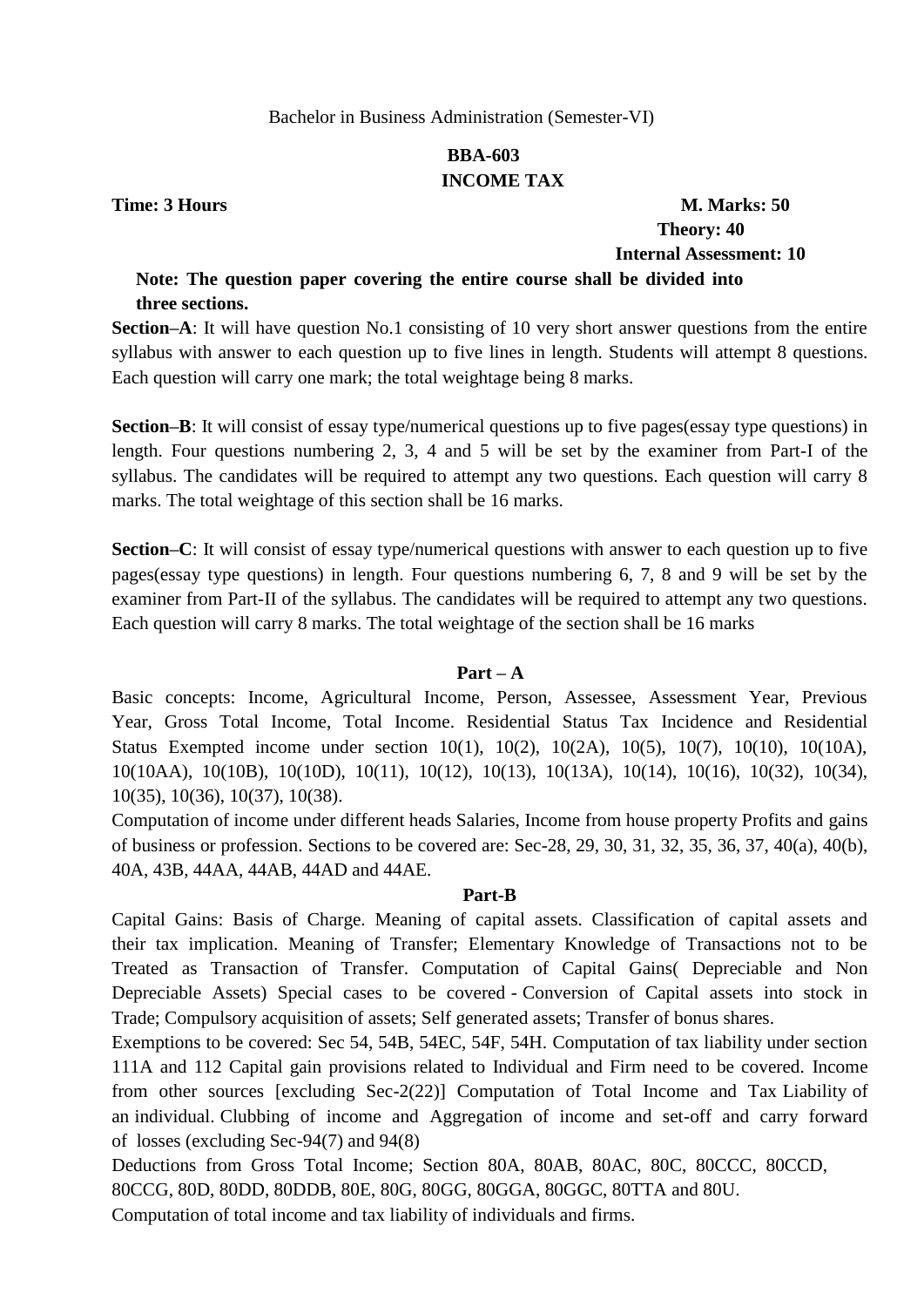## **Suggested Readings:**

1. Ahuja, Girish and Ravi Gupta, "Systematic Approach to Income Tax", Bharat Law House, Delhi.

2. Singhania, Vinod K., and Kapil Singhania, "TDS Computation and E- filing of TDS Returns", Taxmann Publications Pvt. Ltd., New Delhi.

3. Singhania, Vinod K., "Tax Computation and E-filing of Income Tax Returns", Taxmann Publications Pvt. Ltd., New Delhi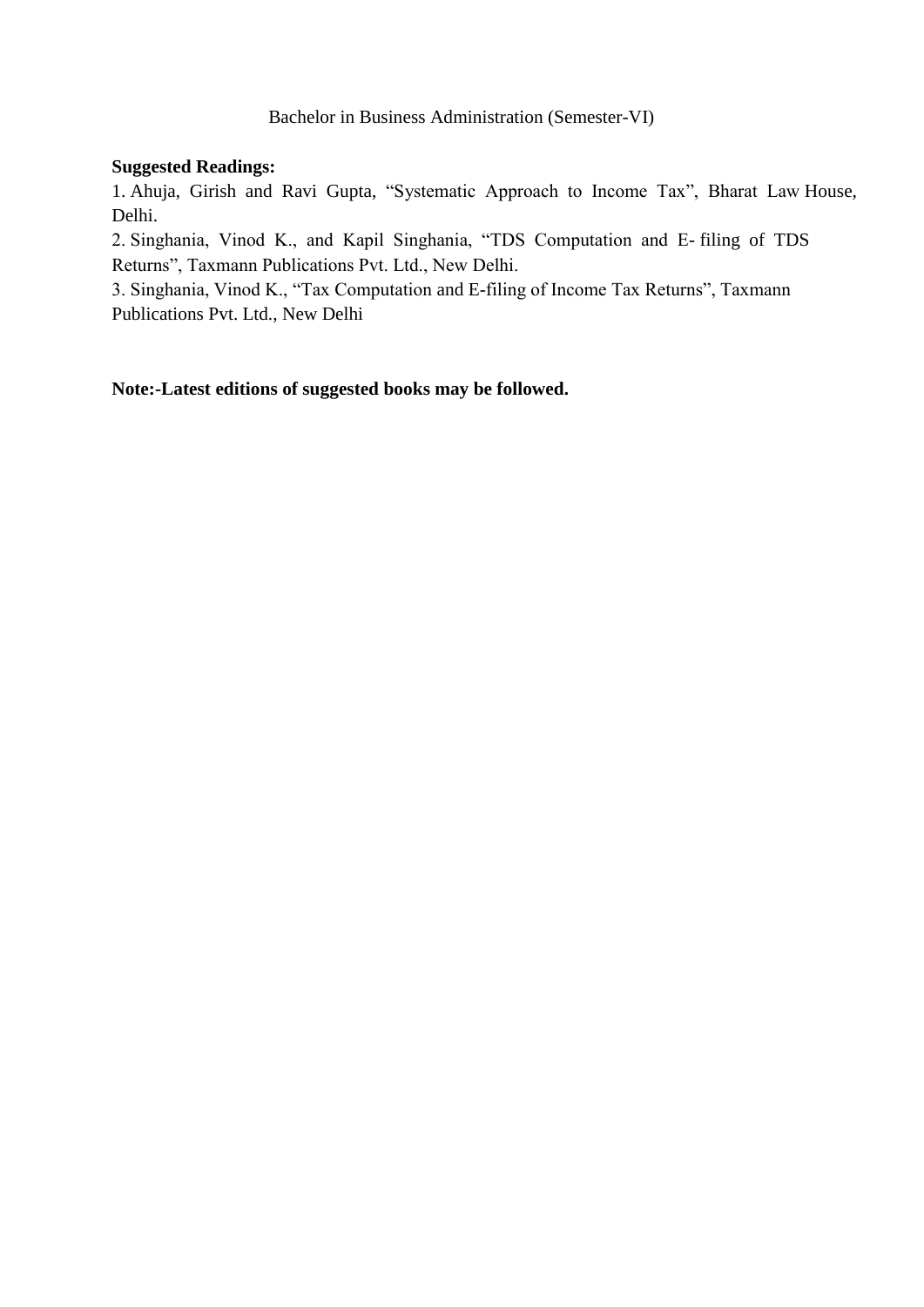## **BBA- 604 FUNDAMENTALS OF CAPITAL MARKET**

## **Time: 3 Hours M. Marks: 50 Theory: 40 Internal Assessment: 10**

## **Note: The question paper covering the entire course shall be divided into three sections.**

**Section–A**: It will have question No.1 consisting of 10 very short answer questions from the entire syllabus with answer to each question up to five lines in length. Students will attempt 8 questions. Each question will carry one mark; the total weightage being 8 marks.

**Section–B**: It will consist of essay type/numerical questions up to five pages(essay type questions) in length. Four questions numbering 2, 3, 4 and 5 will be set by the examiner from Part-I of the syllabus. The candidates will be required to attempt any two questions. Each question will carry 8 marks. The total weightage of this section shall be 16 marks.

**Section–C**: It will consist of essay type/numerical questions with answer to each question up to five pages(essay type questions) in length. Four questions numbering 6, 7, 8 and 9 will be set by the examiner from Part-II of the syllabus. The candidates will be required to attempt any two questions. Each question will carry 8 marks. The total weightage of the section shall be 16 marks

#### **Part-I**

Introduction:-evolution, structure, functions, objectives and importance of capital market in India. Components of capital market- introduction to New issue market, stock market, financial institutions Instruments in capital market:-Shares (Equity and Preference), Warrants, Bonds and its types, GDRs, ADRs, ETFs, Mutual Funds, Derivatives (forwards, futures and options). Participants in Capital Market Difference between Capital Market and Money Market.

#### **Part-II**

Stock Exchanges-Stock Exchanges in India, Organization, Management, Membership, rules of stock exchange, operators at stock exchanges SEBI guidelines on Stock Exchange, weaknesses of stock exchange in India Listing of securities-requirement for listing, objectives of listing, advantages of listing, Security Market Indices-Uses of Security Market Indices, Types of Indices, Differentiating Factors in constructing Market Indices.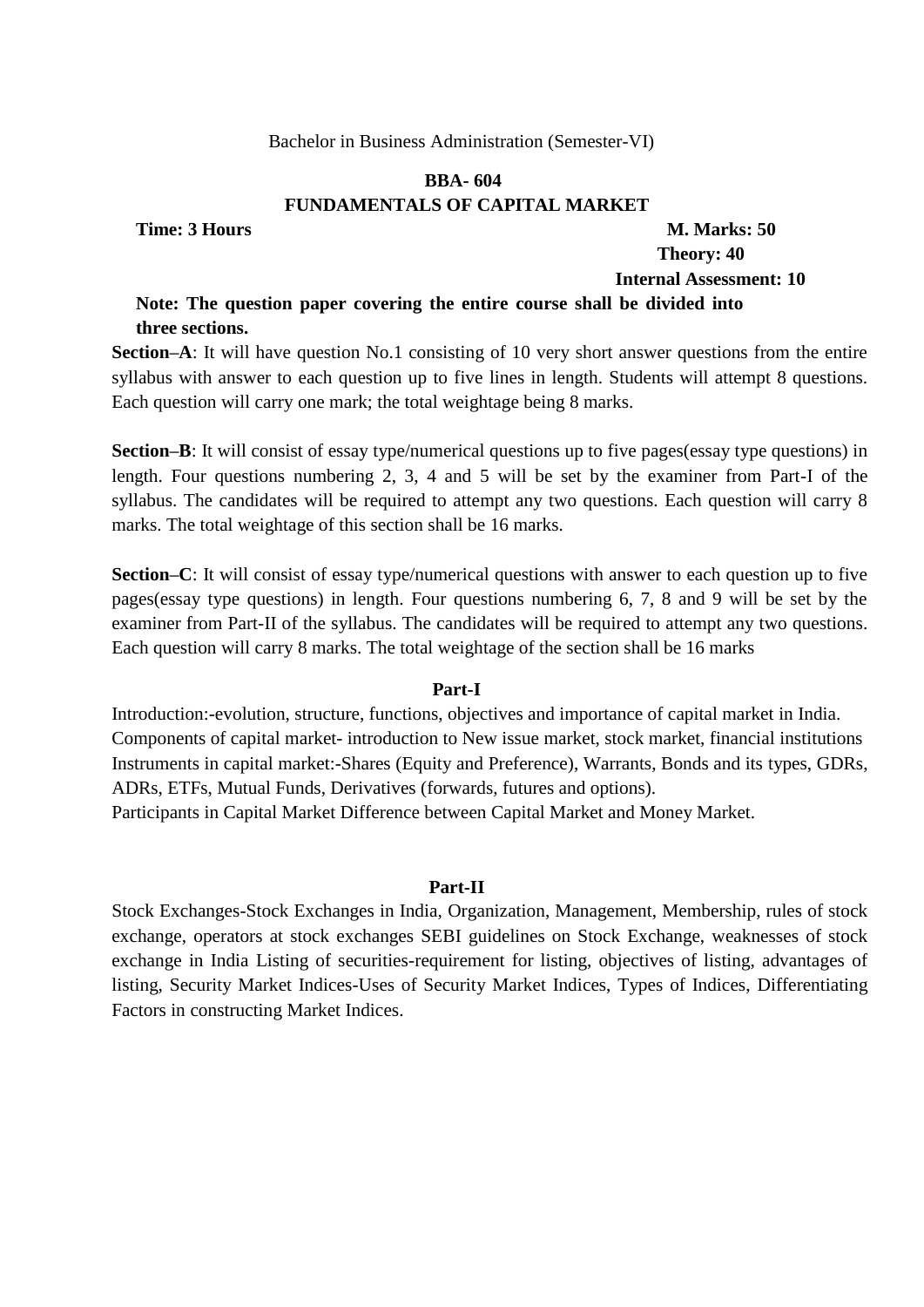#### **Suggested Readings:**

1. V.A Avadhani, "Security Analysis and Portfolio Management", Himalaya Publishers, New Delhi.

2.Singh, Preeti, "Investment Management", Himalaya Publishers, New Delhi.

3. Brown, Reilly, "Investment Analysis and Portfolio Management", Thomson Publishers.

## **Note:-Latest editions of suggested books may be followed.**

**BBA-605 VIVA-**

**VOCE**

**Max. Marks: 50**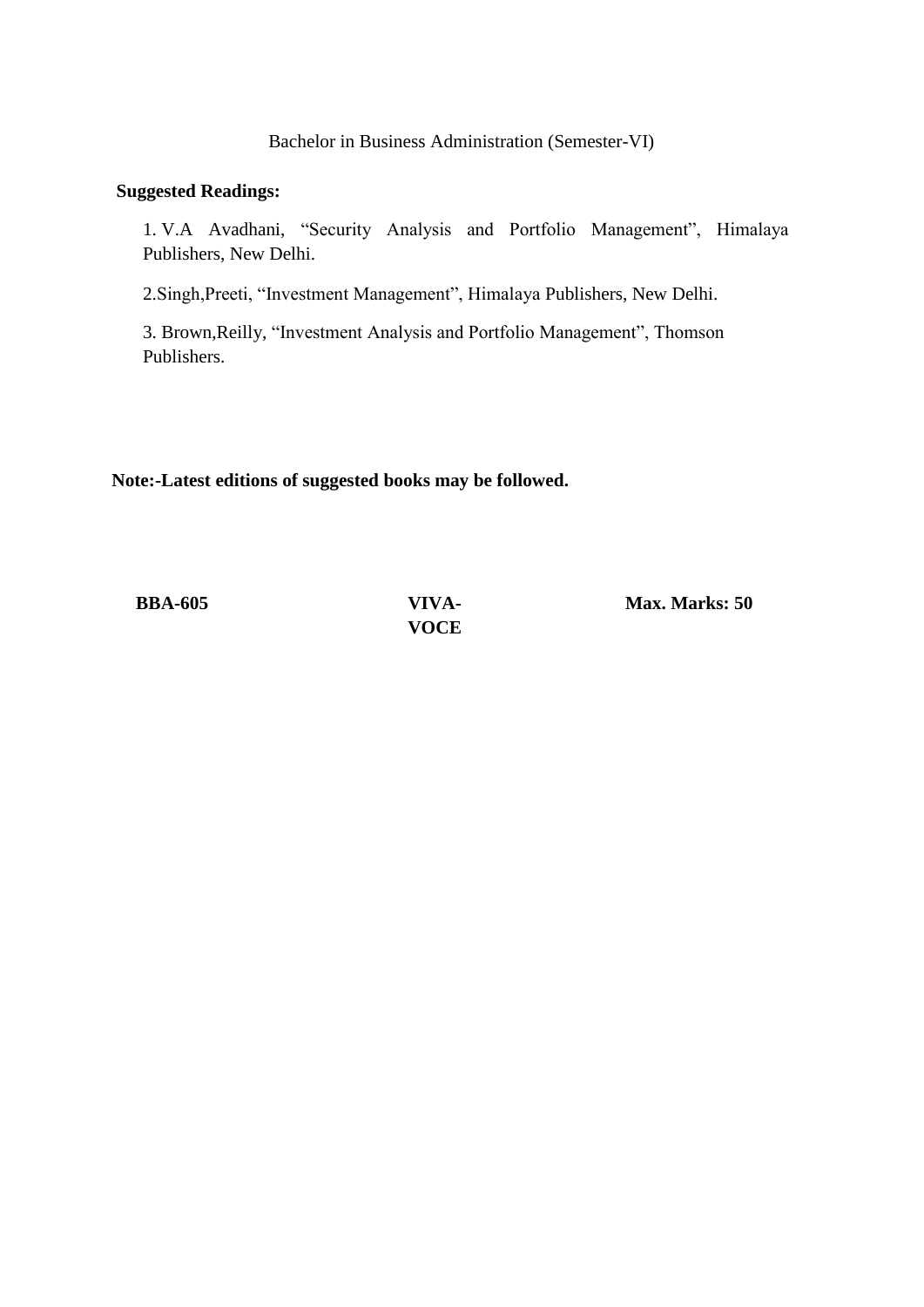#### **BBA -611**

## **Group A- SERVICES MARKETING**

**Time: 3 Hours M. Marks: 50** 

.

 **Theory: 40**

 **Internal Assessment: 10**

**Note: The question paper covering the entire course shall be divided into three sections.**

**Note: The question paper covering the entire course shall be divided into three sections.**

**Section–A**: It will have question No.1 consisting of 10 very short answer questions from the entire syllabus with answer to each question up to five lines in length. Students will attempt 8 questions. Each question will carry one mark; the total weightage being 8 marks.

**Section–B**: It will consist of essay type/numerical questions up to five pages (essay type questions) in length. Four questions numbering 2, 3, 4 and 5 will be set by the examiner from Part-I of the syllabus. The candidates will be required to attempt any two questions. Each question will carry 8 marks. The total weightage of this section shall be 16 marks.

**Section–C**: It will consist of essay type/numerical questions with answer to each question up to five pages(essay type questions) in length. Four questions numbering 6, 7, 8 and 9 will be set by the examiner from Part-II of the syllabus. The candidates will be required to attempt any two questions. Each question will carry 8 marks. The total weightage of the section shall be 16 marks

## **Part – I**

Evolution and Understanding of Services Marketing: Conceptual Framework, Service Defined, Nature of services; Characteristics of services- Intangibility, Inconsistency, Inseparability and inventory. Classification of Services; Consumer versus Industrial Services, Importance of Services Marketing in Indian Economy & Global Scenario Service Marketing Mix: Introduction to the 7Ps ( 4 Ps + Extended 3 Ps)of Services Marketing Mix.

Services Marketing Mix (4Ps):- Product Service Mix:- introduction, Transition from Product Marketing from Service Marketing, Differentiating goods from service, categories of service mix. Goods- Services marketing continuum.

Price: Factors involved in pricing a service product, capacity planning, measures to respond to change in demand, Reshaping demand using effective pricing.

Place: Distribution Strategies, Challenges in distribution of services, Role of internet in distribution.

Promotion: Objectives, Personal Selling, Advertising & Sales Promotion.

## **Part – II**

Extended 3 Ps of Service Marketing Mix People: Role of service employees in service business, training & development of employees, Motivation and Empowerment. Process: Services as process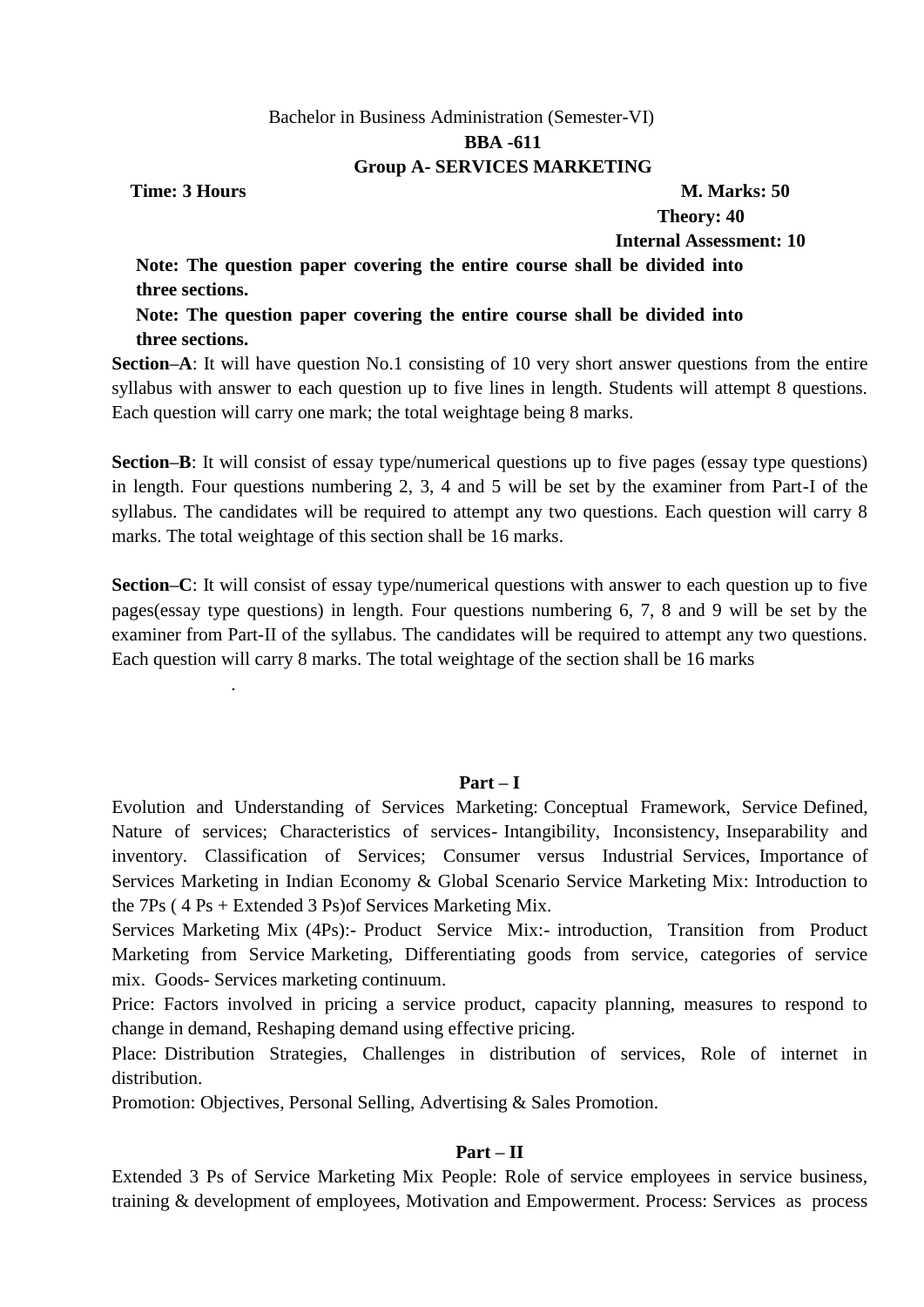or system- different process aspects and managerial challenges, strategies for managing inconsistency, customer service in service marketing. Physical Evidence: nature, importance, service scapes.

Services Marketing Implementation: Services Marketing Triangle, Servqual Model Rater, PZB Gap Model.

#### **Suggested Readings:**

1. Zeithaml, V.A., Bitner, Mary Jo, Pandit, "Services Marketing", Tata McGraw Hill, New Delhi.

2. Lovelock, Christopher, Wirtz Jochen, Chatterjee, "Services Marketing: People,Technology, Strategy", Pearson Education, New Delhi.

3. Payne, Adrian, "The Essence of Services Marketing", Prentice Hall of India, New Delhi.

4. Nargundhar, Rajendra, "Services Marketing", Tata McGraw Hill, New Delhi.

5. Goncalves, Karen P., "Services Marketing-A Strategic Approach", Prentice Hall International, New Jersey.

6. Jauhari, Vinnie, Dutta, "Services- Marketing, Operations Management", Oxford University Press, New Delhi.

7. Srinivasan, R., "Services Marketing- The Indian Context", Prentice Hall of India, New Delhi.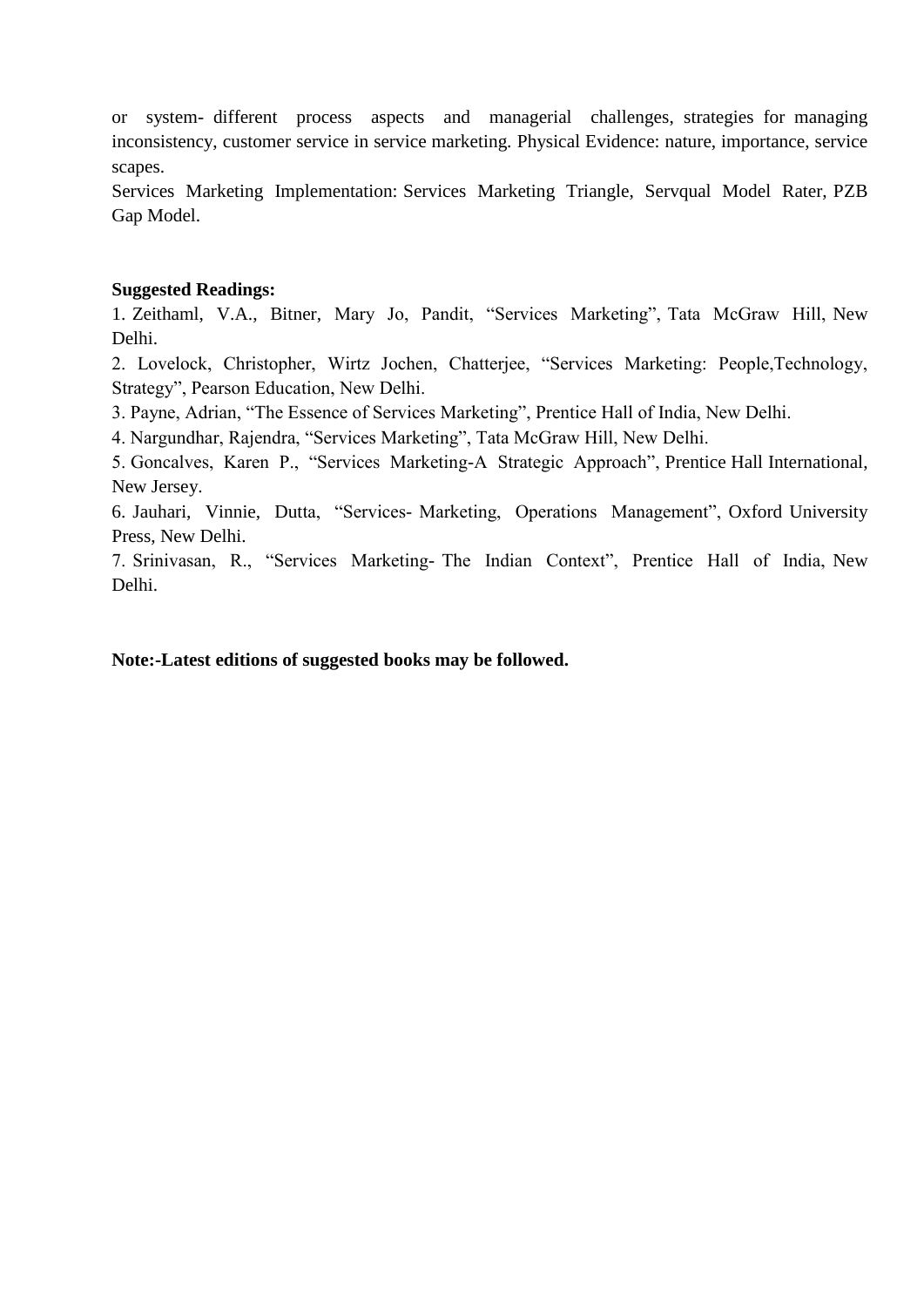## **BBA -612 Group A - E-MARKETING**

**Time: 3 Hours M. Marks: 50**

 **Theory: 40 Internal Assessment: 10**

**Note: The question paper covering the entire course shall be divided into three sections.**

**Note: The question paper covering the entire course shall be divided into three sections.**

**Section–A**: It will have question No.1 consisting of 10 very short answer questions from the entire syllabus with answer to each question up to five lines in length. Students will attempt 8 questions. Each question will carry one mark; the total weightage being 8 marks.

**Section–B**: It will consist of essay type/numerical questions up to five pages(essay type questions) in length. Four questions numbering 2, 3, 4 and 5 will be set by the examiner from Part-I of the syllabus. The candidates will be required to attempt any two questions. Each question will carry 8 marks. The total weightage of this section shall be 16 marks.

**Section–C**: It will consist of essay type/numerical questions with answer to each question up to five pages(essay type questions) in length. Four questions numbering 6, 7, 8 and 9 will be set by the examiner from Part-II of the syllabus. The candidates will be required to attempt any two questions. Each question will carry 8 marks. The total weightage of the section shall be 16 marks

#### **Part – I**

Introduction: Concept, nature and importance of e-marketing; E-marketing versus traditional marketing; Issues, challenges and opportunities for e-marketing; Reasons for growth of emarketing; Tools and techniques of e-marketing–advantages and disadvantages; e-marketing situations. E-Marketing Management: Segmentation, targeting and positioning; E-marketing mix; E-marketing and customer relationship management – concept and scope; E-customers and their buying process; E-marketing and customer loyalty and satisfaction; Communities and social networks.

#### **Part-II**

Internet Marketing: Concept and role of internet marketing; Search engine optimization – functions, type of traffic, keywords and steps in search engine optimization; Internet advertising – types and tracking ROI; Online PR, News and Reputation Management; Direct marketing –scope and growth; E-mail marketing; Social Media Marketing: Concept and tools; Blogging – benefits, types; Video-marketing for business purpose – tools and techniques; Pay per click marketing; Issues and challenges. E-payment systems: Payment gateways; use of Debit and credit cards; Mobile Marketing Trends and terminologies; Benefits and applications of mobile and smart phone applications; M-commerce.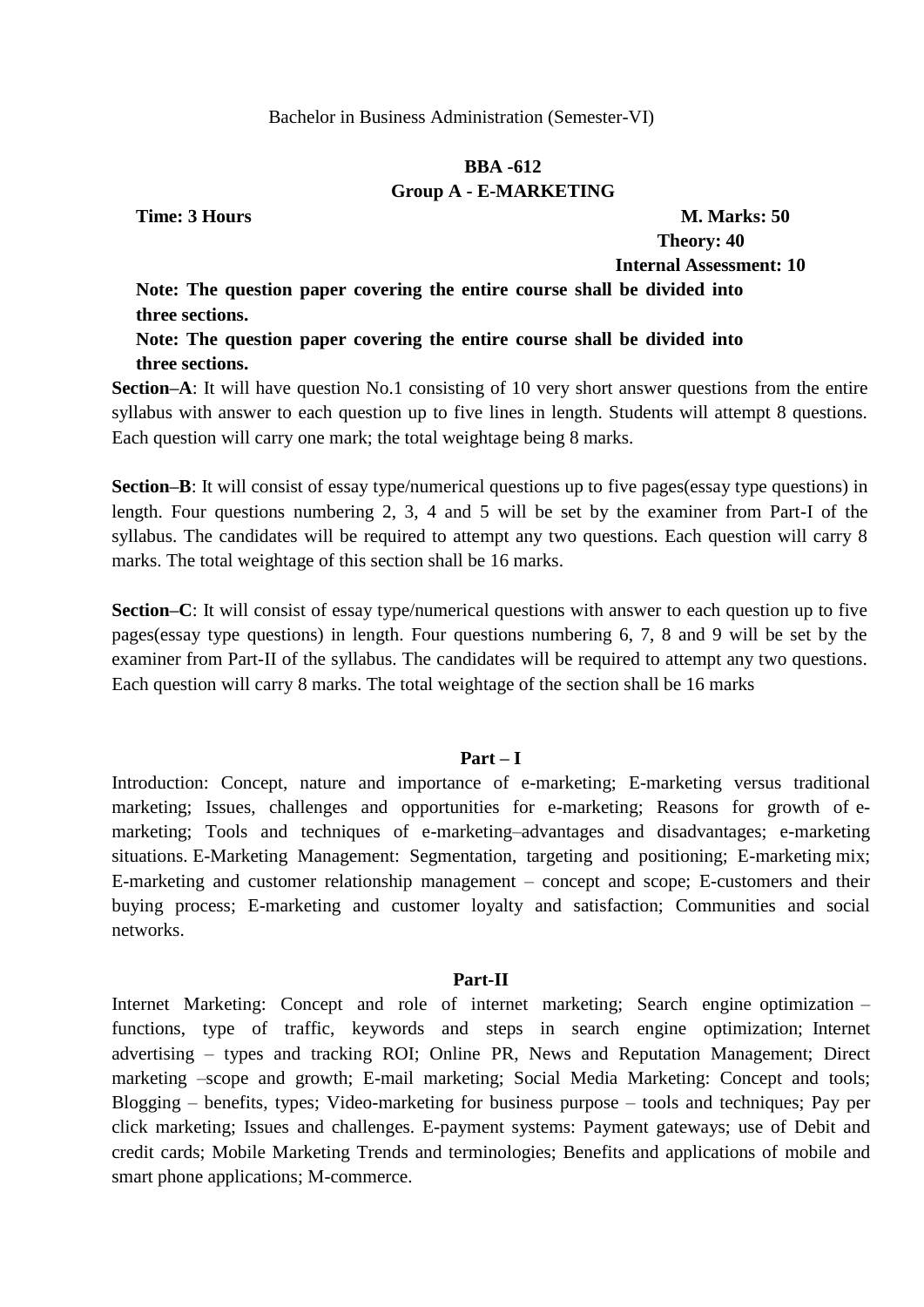## **Suggested Readings:**

1. Joseph, P.T. "E-Commerce – An Indian Perspective", Prentice Hall of India

2. Schneider, Gary P. "E-Commerce: Strategy, Technology and Implementations", Cengage Learning India Private Limited.

3. Murthy, C.S.V. "E-Commerce; Concepts, Models, Strategies", Himalaya Publishing House.

4. Brahm Canzer, "E-Business and Commerce: Strategic Thinking & Practice", Biztantra Publishers.

5. Kotler, Philip. "Marketing Management".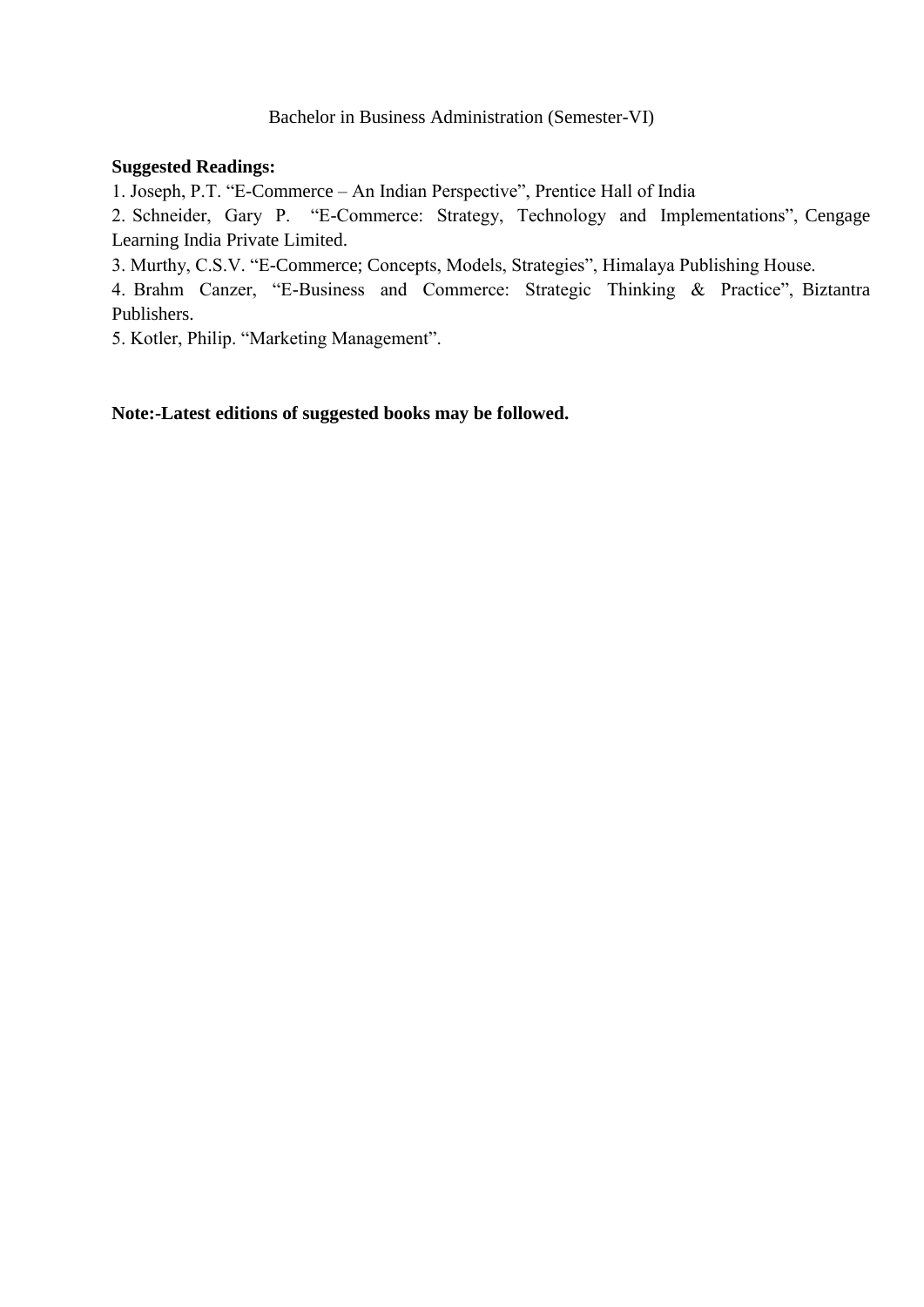#### **BBA -621**

## **Group B - TRAINING & DEVELOPMENT**

**Time: 3 Hours M. Marks: 50** 

 **Theory: 40**

 **Internal Assessment: 10**

**Note: The question paper covering the entire course shall be divided into three sections.**

**Note: The question paper covering the entire course shall be divided into three sections.**

**Section–A**: It will have question No.1 consisting of 10 very short answer questions from the entire syllabus with answer to each question up to five lines in length. Students will attempt 8 questions. Each question will carry one mark; the total weightage being 8 marks.

**Section–B**: It will consist of essay type/numerical questions up to five pages(essay type questions) in length. Four questions numbering 2, 3, 4 and 5 will be set by the examiner from Part-I of the syllabus. The candidates will be required to attempt any two questions. Each question will carry 8 marks. The total weightage of this section shall be 16 marks.

**Section–C**: It will consist of essay type/numerical questions with answer to each question up to five pages(essay type questions) in length. Four questions numbering 6, 7, 8 and 9 will be set by the examiner from Part-II of the syllabus. The candidates will be required to attempt any two questions. Each question will carry 8 marks. The total weightage of the section shall be 16 marks

## **Part – I**

Training:- Conceptual aspects, Training and Learning, Training objectives, Identification of training needs, Training Process, Policies, Plans designing training programmes, Methods of Training, Evaluation of Training Effectiveness and Significance of Training. Wages and Salary Administration.

## **Part – II**

Development:- Concept, Difference between training and development, Objectives of development, Development Process, Development needs evolving development policies, Preparing development plans, Designing development programmes. Development Methods, Case studies, Role play and Sensitivity Training.

Business Games, Transaction Analysis, Behavior Modelling and Evaluation of Development Effectiveness.

## **Suggested Readings:**

1. Armstrong M.A. "Handbook of Human Resource Management Practice", Cogan Page, London

2. Dayal , I "Manpower Training in organizations" Prentice Hall of India, New Delhi.

3. Craig , Robert "Training and Development Handbook" McGraw Hill, New York

4. Brahm Canzer, "E-Business and Commerce: Strategic Thinking & Practice", Biztantra Publishers.

5. Kotler, Philip. "Marketing Management". Prentice Hall of India, New Delhi.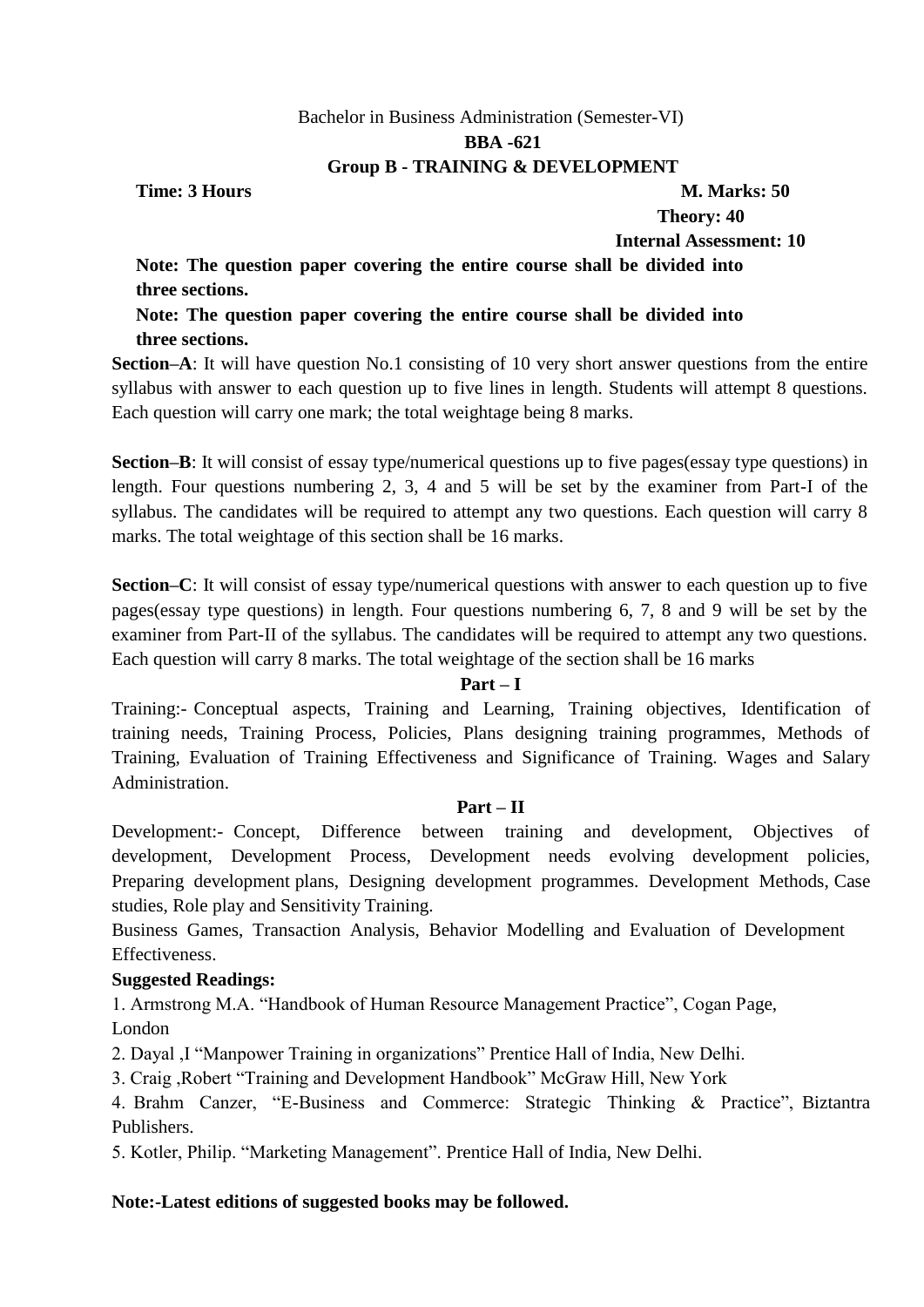# **BBA-622**

# **GROUP B- CONTEMPORARY ISSUES IN HUMAN RESOURCE MANAGEMENT Time: 3 Hours M. Marks: 50**

 **Theory: 40**

 **Internal Assessment: 10**

# **Note: The question paper covering the entire course shall be divided into three sections.**

**Section–A**: It will have question No.1 consisting of 10 very short answer questions from the entire syllabus with answer to each question up to five lines in length. Students will attempt 8 questions. Each question will carry one mark; the total weightage being 8 marks.

**Section–B**: It will consist of essay type/numerical questions up to five pages(essay type questions) in length. Four questions numbering 2, 3, 4 and 5 will be set by the examiner from Part-I of the syllabus. The candidates will be required to attempt any two questions. Each question will carry 8 marks. The total weightage of this section shall be 16 marks.

**Section–C**: It will consist of essay type/numerical questions with answer to each question up to five pages(essay type questions) in length. Four questions numbering 6, 7, 8 and 9 will be set by the examiner from Part-II of the syllabus. The candidates will be required to attempt any two questions. Each question will carry 8 marks. The total weightage of the section shall be 16 marks

#### **Part – I**

Human Resources and the Competitive advantage, ethical issues and challenges in HRM Job stress and work family conflict, Gender issues in workplace,

Performance Management and Organizational Reward System:-,definition, purpose , principles, concerns Ethical considerations , scope and background , Performance Management as a Business strategy , Theoretical framework ; Goal setting theory, Expectancy theory ; Designing of Performance management systems ; setting goals ,measuring performance , Rewarding performance; Concept and significance , Foundation of the reward system , Economic Theories relating to pay , Psychological and Motivational theories affecting reward.

#### **Part – II**

Managing Diversity: Meaning, Challenges in managing diversity, Diversity in organizations, improving the management of Diversity.

The nature of work: Meaning of work; Theories about work; Organizational factors affecting work; Changing patterns of work; Unemployment; Attitudes to work;

HRM in Electronic Era, Human Resource Accounting & Auditing, The role of HRM in 21 St century and future directions of HRM.

# **Suggested Readings:**

1. Michael Armstrong, ‗A Handbook of Human Resource Management Practices', Kogan Page London.

2. Luis R. Gomez –Mejia, David B Balkin and Robert L Cardy, "Managing Human Resources", PHI, New Delhi.

3. Tanuja Agarwal, "Strategic Human Resource Management", Oxford University Press, New Delhi.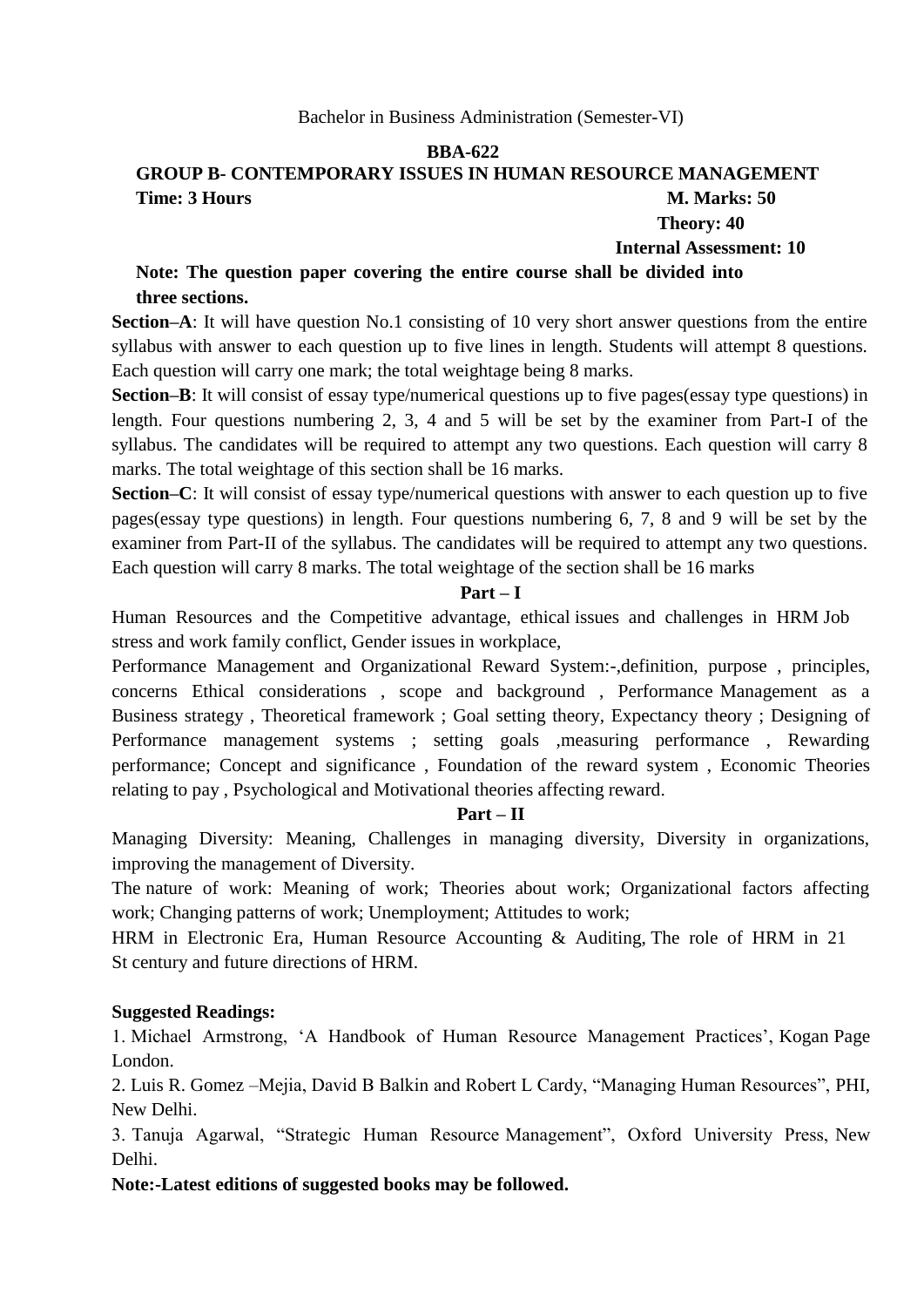#### **BBA-631**

# **GROUP C- SECURITY ANALYSIS AND PORTFOLIO MANAGEMENT Time: 3 Hours M. Marks: 50 Theory: 40**

# **Internal Assessment: 10**

# **Note: The question paper covering the entire course shall be divided into three sections.**

**Section–A**: It will have question No.1 consisting of 10 very short answer questions from the entire syllabus with answer to each question up to five lines in length. Students will attempt 8 questions. Each question will carry one mark; the total weightage being 8 marks.

**Section–B**: It will consist of essay type/numerical questions up to five pages (essay type questions) in length. Four questions numbering 2, 3, 4 and 5 will be set by the examiner from Part-I of the syllabus. The candidates will be required to attempt any two questions. Each question will carry 8 marks. The total weightage of this section shall be 16 marks.

**Section–C**: It will consist of essay type/numerical questions with answer to each question up to five pages(essay type questions) in length. Four questions numbering 6, 7, 8 and 9 will be set by the examiner from Part-II of the syllabus. The candidates will be required to attempt any two questions. Each question will carry 8 marks. The total weightage of the section shall be 16 marks

### **Part-I**

Security Analysis- Concept of Risk and Return and their types, Risk Return Trade Off, Valuation of Equity Shares, Preference Shares, Debentures, Factors affecting Share Prices, Classification of security buyers , methods of marketing of securities

Regulation of securities- Securities Contracts (Regulation) Amendment Rules,1996 Investment Analysis- concept of Fundamental Analysis, Technical Analysis, Efficient Market Hypothesis, Capital Asset Pricing Model, Arbitrage Pricing Theory.

#### **Part-II**

Portfolio Management- Definition Of Investment, Defining Investment Objectives, The Investment Process, Investment Categories, difference between Portfolio management and mutual funds Portfolio Selection: - Risk and Investor Preferences - Investment Constraints. Brief Introduction to Portfolio Management Schemes-features of PMS SEBI Guidelines on Portfolio Management

#### **Suggested Readings:**

1. Chandra, Prasanna, "Investment Analysis and Portfolio Management", Tata McGraw Hill

2. Chandra, Prasanna, "Financial Management", Tata McGraw Hill

3. Avadhani, V.A, "Security Analysis and Portfolio Management", Himalaya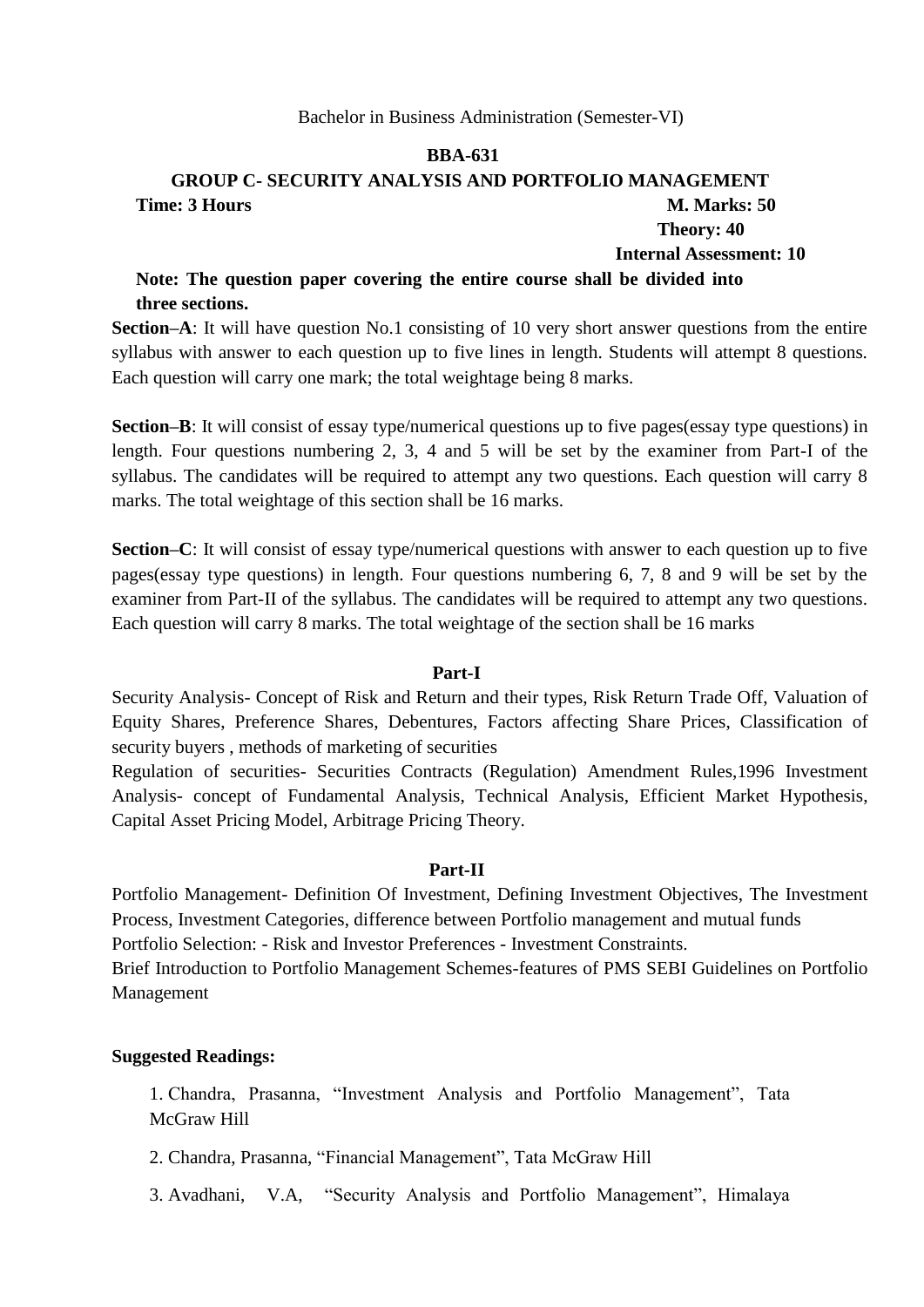Publishing House, New Delhi

4. Bodie, Zvi; Kane, Alex;J Marcus, Alan; Mohanty, Pitabas, "Investments" Tata McGraw Hill.

5. Brown, Reilly, "Investment Analysis and Portfolio Management", Thomson Publication.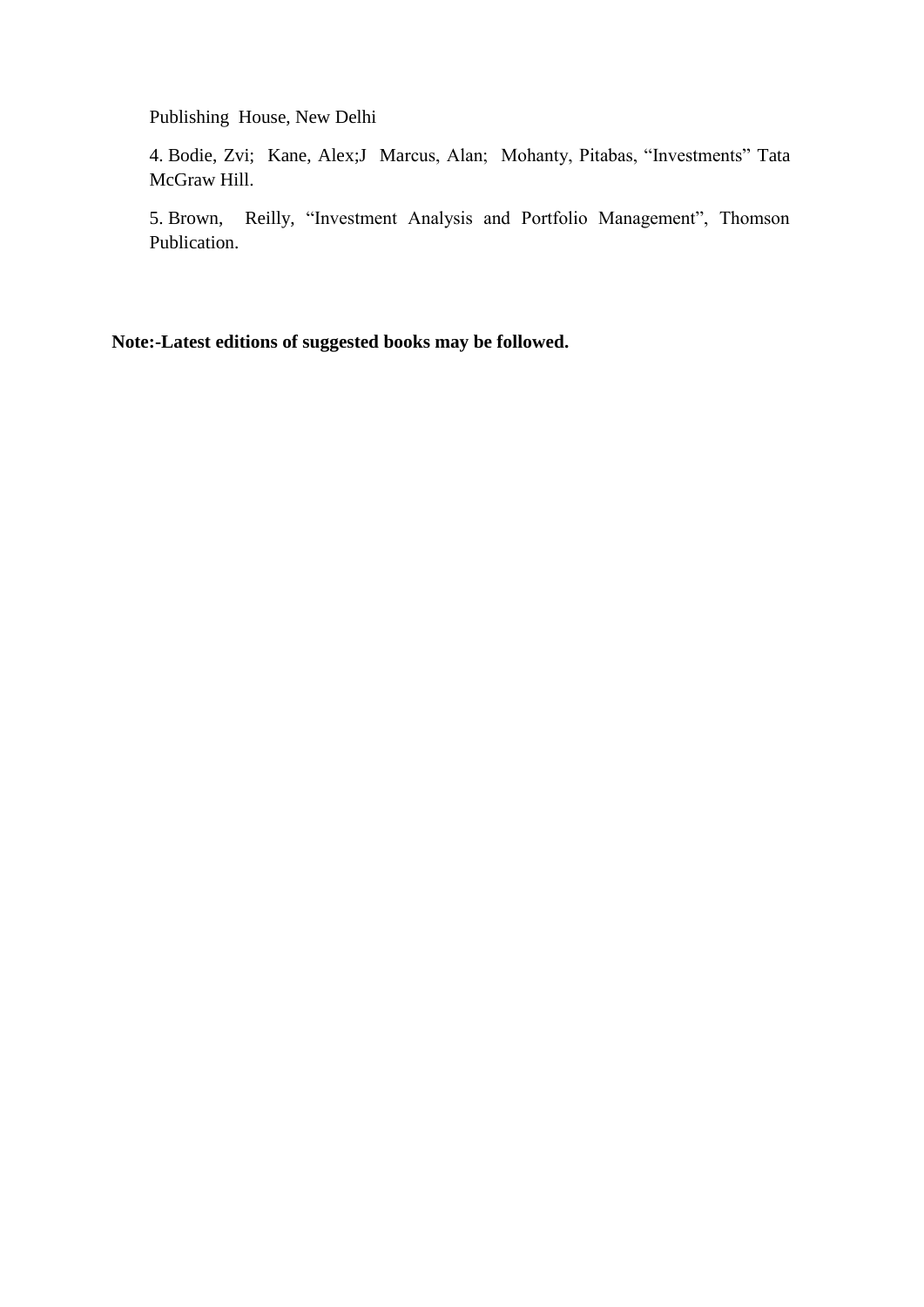#### **BBA- 632**

#### **GROUP C -CONTEMPORARY ISSUES IN ACCOUNTING**

#### **Time: 3 Hours M. Marks: 50**

# **Theory: 40**

# **Internal Assessment: 10**

# **Note: The question paper covering the entire course shall be divided into three sections.**

**Section–A**: It will have question No.1 consisting of 10 very short answer questions from the entire syllabus with answer to each question up to five lines in length. Students will attempt 8 questions. Each question will carry one mark; the total weightage being 8 marks.

**Section–B**: It will consist of essay type/numerical questions up to five pages(essay type questions) in length. Four questions numbering 2, 3, 4 and 5 will be set by the examiner from Part-I of the syllabus. The candidates will be required to attempt any two questions. Each question will carry 8 marks. The total weightage of this section shall be 16 marks.

**Section–C**: It will consist of essay type/numerical questions with answer to each question up to five pages(essay type questions) in length. Four questions numbering 6, 7, 8 and 9 will be set by the examiner from Part-II of the syllabus. The candidates will be required to attempt any two questions. Each question will carry 8 marks. The total weightage of the section shall be 16 marks

#### **Part-I**

Emergence of Contemporary Issues in Accounting – Influence of other disciplines on Accounting and Changing Environment.

Human Resource Accounting: Meaning , Objectives and Scope, Methods of Human Resource Accounting- Human Resource Cost Accounting ( Historical cost Approach, Replacement Cost approach and Opportunity Cost approach), Human Resource Value Accounting (Lev & Schwartz Model, Flamholtz Model and Hermanson's Model), Objections against Human resource accounting, Use of Human resource Accounting in Managerial Decisions. Human Resource Accounting in India. Price Level Accounting – introduction, Methods (Current Purchasing Power, Current Cost Accounting, Current Value Accounting Technique, and Replacement Cost Accounting Techniques), Utility and Corporate Practices Corporate Social Reporting: Areas of Corporate Social Performance, Approaches to Corporate Social Accounting and Reporting, Corporate Social Reporting in India.

#### **Part-II**

Corporate Reporting: Concept of Disclosure in relation to Published Accounts, Issues in Corporate Disclosure, Corporate Disclosure Environment, Conceptual framework of corporate reporting. Recent Trends in the Presentation of Published Accounts. Economic Value Added, EVA Disclosure in India. Corporate Reporting through Web. Accounting Standards in India: - Significance and formulation of Accounting Standards.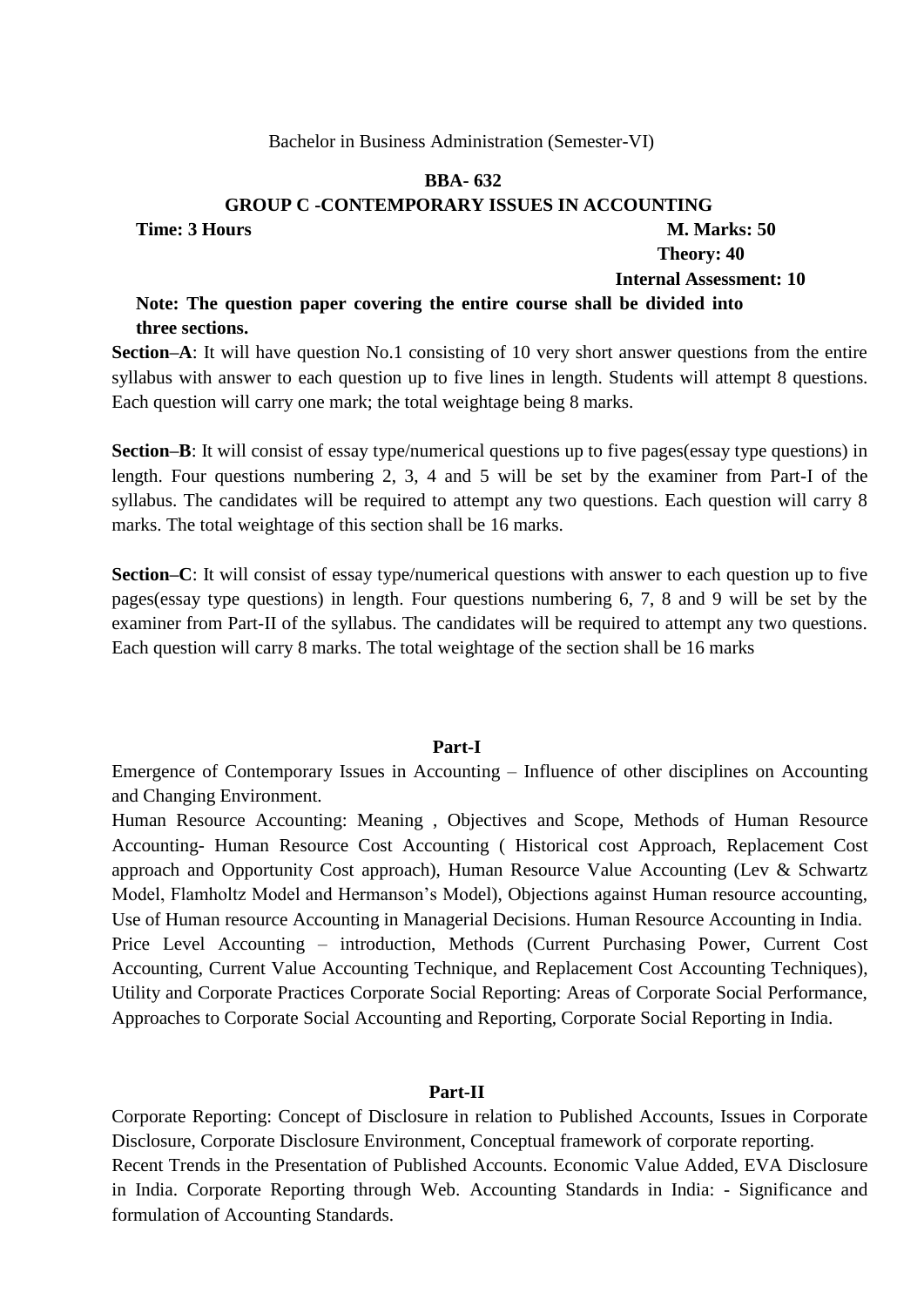#### **Suggested Readings:**

1. Lal, Jawahar and Lele, R.K., "Contemporary Accounting Issues", Himalaya Publishers, New Delhi.

2. Porwal, L.S., "Accounting Theory", Tata McGraw Hill.

3. Lal, Jawahar, "Corporate Financial Reporting", Taxman Arora, J.S., "Price Level Accounting", Deep and Deep Publishers, New Delhi.

4. Chander, Subhash, "Corporate Reporting Practices", Deep and Deep Publishers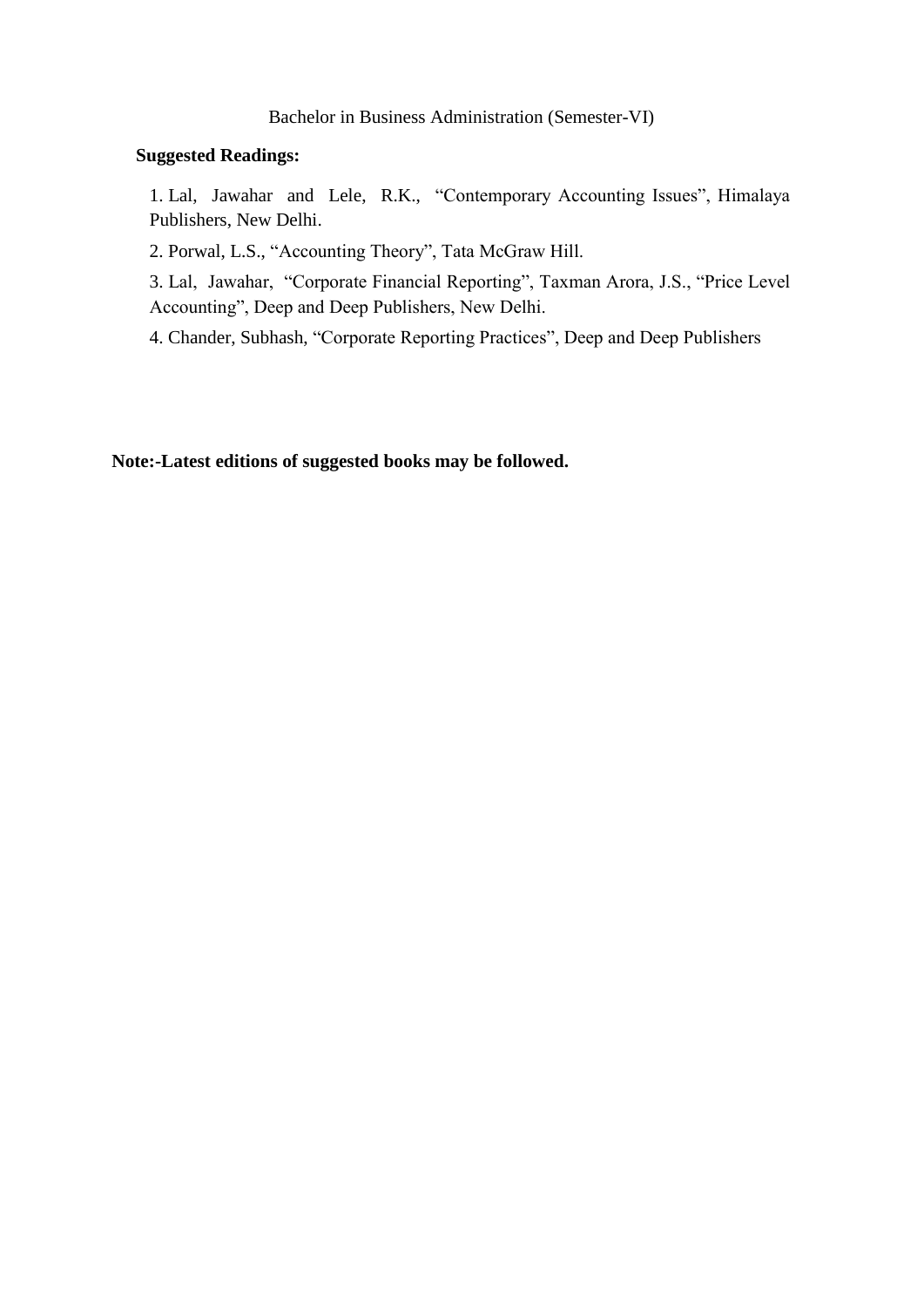#### **BBA- 641**

# **GROUP D - EXPORT IMPORT MANAGEMENT & DOCUMENTATION**

**Time: 3 Hours M. Marks: 50** 

 **Theory: 40 Internal Assessment: 10**

# **Note: The question paper covering the entire course shall be divided into three sections.**

**Section–A**: It will have question No.1 consisting of 10 very short answer questions from the entire syllabus with answer to each question up to five lines in length. Students will attempt 8 questions. Each question will carry one mark; the total weightage being 8 marks.

**Section–B**: It will consist of essay type/numerical questions up to five pages(essay type questions) in length. Four questions numbering 2, 3, 4 and 5 will be set by the examiner from Part-I of the syllabus. The candidates will be required to attempt any two questions. Each question will carry 8 marks. The total weightage of this section shall be 16 marks.

**Section–C**: It will consist of essay type/numerical questions with answer to each question up to five pages(essay type questions) in length. Four questions numbering 6, 7, 8 and 9 will be set by the examiner from Part-II of the syllabus. The candidates will be required to attempt any two questions. Each question will carry 8 marks. The total weightage of the section shall be 16 marks

#### **Part – I**

International Commercial Terms – Need, Groups, Ex-works, FOB, FAS, CFR, CIF. Documents for starting up a new export venture; aligned documentation system: meaning, Rationale, various documents, EDI initiative; methods of payment: advance payment, open Account, consignment sales, and documents against acceptance (D/A), documents against payment (D/P), letter of credit; pre shipment credit: meaning, procedure, rates, documents needed; post shipment credit: meaning, procedure, types and documents needed.

#### **Part – II**

Export Credit and Guarantee Corporation (ECGC): Export Credit Insurance, Insurance Policies, Bank Guarantees and Special Schemes, Role of ECGC; Theories and Practice of Foreign Exchange Rate Determination, Floating and Fixed Exchange Rates; Exchange Control Regulations and Procedures in India, FEMA.

Marine Insurance: Types of Marine Insurance, Marine Losses, Procedure and Documents Needed for Claim.

#### **Suggested Readings:**

1. Current Foreign Trade Policy

2. Handbook of procedures Volume I & II.

3. Jain, S.C., Export Procedures and Documents

- 4. Kumar, A., "Export and Import Management", Excel Books.
- 5. Lall, G. S., "Finance of Foreign Trade and Foreign Exchange"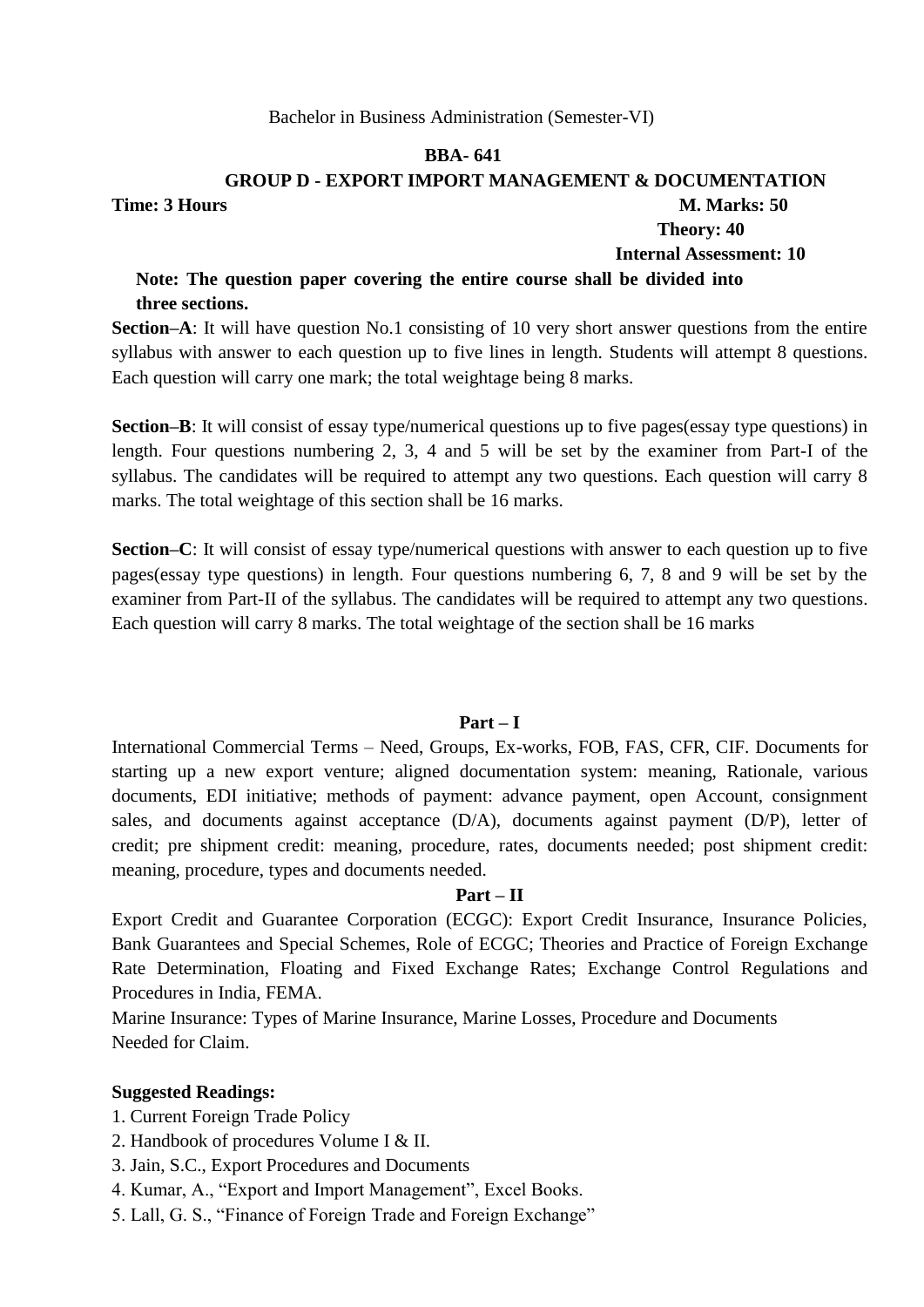6. Manual on Export Documentation, Nabhi publication.

- 7. Ram, P., "Export, What, Where and How", Anupam Publishers.
- 8. Varshney, R.L. and Bhattacharya, B., "International Marketing Management",
- S. Chand Publishers Pvt. Ltd, New Delhi.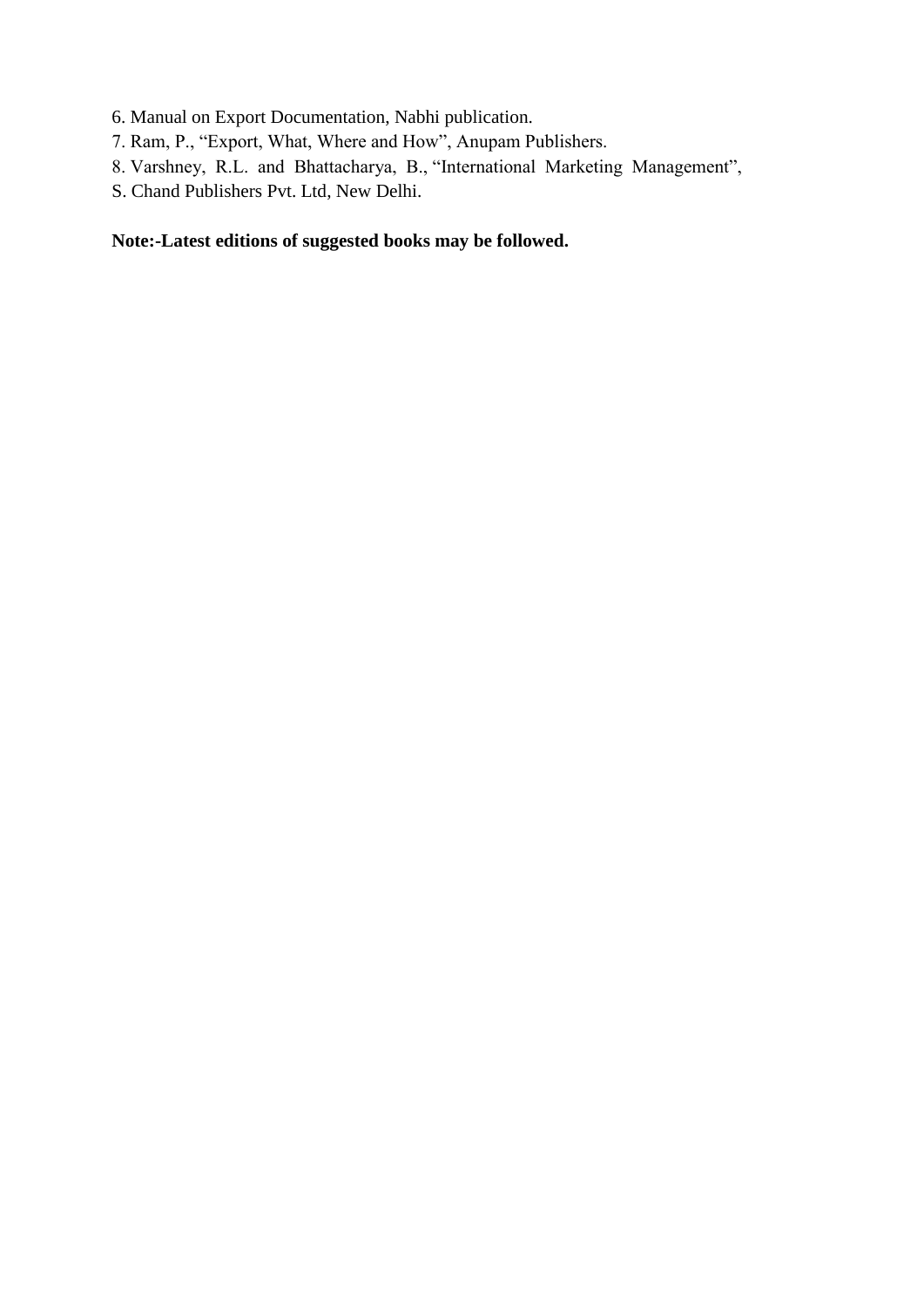### **BBA- 642**

# **GROUP D - GLOBAL STRATEGIC MANAGEMENT**

**Time: 3 Hours M. Marks: 50 Theory: 40 Internal Assessment: 10**

# **Note: The question paper covering the entire course shall be divided into three sections.**

**Section–A**: It will have question No.1 consisting of 10 very short answer questions from the entire syllabus with answer to each question up to five lines in length. Students will attempt 8 questions. Each question will carry one mark; the total weightage being 8 marks.

**Section–B**: It will consist of essay type/numerical questions up to five pages(essay type questions) in length. Four questions numbering 2, 3, 4 and 5 will be set by the examiner from Part-I of the syllabus. The candidates will be required to attempt any two questions. Each question will carry 8 marks. The total weightage of this section shall be 16 marks.

**Section–C**: It will consist of essay type/numerical questions with answer to each question up to five pages(essay type questions) in length. Four questions numbering 6, 7, 8 and 9 will be set by the examiner from Part-II of the syllabus. The candidates will be required to attempt any two questions. Each question will carry 8 marks. The total weightage of the section shall be 16 marks

#### **Part – I**

Concept of strategy including global strategy, An overview of formulation and implementation of global strategy, analysing the external environment especially the tools of analysis, culture and global strategy, analysing company resources and capabilities, personal goals of top management, corporate level strategy including vertical integration, diversification, strategic alliance and acquisition.

#### **Part – II**

Entering foreign markets, business level strategies, functional level strategies, strategy and Technology, evaluation of strategy, implementation of strategy, organization structure and Strategy, management of political risk and negotiation, governing the corporation around the World.

#### **Suggested Readings:**

1. Deresky, H., "International Management: Managing Across Borders and Cultures, Pearson Education.

2. Hill, C. W. L. and Jones, G. R., "Strategic Management, An Integrated Approach", Biztantra.

3. Hill, C. W. L. and Jain, A. K., "International Business Competing in the Global Market Place", McGraw Hill Co., New Delhi.

4. Hitt, M. A., Duance, R. and Hoskisson, R. E., "Strategic Management: Competitveness and Globalization", Thomson, South Western.

5. Peng, M. W., "Global Strategy", Thomson Publishers.

6. Rugman, A. M., Richard, M. H., "International Business: A Strategic Management Approach", Pearson Education, New Delhi.

7. Taggar, J. H. and Mc Dermot, M. C., "The Essence of International Business", Prentice Hall.